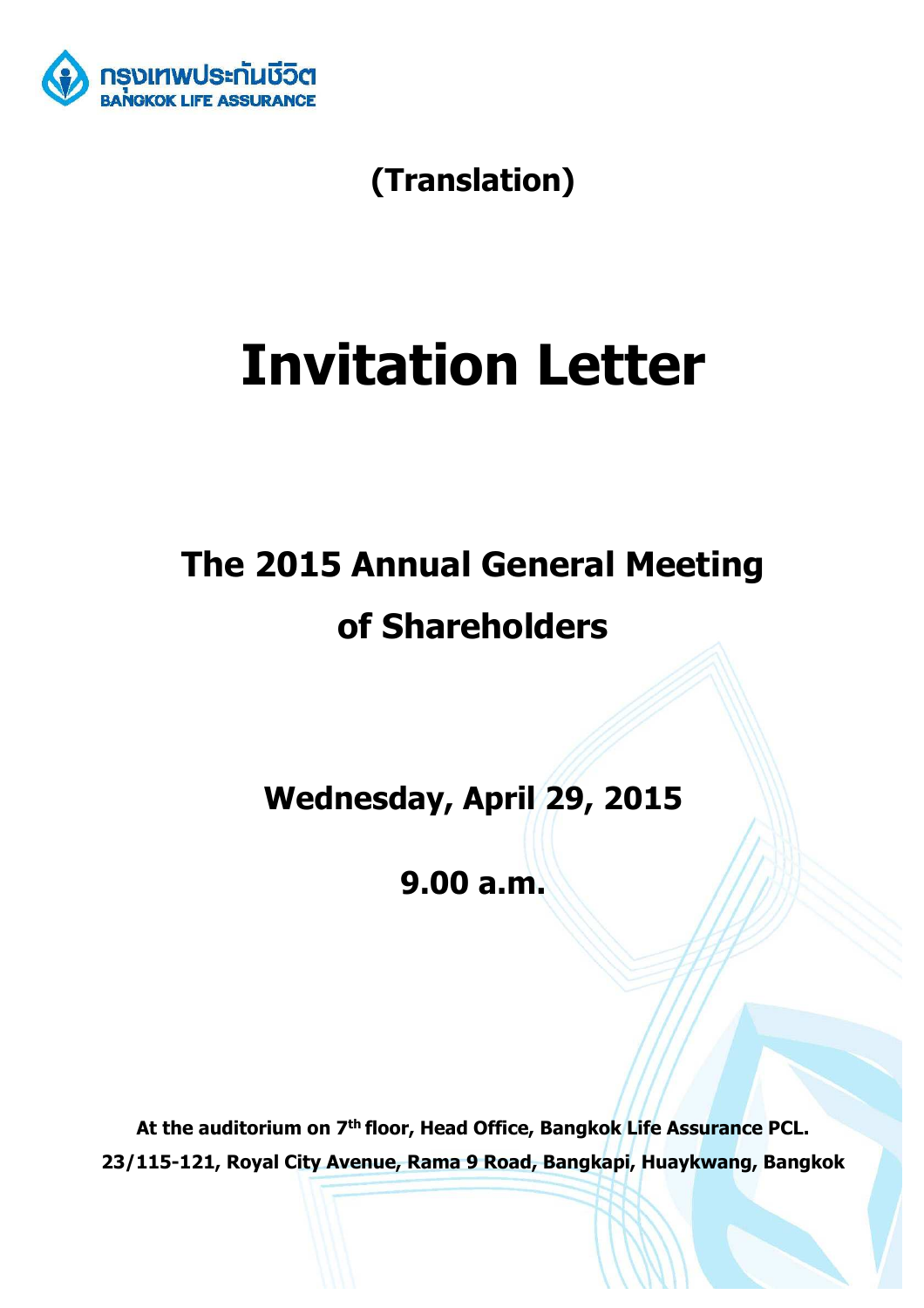

## **CONTENTS**

| Documents for the 2015 Annual General Meeting of Shareholders                                             |    |
|-----------------------------------------------------------------------------------------------------------|----|
| $\uparrow$ A Copy of the minutes of the 2014 Annual General Meeting of Shareholders                       | 11 |
| $\frac{1}{2}$ Name List of Directors to be elected as directors                                           | 16 |
| $\ddot{\phantom{A}}$ The criteria for appointment of Directors and the definition of independent director | 25 |
| $\ddag$ Articles of Association relating to the Annual General Shareholders' Meeting                      | 29 |
| $\ddag$ Conditions, Rules and Procedures in Attending the Meeting, Authorization and Voting               | 34 |
| $\downarrow$ List of Independent Director for proxy case                                                  | 37 |
| $\downarrow$ Proxy form A, B and C                                                                        | 39 |
| A Map of the Annual General Shareholders' Meeting venue                                                   | 49 |

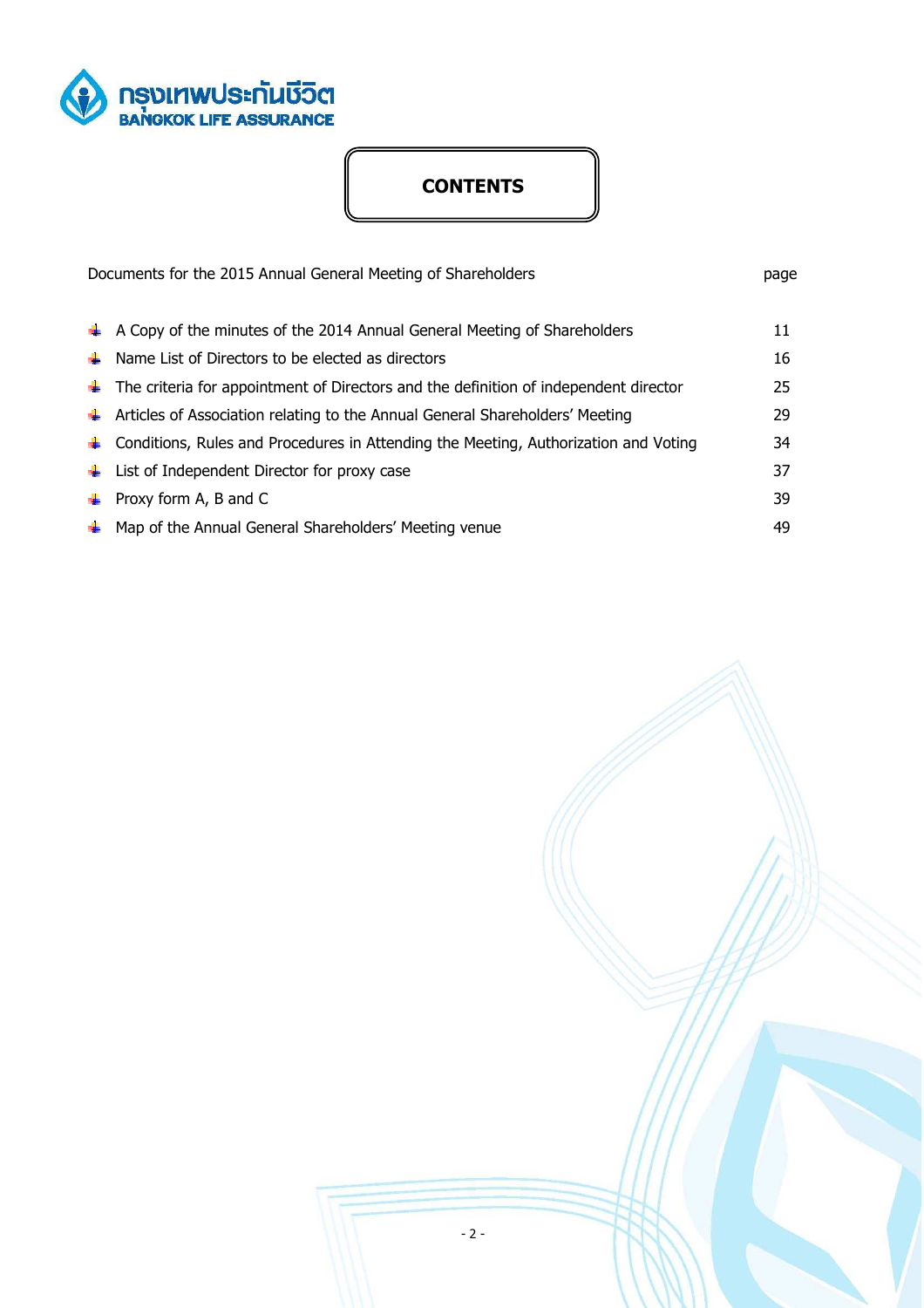

**(Translation)** 

REF. BLA 10/2558

March 23, 2015

| Subject:    | Notice of the 2015 Annual General Meeting of Shareholders                              |
|-------------|----------------------------------------------------------------------------------------|
| To:         | Shareholders of the Company                                                            |
| Attachment: | 1) A Copy of the minutes of the 2014 Annual General Meeting of Shareholders            |
|             | 2) CD-ROM of the Annual Report for 2014                                                |
|             | 3) Name List of Directors to be elected as directors                                   |
|             | 4) The criteria for appointment of Directors and definition of independent director    |
|             | 5) Articles of Association relating to the shareholders' meeting                       |
|             | 6) Conditions, Rules and Procedures in Attending the Meeting, Authorization and Voting |
|             | 7) List of Independent Directors for proxy case                                        |
|             | 8) Prosy Form, A, B and C                                                              |
|             | 9) Map of the Annual General Shareholders' Meeting venue                               |

10) The prepaid envelope

The Board of Directors of Bangkok Life Assurance Public Company Limited has resolved to summon the 2015 Annual General Meeting of Shareholders **on Wednesday, April 29, 2015, at 09.00 a.m., at the auditorium on the 7th floor, Head Office, Bangkok Life Assurance Public Company Limited**  No. 23/115-121, Royal City Avenue, Rama 9 Road, Bangkapi, Huaykwang, Bangkok, to consider matters according to the following agendas:-

**Agenda 1: To certify the Minutes of Extraordinary Shareholders' Meeting No. 2/2557 Objective and Rationale:** The company held the Extraordinary Shareholders' Meeting No. 2/2557, on Friday, December 12, 2014 and the Minutes of the Meeting has been recorded and posted on the Company's website, according to the details appeared in Attachment 1.

> **The Board of Directors' opinion:** The Minutes of Meeting had been properly recorded and proposed for the endorsement in the Shareholders' Meeting.

> **Voting:** To approve this matter, a resolution must be passed by a majority of the shareholders who attended the meeting and are entitled to vote.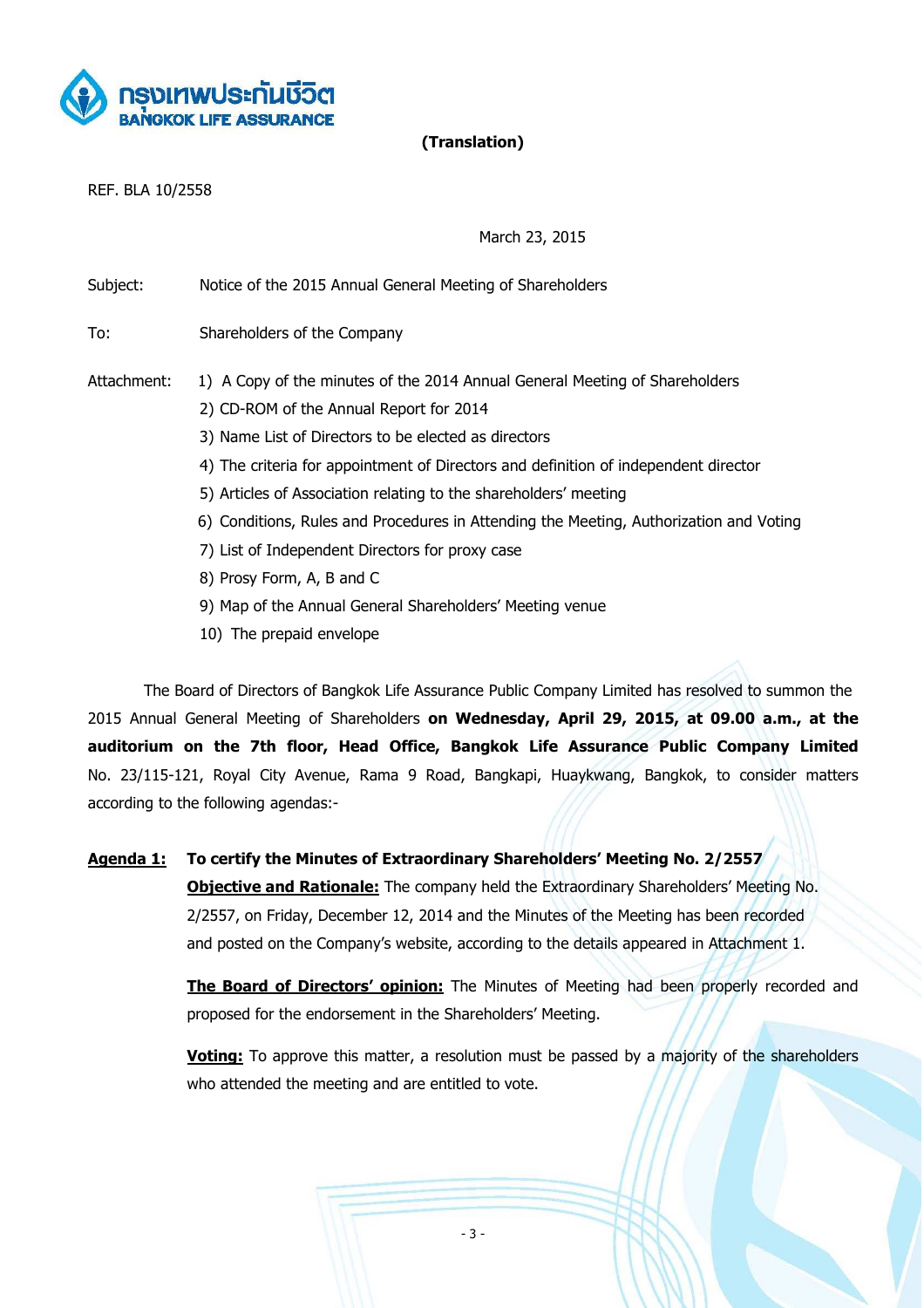

#### **Agenda 2**: **To acknowledge the operating results for 2014**

**Objective and Rationale:** The Board of Directors summarized operating result for 2014 and other important data as appeared in CD-Rom of annual report for 2014, according to the details appeared in Attachment 2.

**The Board of Directors' opinion:** To propose the Annual General Meeting of Shareholders to acknowledge report of operation result for 2014.

#### **Agenda 3: To approve the financial statements for the year ended December 31, 2013**

**Objective and Rationale:** To comply with the Public Company Limited Act, B.E. 2535, Section 112, which stipulated the company, prepared the Statements of Financial Position and Statements of Income at the end of each fiscal year. For the financial statements of the year ended December 31, 2014 duly audited from the Audit Committee of the company and certified by Mr. Chanchai Sakulkoedsin, the Certified Public Accountant (Thailand) No. 6827 From KPMG Phoomchai Audit Co., Ltd., which had shown the financial status and operating result of the company in 2014 as summarized as follows:-

Unit: million baht

|                               | As of December 31  |                 |                 |  |
|-------------------------------|--------------------|-----------------|-----------------|--|
| <b>Items</b>                  | 2014               | 2013            |                 |  |
|                               | <b>Consolidate</b> | <b>Separate</b> | <b>Separate</b> |  |
| Investment assets             | 208,680            | 208,676         | 165,983         |  |
| Total assets                  | 215,589            | 215,588         | 171,795         |  |
| Life policy reserve           | 178,492            | 178,492         | 137,638         |  |
| <b>Total liabilities</b>      | 190,013            | 190,009         | 149,532         |  |
| Equity                        | 25,576             | 25,579          | 22,264          |  |
| Net written Premium           | 51,172             | 51,172          | 38,795          |  |
| Net Investment Income         | 10,255             | 10,255          | 7,601           |  |
| <b>Underwitering Expenses</b> | 56,349             | 56,349          | 39,296          |  |
| <b>Operationg Expenses</b>    | 1,881              | 1,878           | 1,720           |  |
| Net Income                    | 2,662              | 2,665           | 4,381           |  |
| Earning per share             | 1.57               | 1.57            | $2.59*$         |  |

 Note : \* Number of shares used to calculate EPS are shares after adjustment for impact from stock dividend payment in 2014 of approximately 482 million shares.

The company's financial statements are shown on the Annual report for 2014, which appeared in Attachment 2.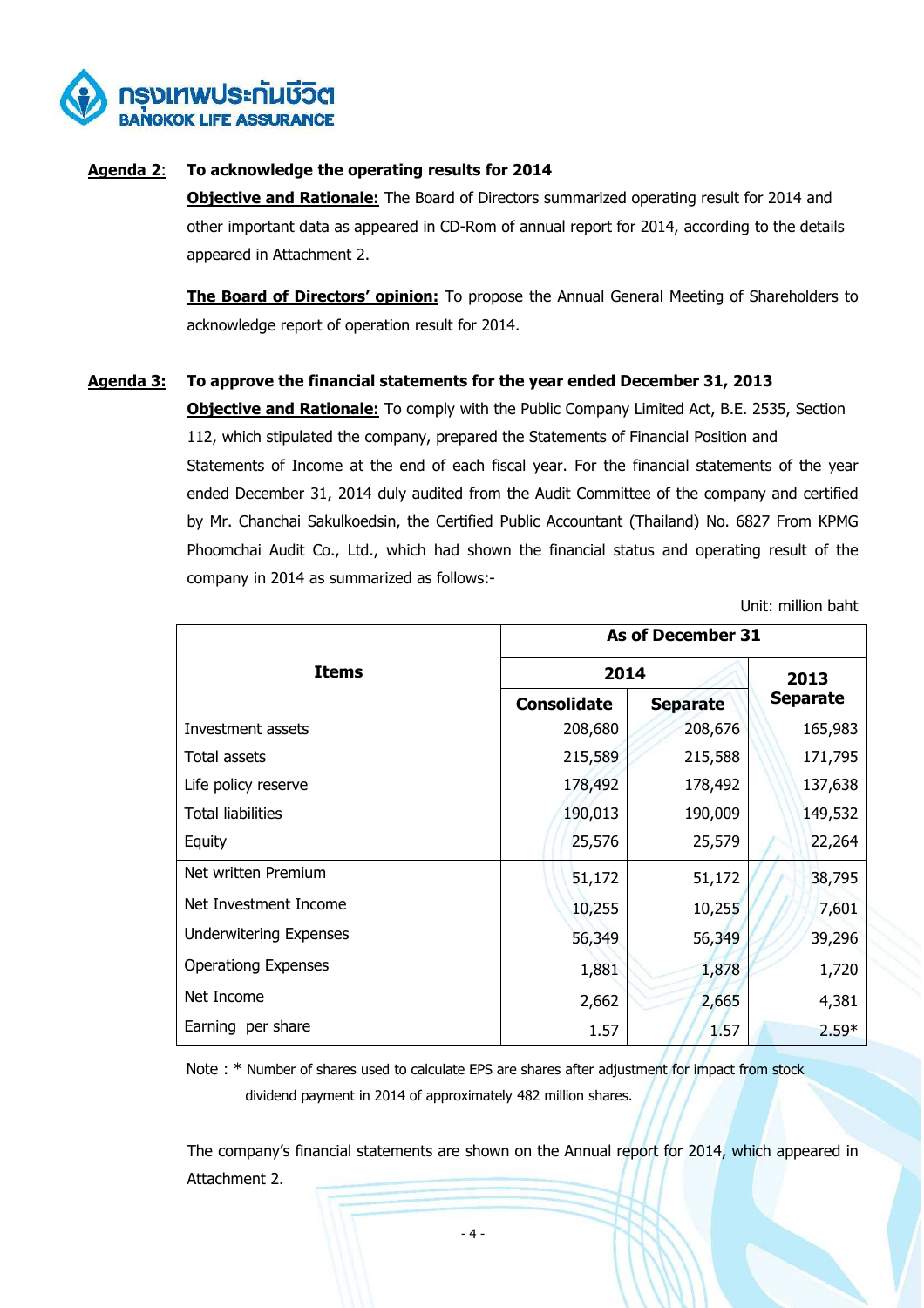

 **The Board of Directors' opinion:** It is deemed appropriate to propose the financial statements for the year ended December 31, 2014 for the Annual General Meeting of Shareholders' approval. The financial statements were duly audited by the Audit Committee of the Company and certified by Mr. Chanchai Sakulkoedsin, certified public accountant (Thailand) No. 6827 from KPMG Phoomchai Audit Ltd. who provided an unqualified opinion.

**Voting:** To approve this matter, a resolution must be passed by a majority of the shareholders who attended the meeting and are entitled to vote.

## **Agenda 4: To approve the appropriation of profit for the year 2014 and determine dividend payment**

**Objective and Rationale:** To comply with the Public Company Limited Act, B.E. 2535, Section 116 and Articles of Association, clause 56 which determined that the company was required to allocate a part of annual net profit as reserves not less than 5% of net annual profit less accrued loss brought forward (if any) until such reserved amount shall reach 10% of registered capital.

The company has policy to pay dividend not less than 25% of net profit after deduction of corporate tax provided that there was no accrued loss. In this regard, payment of dividend, the company would have been approved by Office of Insurance Commission pursuant to the Life Assurance Act, B,.E. 2535.

Operating result for 2014, the company earned net profit baht 2,665 million, or 1.57 baht per share which was decreased from baht 4,381 million or baht 2.59 per share or 39.17% decrease. In this regard, the company paid interim dividend at the rate of baht 0.45 per share or baht 545.74 million being paid, by paying in cash dividend at the rate of baht 0.05 per share or baht 60.64 million and paying stock dividend at the rate of baht 0.40 per share or baht 485.10 million subject to the comparative rates as follows:-

|                                          | 2014      | 2013      | 2012      |
|------------------------------------------|-----------|-----------|-----------|
| 1. Net profit (million baht)             | 2,665     | 4,381     | 3,724     |
| 2. Earning per share (baht : share)      | 1.57      | $2.59***$ | $2.21***$ |
| 3. Number of share (million shares)      | 1,698     | 1,212     | 1,205     |
| 4. Dividend (baht: share)                | 0.91      | 0.91      | 0.72      |
| 4.1 Interim dividend payment             | 0.45      | 0.40      | 0.36      |
| 4.2 Final dividend payment               | $0.46*$   | 0.51      | 0.36      |
| 5. Total dividend payment (million baht) | $**1,325$ | 1,101     | 863       |
| 6. Dividend payment ratio                | 57.96     | 35.14     | 32.58     |

Note: \* In the opinion of the Meeting of Board of Directors no. 1/2558 on February 25, 2015 to propose the 2015 Annual General Meeting of Shareholders to consider and approve the final dividend payment at the rate of baht 0.46 per share.

\*\* Calculated by the number of paid-up shares on December 31, 2014.

 \*\*\* Number of shares used to calculate EPS are shares after adjustment for impact from stock dividend payment in 2014 of approximately 482 million shares.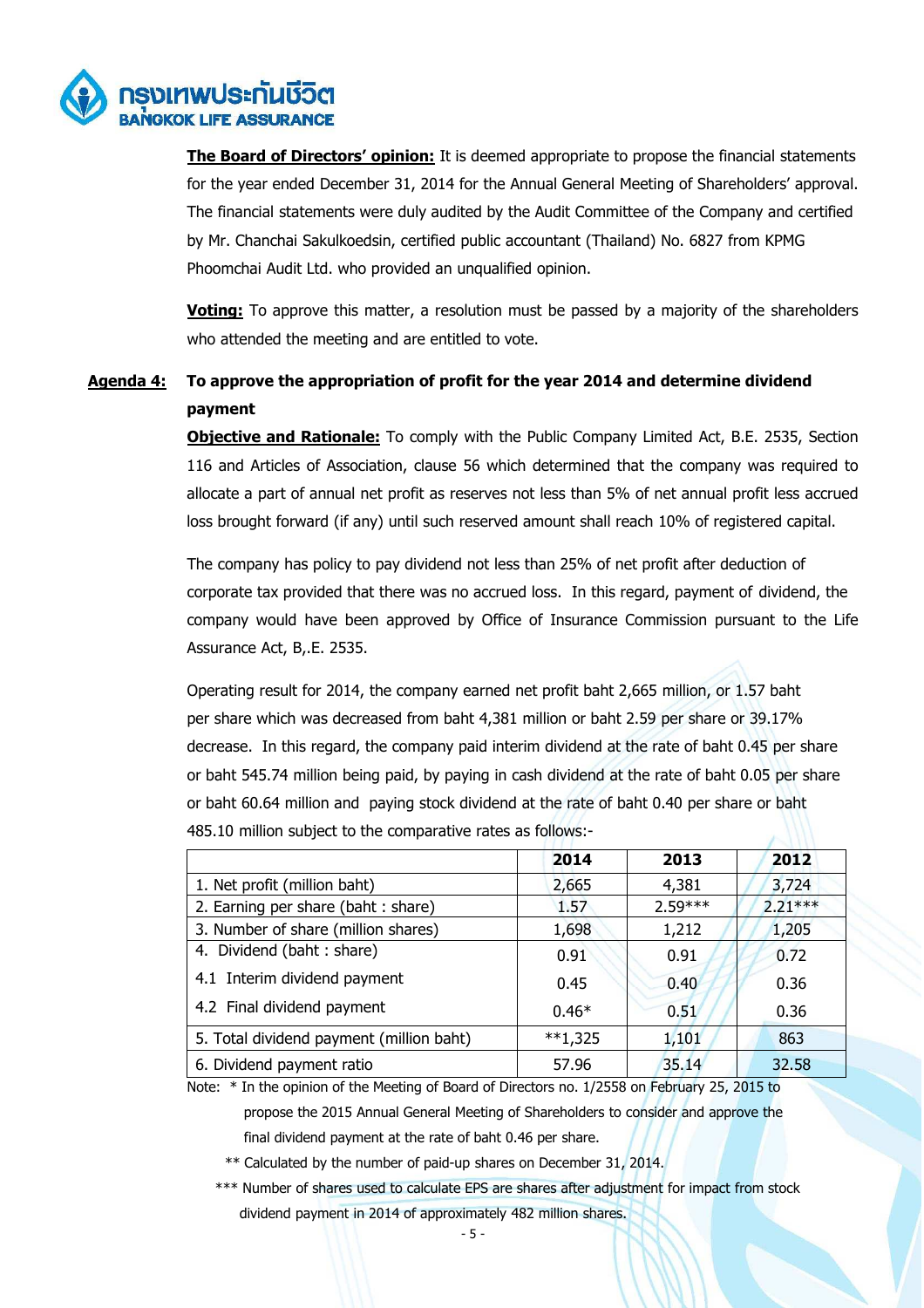

**The Board of Directors' opinion:** To propose the Annual General Meeting of Shareholders to approve the appropriation of baht 49 million of net profit to the legal reserve for the year of 2014. Therefore, the Company legal reserve at year-end 2014 will be baht 170.8 million and the final dividend payment for the operating period July 1 - Dec 31, 2014 at the rate of baht 0.46 per share which was paid from retained earnings and the corporate income tax was 25%. With the interim dividend of baht 0.45 per share or baht 545.74 million being paid, by paying in cash dividend at the rate of baht 0.05 per share or baht 60.64 million and paying stock dividend at the rate of baht 0.40 per share or baht 485.10 million, the total dividend payment would be baht 0.91 per share. The amount of final dividend payment will depend on number of shares on the record date for the right to receive the dividend which will be on May 13, 2015 and the closing date of register book will be on May 14, 2015.

Approval by The Office of Insurance Commission is required before the dividend can be paid.

**Voting:** To approve this matter, a resolution must be passed by a majority of the shareholders who attended the meeting and are entitled to vote.

#### **Agenda 5: To approve the election of directors**

**Objective and Rationale:** According to clause 24 of Articles of Association which stipulates that in each Annual General Meeting of Shareholders, one-third or nearly number of one-third of directors shall be resigned from position whereby in this year there are 5 resigned directors, as follows:-

| 1. Mr. Choedchu Sophonpanich | Chairman / Chairman of the Executive |
|------------------------------|--------------------------------------|
|                              | Board of Director / Chairman of the  |
|                              | <b>Investment Committee</b>          |
| 2. Mrs. Ruchanee Nopmuang    | Director / Member of the Nominating  |
|                              | and Remuneration Committee           |
| 3. Mrs. Savitri Ramyarupa    | Director / Executive Director        |
| 4. Mr. Kazuhide Toda         | <b>Director</b>                      |
| 5. Mr. Naoki Ban             | <b>Director</b>                      |
|                              |                                      |

The company announced on website to invite the shareholders to nominate name of person for appointment as company directors since 1 October 2013 to 31 December 2014 but there were no shareholders nominated name of any person to be appointed as director.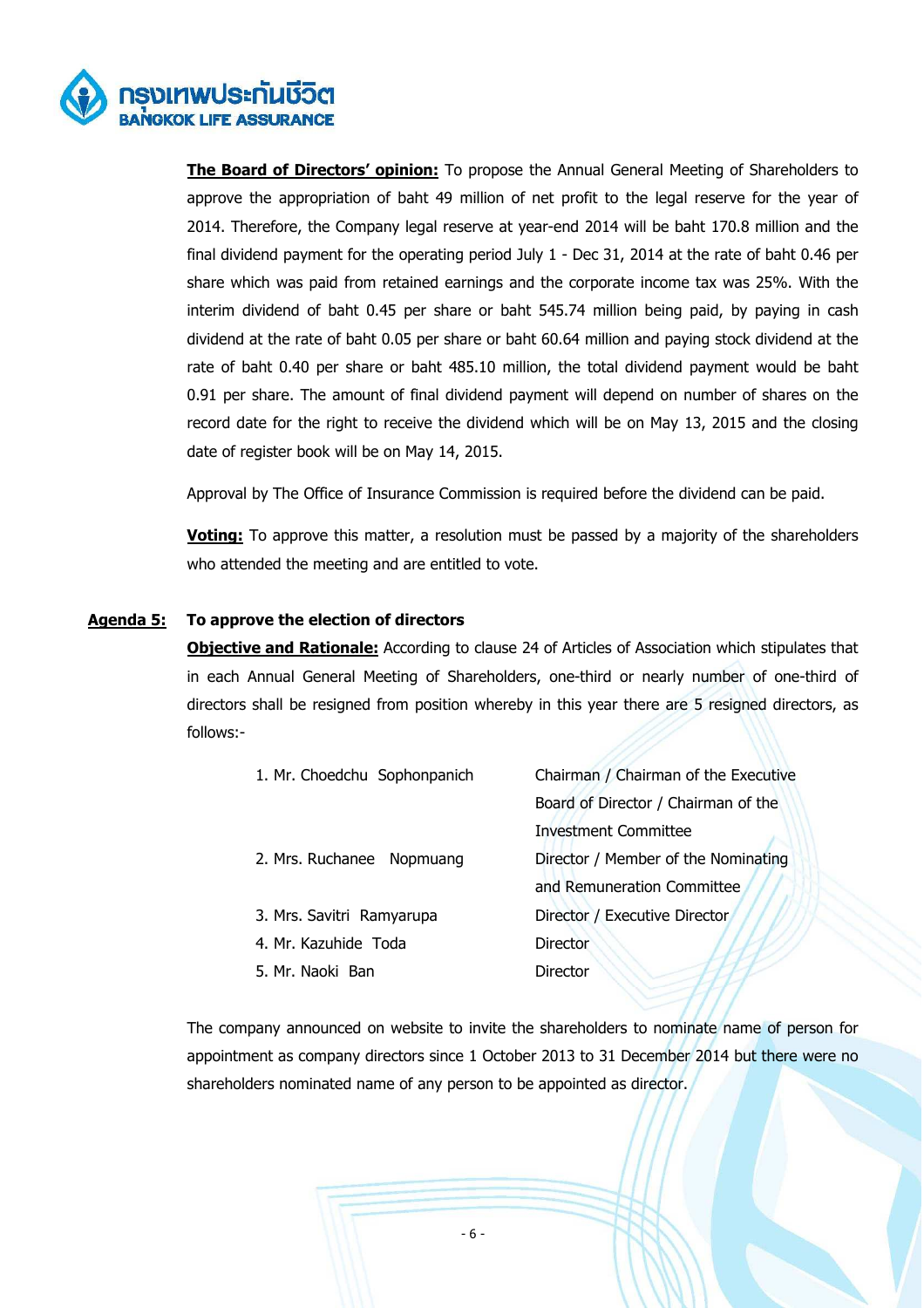

**The Nominating and Remuneration Committee's comment**: The Nominating and Remuneration Committee followed the criteria and guidelines on selecting director candidates, which are approved of by the Board of Directors. The guidelines specified qualifications of Company directors. The Committee has chosen the candidates, considering their varied experience, expertise, vision and ability to provide opinion independently. The Committee was of the opinion that all directors who will retire by rotation possess knowledge and capability suitable for the post. They also perform their duty well as a director and/or member of the subcommittees and contributed their effort into it. The Committee therefore proposed re-electing 4 directors who will retire by rotation to resume their post(s) for another term for the Annual General Meeting of Shareholders' consideration as follows:

| 1. Mr. Choedchu Sophonpanich | Chairman / Chairman of the Executive |
|------------------------------|--------------------------------------|
|                              | Board of Director / Chairman of the  |
|                              | <b>Investment Committee</b>          |
| 2. Mrs. Ruchanee Nopmuang    | Director / Member of the Nominating  |
|                              | and Remuneration Committee           |
| 3. Mrs. Savitri Ramyarupa    | Director / Executive Director        |
| 4. Mr. Kazuhide Toda         | Director                             |

 and propose to elect Mr. Yuichi Honda to Mr. Naoki Ban who would resign from directorship due to the end of his term of office. In this regard, the profiles of those nominated directors are appeared in Attachment 3. Moreover, the company also determined rules on recruitment of director and definition of independent director as appeared in Attachment 4.

 **The Board of Directors' opinion:** The Board of Directors has considered the proposal of the Nominating and Remuneration Committee and deemed appropriate that all those directors who are all seniors, knowledgeable and high experience. It is deemed appropriate to propose the 2015 Annual General Meeting of Shareholders to elect the directors replacing those retired by rotation as the details:-

| Board of Director / Chairman of the<br><b>Investment Committee</b><br>Director / Member of the Nominating<br>2. Mrs. Ruchanee Nopmuang<br>and Remuneration Committee<br>Director / Executive Director<br>3. Mrs. Savitri Ramyarupa<br>4. Mr. Kazuhide Toda<br>Director | 1. Mr. Choedchu Sophonpanich | Chairman / Chairman of the Executive |
|------------------------------------------------------------------------------------------------------------------------------------------------------------------------------------------------------------------------------------------------------------------------|------------------------------|--------------------------------------|
|                                                                                                                                                                                                                                                                        |                              |                                      |
|                                                                                                                                                                                                                                                                        |                              |                                      |
|                                                                                                                                                                                                                                                                        |                              |                                      |
|                                                                                                                                                                                                                                                                        |                              |                                      |
|                                                                                                                                                                                                                                                                        |                              |                                      |
|                                                                                                                                                                                                                                                                        |                              |                                      |

 and propose to elect Mr. Yuichi Honda to replace director who would resign from directorship due to the end of his term of office.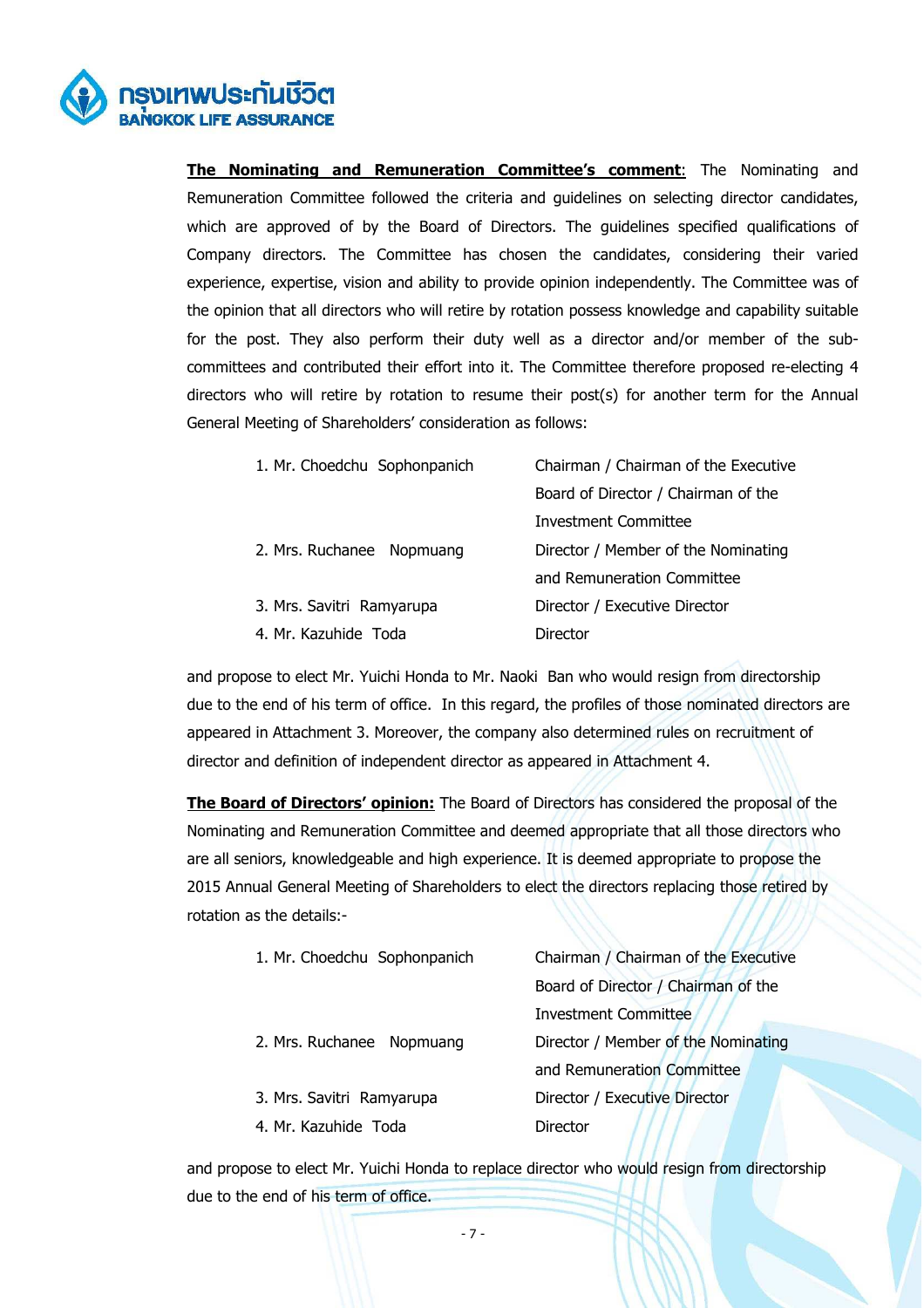

**Voting:** To approve this matter, a resolution must be passed by a majority of the shareholders who attended the meeting and are entitled to vote.

#### **Agenda 6: To approve the director's remuneration for 2015**

**Objective and Rationale:** To comply with the Public Company Limited Act, B.E. 2535, Section 90 and Articles of Association, clause 44 which stipulated that the Annual General Meeting of Shareholders approves remuneration of the directors.

**The Nominating and Remuneration Committee's comment:** The Nominating and Remuneration Committee has considered remuneration of director and sub-committee from knowledge, expertise, suitability to the duties and responsibility of directors including business expansion and profit growth of the company, it is thus deemed appropriate to the Board of Directors proposed the Annual General Meeting of Shareholder to approve the directors' remuneration for 2015 an amount of not exceeding 16.70 million baht which is increase to the remuneration approved for 2014 an amount of not exceeding 15 million baht or 11.33% increasing as divide the remuneration of the meeting fee and bonus as the follows;-

- 1. The meeting fee is 40,000 baht per person for each meeting and the each of Chairman get 2 times.
- 2. Bonus is allocated by themselves.

In this regard, Executive directors shall not receive any remuneration as members of the Board.

 **The Board of Directors' opinion:** The Board of Director has considered the proposal of the Nominating and Remuneration Committee, it was thus deem appropriate to propose the Annual General Meeting of Shareholders to approve the directors' remuneration for 2015 an amount of not exceeding 16.7 million baht which is increase to the remuneration approved for 2014 or 11.33% increasing.

**Voting**: To approve this matter, a resolution must be passed by not less than two-thirds of votes of shareholders who attended the meeting and were entitled to vote.

## **Agenda 7: To approve the appointment of company's auditor and determine auditor's remuneration for 2015**

**Objective and Reason:** To comply with the Public Company Limited, B.E. 2535, Section 120 and Articles of Association, clause 50 which stipulated that the Annual General Meeting of Shareholders to appoint the auditor and determine remuneration of the certified accounting auditor.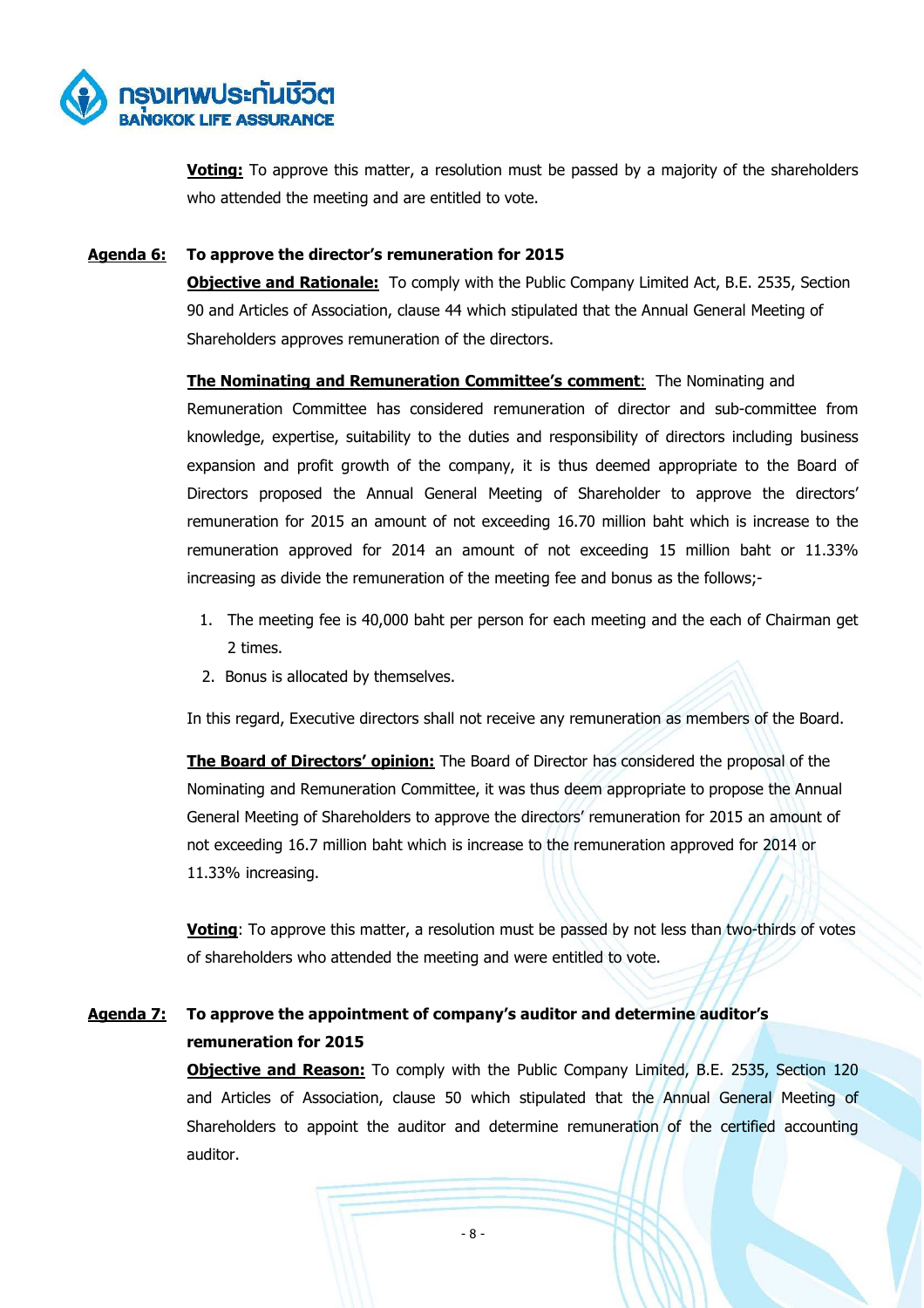

**The Audit Committee's comment**: The Audit Committee selected the auditor for 2014 from knowledge, understanding in the life insurance business, experience and expertise, independence and impartiality. It is deemed appropriate to the Board of Directors proposed the Annual General Meeting of Shareholder to approve the appointment of company's auditor from previous KPMG Phoomchai Audit Co., Ltd. to be EY Office Ltd. as the certified accounting auditor of the company and determine auditor's remuneration details are as follows:-

| Name                           | <b>Certified Accounting</b> | Year of appointment of |
|--------------------------------|-----------------------------|------------------------|
|                                | Auditor No.                 | auditors               |
| 1. Mrs. Nonglak Pumnoi         | 4172                        |                        |
| 2. Ms. Somjai Khunapasut       | 4499                        |                        |
| 3. Ms. Rachada Yongsawadvanich | 4951                        |                        |

Any of the above certified public accountants will perform audits and provide opinions on the Company financial statements. In the event that none of them can perform their duty, EY Office Limited (EY) shall assign other certified public accountants of EY Office Limited to perform audits and provide opinions on the Company financial statements instead. These certified public accountants have neither relationship with nor interest in the Company/executive officers/major shareholders. They therefore have independence in performing audits and giving opinions on the Company's financial statements.The audit fees for 2015 are baht 1,600,000, equal to the fees approved for 2014.

| <b>Description</b>                              | 2015      | 2014      | $+/-$ |
|-------------------------------------------------|-----------|-----------|-------|
| The auditor's remuneration                      | 1,600,000 | 1,600,000 | 0.00  |
| Financial Statement audition for the year       | 1,000,000 | 1,000,000 | 0.00  |
| Quarterly statement review for total 3 quarters | 600,000   | 600,000   | 0.00  |

 **The Board of Directors' opinion:** The Board of Directors has considered the proposal of Audit Committee who elected the auditors and determined remuneration of the auditors. It is thus deemed appropriate to propose the Meeting to approve the appointment of Certified Accounting Auditor from previous KPMG Phoomchai Audit Ltd. to be EY Office Ltd., as the certified accounting auditor of the company and also proposed the Meeting to approve the auditor's remuneration for 2015 was determined at 1,600,000 baht, which is equal to the remuneration approved for 2014 according to the details as proposed by the Audit Committee.

**Voting:** To approve this matter, a resolution must be passed by a majority of the shareholders who attended the meeting and are entitled to vote.

#### **Agenda 8: Others (if any)**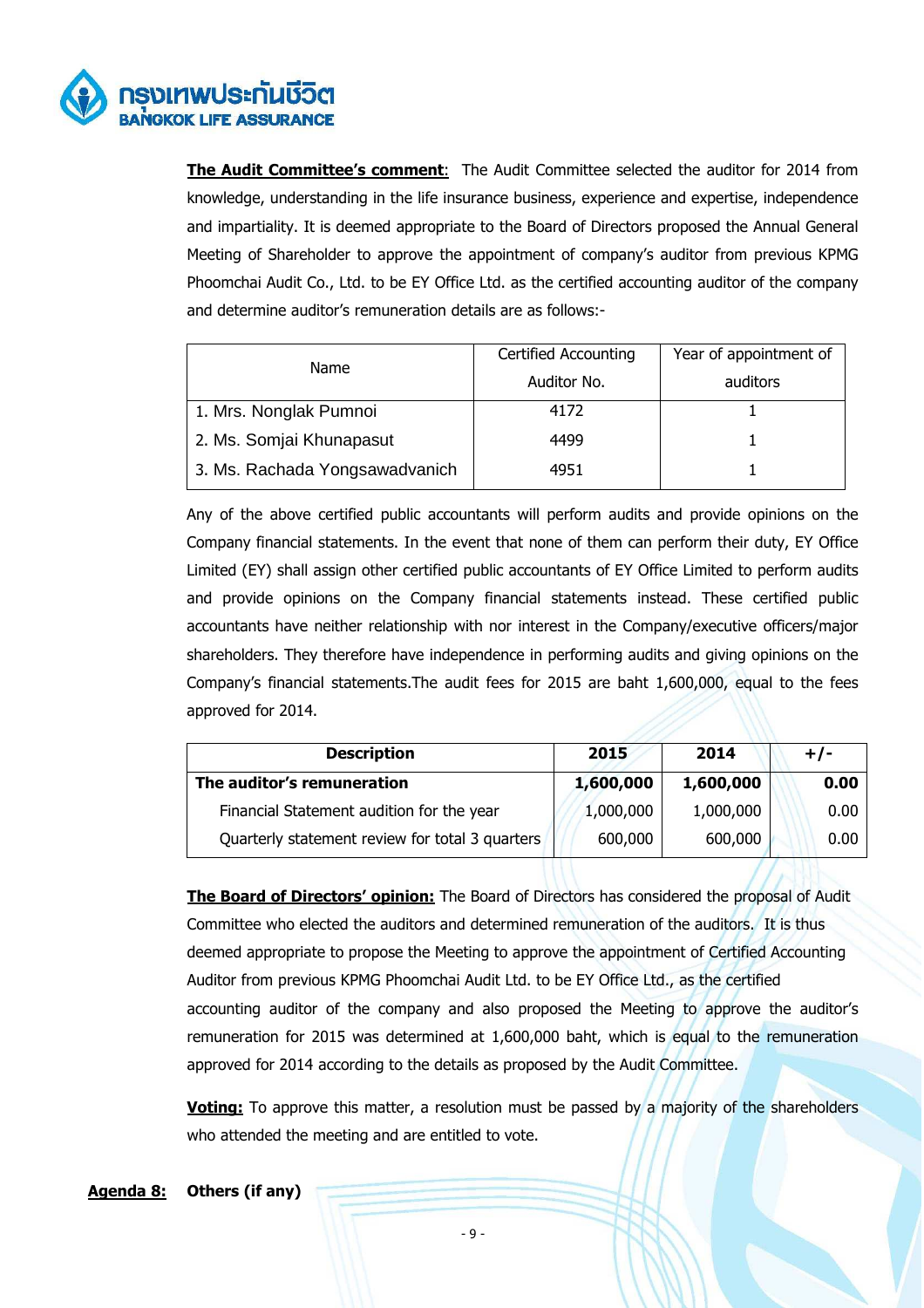

Record date for the right to attend the meeting will be on March 30, 2015. The closing date of the register book for preparing list of the eligible shareholders under Section 225 of the Securities and Exchange Act will be on March 31, 2015.

This is to cordially invite all shareholders to please attend the meeting according to the date, time and place as mentioned above. Should you be unable to attend the meeting, please appoint other person or independent director of the company as your proxy. The profile of independent director who can be appointed as the proxy is appeared in Attachment 7.

 Enclosed please find the proxy form A, B and C as appeared in Attachment 8. Please select one type of the forms, fill up all details, sign and deliver to the company, together with all relevant supporting documents, prior to the meeting date. Prepaid envelope is attached herewith for your convenience (Please deliver the proxy form at least 1 day prior to the meeting date).

Yours sincerely,

 (Mr.Sanor Thampipattanakul) Company Secretary

Investor Relations Section

Tel: 0 2777 8681, 0 2777 8672 Fax: 0 2777 8680

Note: Bangkok Life Assurance Public Co., Ltd. has posted the invitation letter of the 2015 Annual General Meeting of Shareholders on the company's website, www.bangkoklife.com/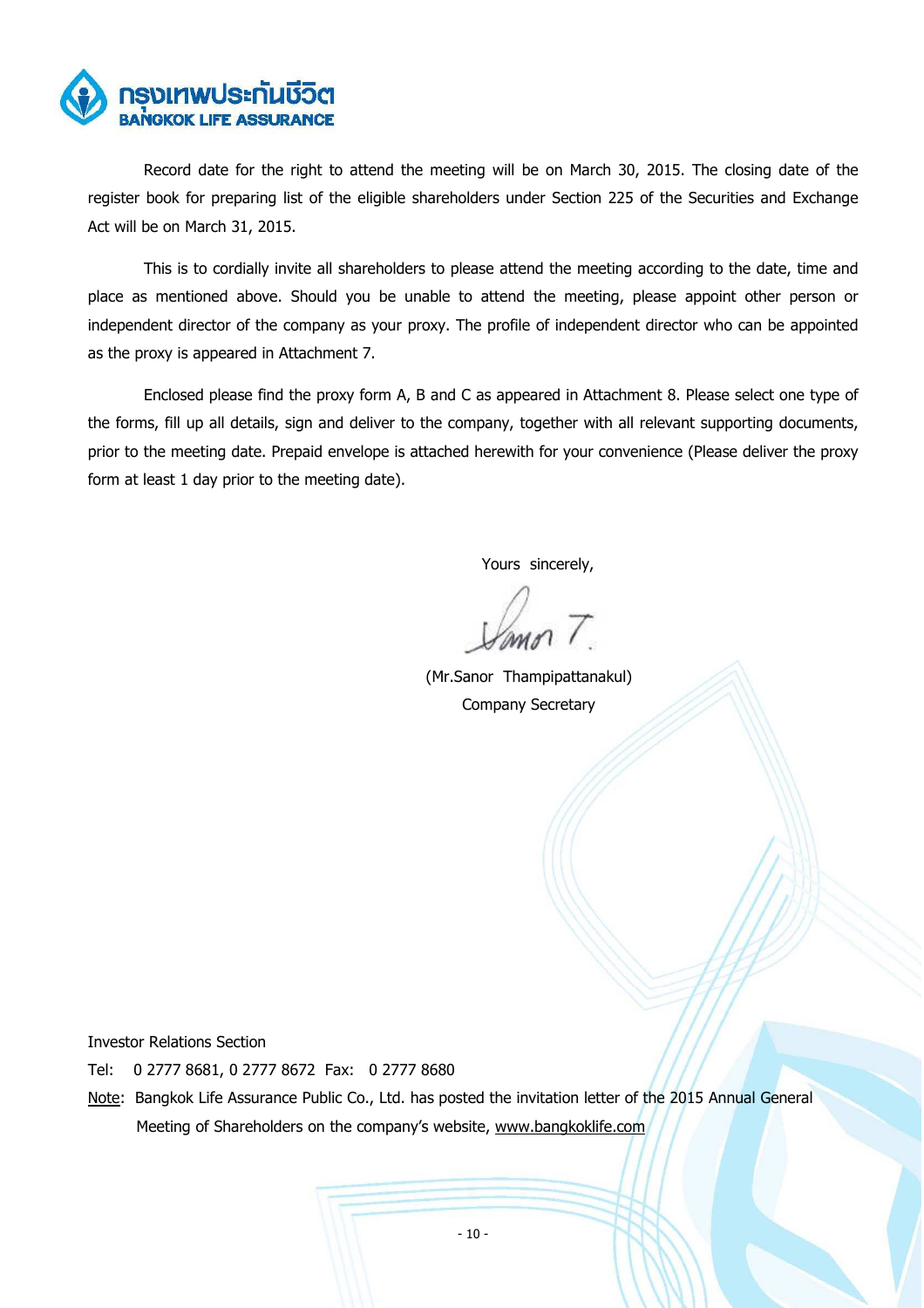

11/1



#### **(Translation)**

## **Minutes of the Extraordinary Shareholders' Meeting No. 2/2557 of Bangkok Life Assurance Public Co., Ltd.**

#### **Date, Time & Place**

The meeting was held on Friday, December 12, 2014, at 1.30 p.m., at the 7<sup>th</sup> floor auditorium, Head Office No. 23/115-121 Royal City Avenue, Rama 9 Road, Bangkapi, Huaykwang, Bangkok.

#### **Directors in Attendance**

| 1. Khun Choedchu Sophonpanich  | Chairman / Chairman of the Executive Board of Directors /            |
|--------------------------------|----------------------------------------------------------------------|
|                                | Chairman of the Investment Committee                                 |
| 2. Khun Sunthorn Arunanondchai | Chairman of the Audit Committee / Independent Director               |
| 3. Dr. Siri Ganjarerndee       | Chairman of the Nomination and Remuneration Committee /              |
|                                | Independent Director / Executive Director / Member of the Investment |
|                                | Committee                                                            |
| 4. Khun Komkai Tusaranont      | Chairperson of the Good Corporate Governance Committee /             |
|                                | Independent Director / Member of the Audit Committee /               |
|                                | Member of the Risk Management Committee                              |
| 5. Khun Ruchanee Nopmuang      | Director / Member of the Nomination and Remuneration Committee       |
| 6. Khun Prapaivan Limsong      | <b>Director</b>                                                      |
| 7. Khun Pojjanee Kongkalai     | Director                                                             |
| 8. Khun Naoki Ban              | <b>Director</b>                                                      |
| 9. Khun Kazuhide Toda          | Director                                                             |
| 10. Khun Takeshi Fukuda        | Director / Executive Director/Member of the Risk Management          |
|                                | Committee / Member of the Nomination and Remuneration                |
|                                | Committee / Member of the Good Corporate Governance Committee        |
| 11. Khun Chone Sophonpanich    | Director / Executive Director/Member of the Investment Committee /   |
|                                | President                                                            |

#### **Director (s) in Absence**

| 1. Khun Praphant Asava-aree               | Chairman of the Risk Management Committee / Independent Director / |
|-------------------------------------------|--------------------------------------------------------------------|
|                                           | Member of the Investment Committee                                 |
| 2. Khun Chai Sophonpanich                 | Director/ Member of the Nomination and Remuneration Committee      |
| 3. Assoc.Prof. Damrong Thawesaengskulthai | Independent Director / Member of the Audit Committee /             |
|                                           | Member of the Good Corporate Governance Committee                  |
|                                           |                                                                    |

4. Khun Savitri Ramayarupa Director / Executive Director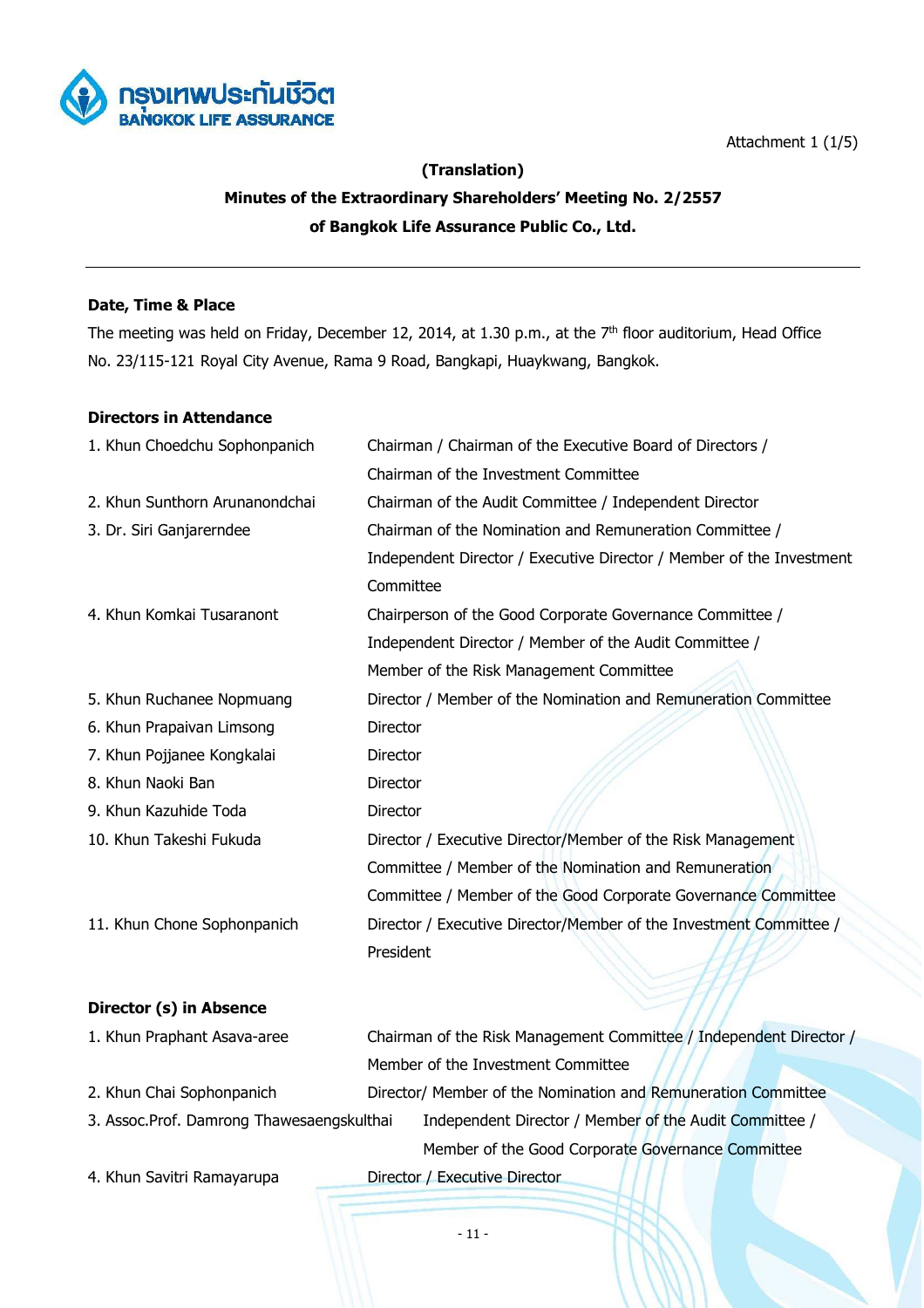

#### Attachment 1 (2/5)

#### **Management in Attendance**

| 1. Khun Ruangsak Panyabodegun   | Senior Executive Vice President, Marketing Division    |
|---------------------------------|--------------------------------------------------------|
| 2. Khun Sanor Thampipattanakul  | Senior Executive Vice President, Investment Division   |
|                                 | and Company Secretary                                  |
| 3. Khun Jaruwan Limkhunnadhammo | Senior Vice President, Finance and Accounting Division |
| 4. Khun Oranuch Samranrit       | Vice President, Life Operations Division               |

#### **Observers**

| 1. Khun Lertsak Suthampond | Legal Adviser                                          |
|----------------------------|--------------------------------------------------------|
|                            | Kanung & Partners Law Offices Co., Ltd.                |
| 2. Khun Thippaporn Ounsiri | Right Protection Volunteer, Thai Investors Association |

#### **The meeting started at 1.30 hrs.**

The Company Secretary explained the voting procedure on each agenda by playing an audio clip with the details as follows:

#### **Voting Procedure**

- 1. The meeting shall consider all agendas, following the order of the agendas presented in the invitation to the meeting. After each agenda is presented, the shareholders will be asked to raise any questions they may have and to cast their vote after. In the event that the shareholders or proxies would like to ask questions or express their opinions, they must raise their hands and state their full name first. Proxies must also state name of the shareholder whom they represent.
- 2. Each shareholder is entitled to one vote per share. If votes on a matter are equal, the Chairman shall have a second or casting vote.
- 3. The shareholders cannot divide their vote or cast partial vote.
- 4. In the event that the shareholders disapprove of an agenda or would like to abstain from voting, please tick 'disapprove' or 'abstain', and the Company's staff will collect the ballots. The Company will deduct such disapproval and abstention from the total eligible votes and assume the rest of the votes as approval of such agenda. If no objection to the result is raised by any shareholder, it shall be deemed that the meeting approves of such agenda.
- 5. The vote result of each agenda will be displayed on the screen for acknowledgement.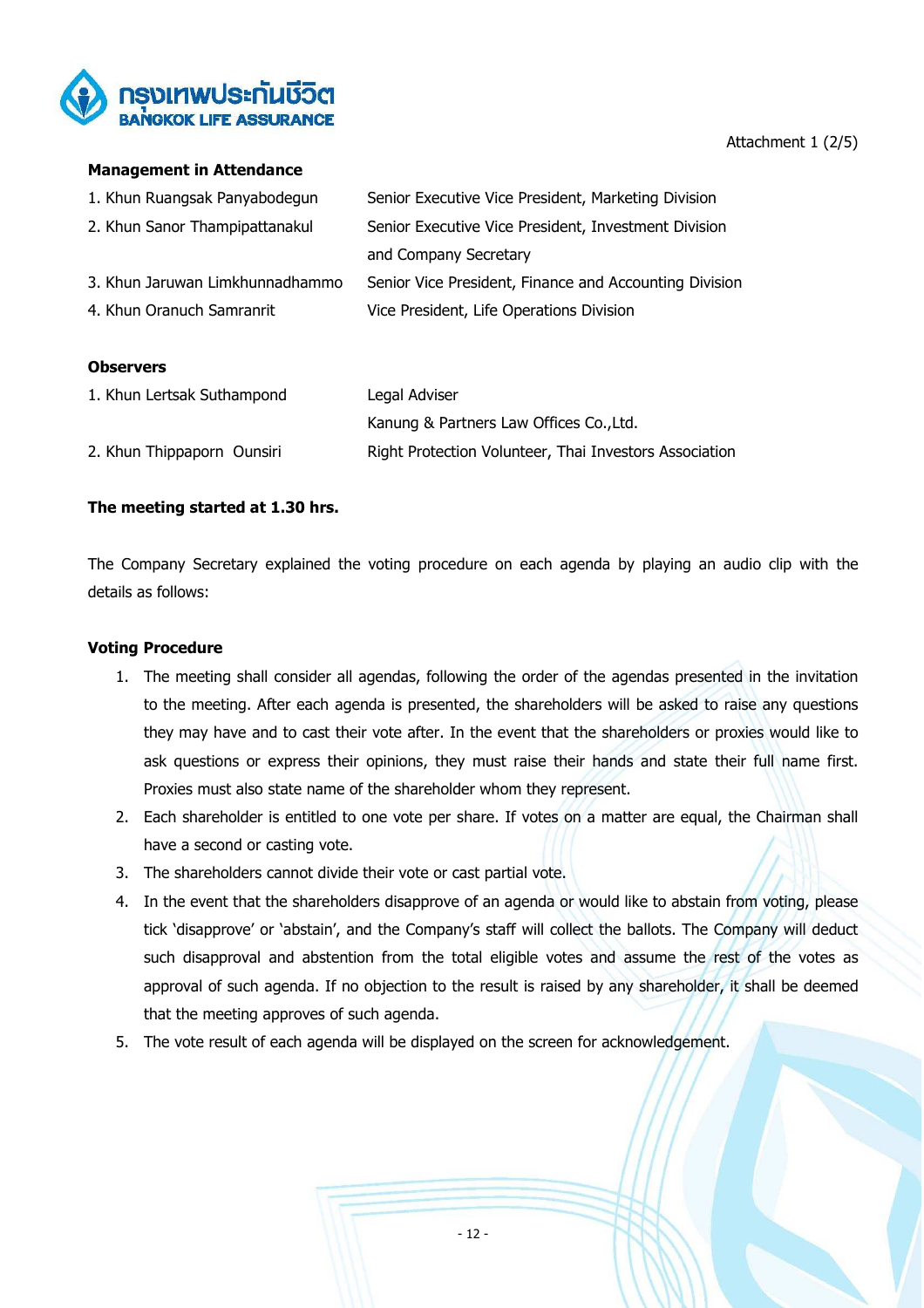

#### Attachment 1 (3/5)

Presiding over the meeting, Chairman Choedchu Sophonpanich welcomed all shareholders and summarized number of shareholders who attended the meeting and were entitled to vote as follows:

| Shareholders present in person: | 137 | persons, equal to | 61,788,280 shares    |  |
|---------------------------------|-----|-------------------|----------------------|--|
| Proxies:                        | 669 | persons, equal to | 945,934,316 shares   |  |
| Total:                          | 806 | persons, equal to | 1,007,722,596 shares |  |

They accounted for 83.0940% of the total shares sold which constituted a quorum, according to the Ariticles of Association. The Chairman then declared the meeting open in order to consider the following agendas:

#### **Agenda 1**: **To certify the Minutes of Extraordinary Shareholders' Meeting No. 1/2557**

The Chairman proposed the meeting to certify the minutes of the Extraordinary Shareholders' Meeting No. 1/2557. A copy of which was sent to all shareholders in advance along with the invitation to the meeting.

The Chairman subsequently gave the shareholders an opportunity to ask questions and provide comments. Since no questions were raised, he then proposed the meeting to vote on the resolution to approve the minutes of Extraordinary Shareholders' Meeting No. 1/2557.

**Resolution:** The meeting, by majority votes of shareholders attending the meeting and casting votes, certified the Minutes of the Extraordinary Shareholders' Meeting No. 1/2557 with the following votes:-

| - Approval    |       | 1,053,199,521 votes, equal to | 100.0000%  |  |
|---------------|-------|-------------------------------|------------|--|
| - Disapproval | 400   | votes, equal to               | $0.0000\%$ |  |
| - Abstention  | 6,800 | votes, equal to               | 0.0000%    |  |
| Total         |       | 1,053,199,921 votes, equal to | 100.0000%  |  |

## **Agenda 2: To approve the allotment of shares to reserve for stock dividend payment and exercise ESOP warrant as well as to allot the remaining shares from dividend payment**

The Chairman stated that according to the Board of Directors' consideration the following items were proposed for the meeting's consideration:

- 1. To approve reducing shares reserved for warrant exercises by 40,800 shares and adding shares reserved for the stock dividend payment by 40,800 shares. As a result, 485,100,000 shares are supported the dividend payment by means of stock dividend and 2,900,000 shares are reserved for the exercise of Company's warrants.
- 2. To approve the allotment the remaining 2,775,075 shares from the stock dividend payment for approval. 2,775,000 shares will be offered through private placement, according to the notification of the Securities and Exchange Commission No. Tor Jor. 28/2551, Clause 24 at the price of not lower than 90% of the latest closing price prior to the offer and the balance of 75 shares will be offered to Bangkok Life Assurance Public Company Limited Employee Provident Fund at par value.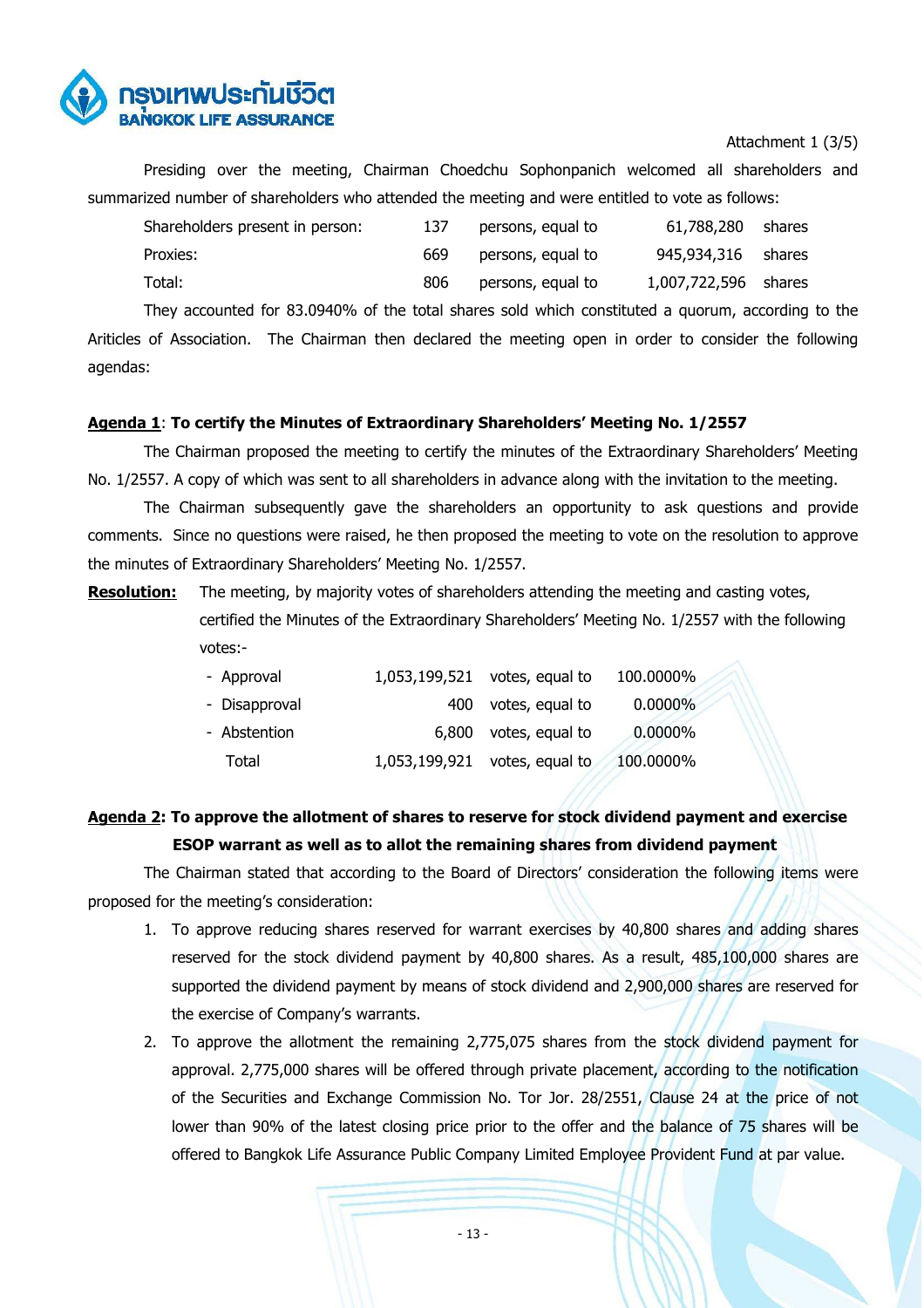

Attachment 1 (4/5)

The Chairman subsequently provided an opportunity for the shareholders to raise questions or give comments which are presented as follows:

- Khun Tong-in Sangngam Shareholder What is the reason why the shareholders have not received their stock dividends even though they have already received their cash dividends? When will the Company be able to proceed with the payment?
- Khun Chone Sophonpanich President The circumstances were unforeseeable. Some foreign investors bought a number of local shares. It was unable to close the register book and transfer the shares to foreign as the foreign ownership limit had already been reached. As a result, the stock dividends could not be allotted as doing so would cause the foreign ownership proportion to exceed the limit stipulated by law. In addition, the number of disqualified shares from receiving was too large to be allocated to the Company's Employee Provident Fund. The Company was then legally obliged to hold a shareholders' meeting in order to consider allotting the aforementioned shares before proceeding with allotting the stock dividends.
- Khun Choedchu Sophonpanich Chairman The Company is going to allot and list the stock dividends as soon as possible. The circumstances were beyond the Company's control. It was unexpected that there were a large number of shares held by foreigners so it was unable to close the register book for transferring the dividends.
- Khun Somkiat Promrat Shareholder How will the Company take what happened as a case study and prevent similar problems from happening in the future?
- Khun Choedchu Sophonpanich Chairman In the event when dividends are to be paid in the form of stock in the future, the Company will take this experience to better prepare itself. For example, an allotment of the remaining shares may be proposed for the shareholders' meeting's consideration and approval in advance.
- **Resolution:** The Meeting, by not less than three-fourths of shareholders attending the meeting and casting votes, resolved to approve reducing shares reserved for warrant exercises by 40,800 shares and adding shares reserved for the stock dividend payment by 40,800 shares. As a result, 485,100,000 shares are supported the dividend payment by means of stock dividend and 2,900,000 shares are reserved for the exercise of Company's warrants. In addition, the Board proposes to allot the remaining 2,775,075 shares from the stock dividend payment for approval. 2,775,000 shares will be offered through private placement, according to the notification of the Securities and Exchange Commission No. Tor Jor. 28/2551, Clause 24 at the price of not lower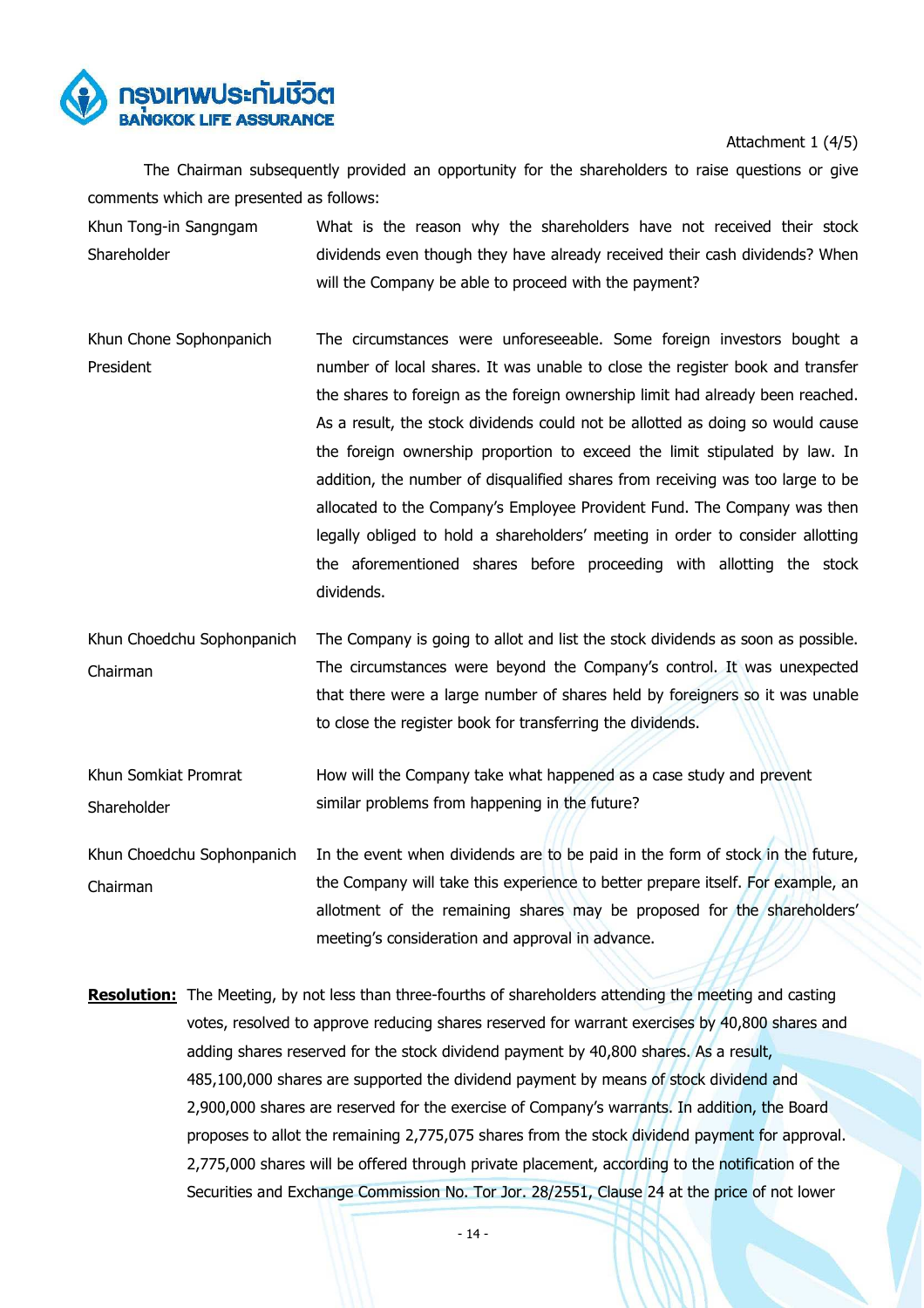

#### Attachment 1 (5/5)

than 90% of the latest closing price prior to the offer and the balance of 75 shares will be offered to Bangkok Life Assurance Public Company Limited Employee Provident Fund at par value based on following votes:-

| - Approval    | 1,049,628,830 votes, equal to | 99.6603%  |
|---------------|-------------------------------|-----------|
| - Disapproval | $3,561,891$ votes, equal to   | 0.3382%   |
| - Abstention  | 16,000 votes, equal to        | 0.0015%   |
| Total         | 1,053,206,721 votes, equal to | 100.0000% |

During the meeting more shareholders registered to attend the meeting, making the total number of 197 attending shareholders and 696 proxies, totaling 893 persons. These attendees represented 1,053,206,721 shares or 86.8445% of the total shares sold.

No other matters were raised. The Chairman thanked all shareholders for joining the meeting and declared the meeting closed at 2.10 p.m.

(Mr. Choedchu Sophonpanich) (Mr.Sanor Thampipattanakul)

------------------------------- --------------------------------

Chairman Chairman Chairman Chairman Chairman Chairman Chairman Chairman Chairman Chairman Chairman Chairman Chairman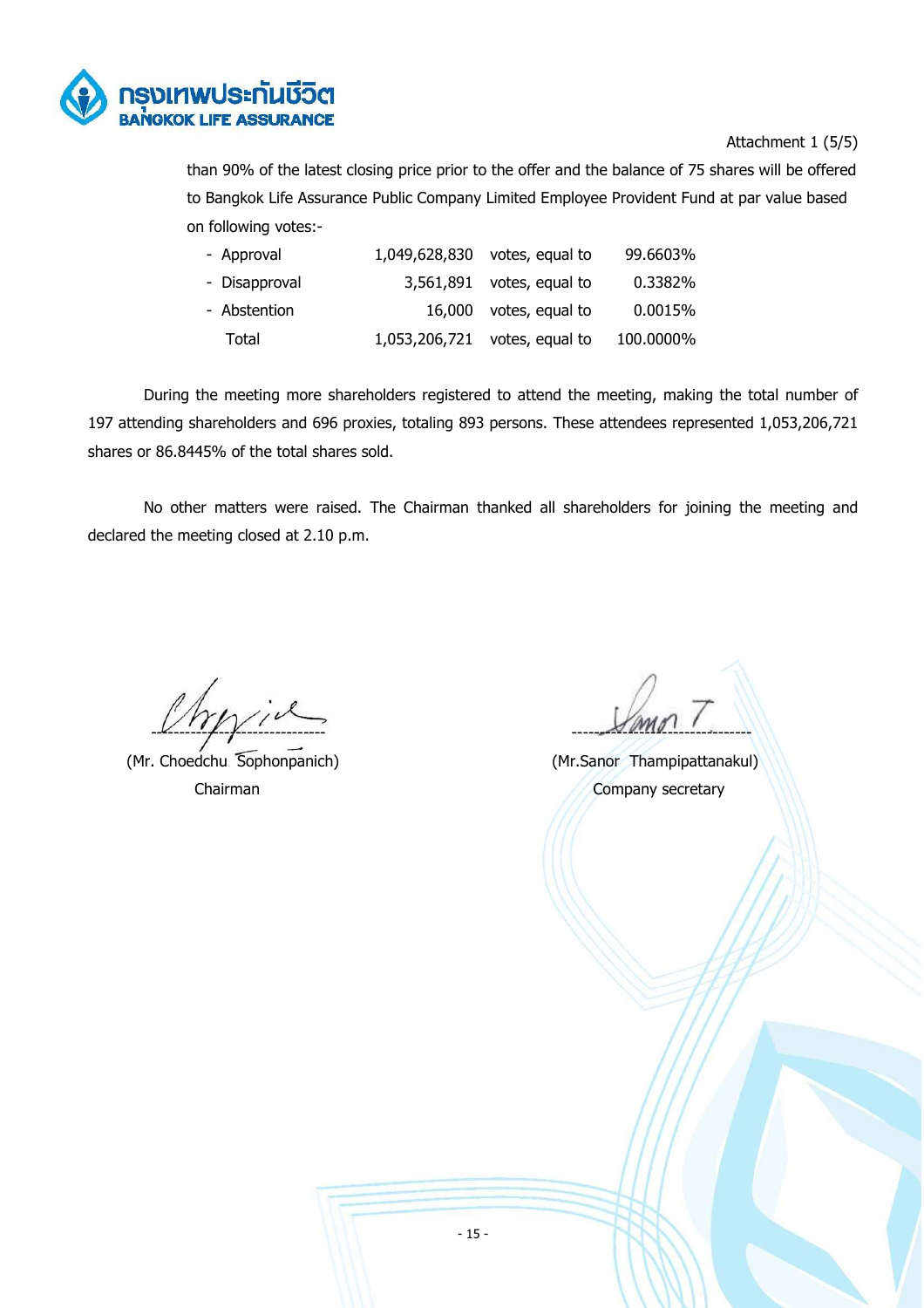

#### Attachment 3 (1/9)

### **Profiles of Directors Nominated to be the Company's Directors**

| <b>Name</b>                 | Mr. Choedchu Sophonpanich |          |                    |                                                          |  |
|-----------------------------|---------------------------|----------|--------------------|----------------------------------------------------------|--|
|                             | Age                       | 68 years | <b>Nationality</b> | Thai                                                     |  |
| <b>Position Appointed</b>   | Chairman                  |          |                    |                                                          |  |
|                             |                           |          |                    | (Director's tenet and meaning as appear on attachment 4) |  |
| <b>Term of directorship</b> | 35 years                  |          |                    |                                                          |  |

#### **Education**

B.Sc., Economics, The London School of Economics and Political Science (LSE), University of London

#### **Training by Thai Institute of Directors -**

#### **Experiences**

#### **Listed Companies in SET**

- 2013 present : Chairman of the Investment Committee, Bangkok Life Assurance Public Company Limited
- 2009 present : Chairman, Bangkok Life Assurance Public Company Limited
- 2003 present : Chairman of the Executive Board of Directors, Bangkok Life Assurance Public Company Limited
- 2001 present : Director, Krungdhep Sophon Public Company Limited
- 1980 present : Director, Bangkok Life Assurance Public Company Limited
- 1980 2009 : Vice Chairman, Bangkok Life Assurance Public Company Limited
- 1976 1980 : Executive Director, Bangkok Bank Public Company Limited

#### **Other Organizations**

- 2004 present : Chairman, Aioi Bangkok Insurance Public Company Limited
- 2002 present : Chairman, BBL Asset Management Company Limited

#### **Meeting Attendance in 2014** - The Board of Directors 8/8

- 
- The Executive Board of Directors 11/11
- The Investment Committee 11/11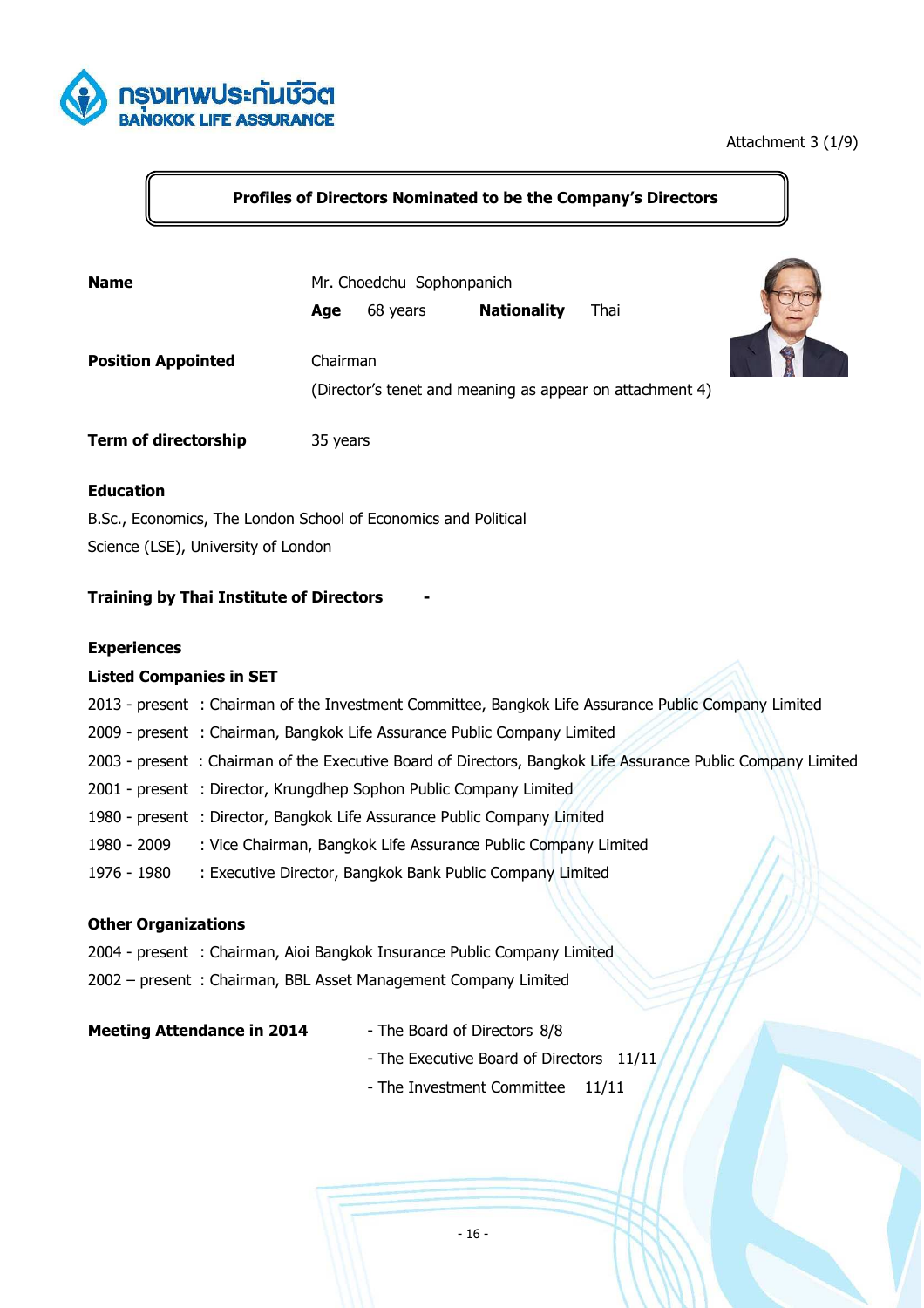

#### Attachment 3 (2/9)

**Percentage of shareholding** 45,704,014 shares (as of the closing date of register book on December 30, 2014) Equivalent to 2.692% of all shares with voting rights

#### **Taking a position as director/executive in other companies**

#### **- The Position in other listed company** 1

1. Director, Krungdhep Sophon Public Company Limited

#### **- The Position in other non-listed companies** 2

- 1. Chairman, Aioi Bangkok Insurance Public Company Limited
- 2. Chairman, BBL Asset Management Company Limited

**The position in the rival company/related to the company** - None -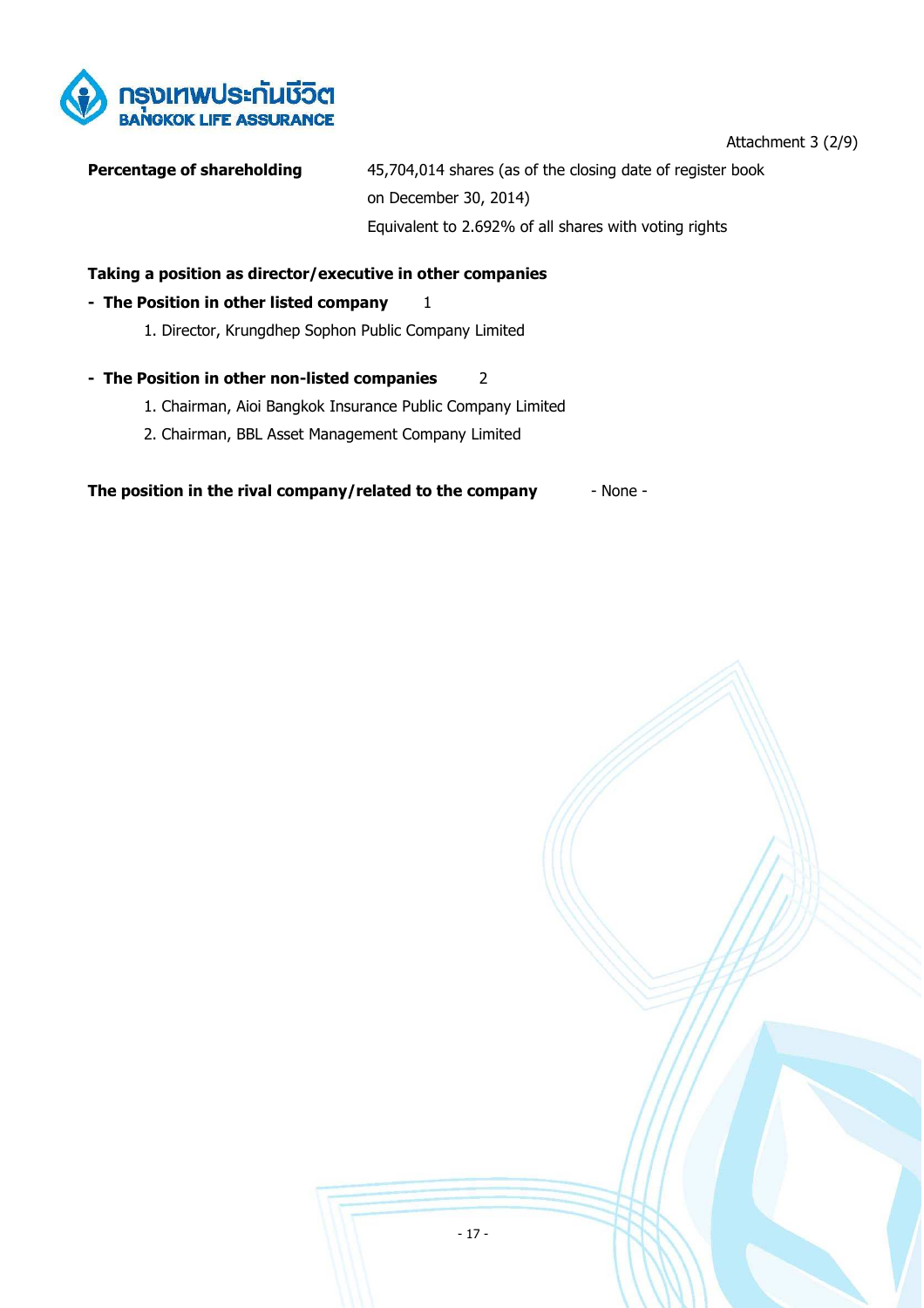

#### Attachment 3 (3/9)

## **Profiles of Directors Nominated to be the Company's Directors**

| <b>Name</b>                 | Mrs. Ruchanee Nopmuang |          |                    |                                                          |  |
|-----------------------------|------------------------|----------|--------------------|----------------------------------------------------------|--|
|                             | Age                    | 61 years | <b>Nationality</b> | Thai                                                     |  |
| <b>Position Appointed</b>   | Director               |          |                    | (Director's tenet and meaning as appear on attachment 4) |  |
| <b>Term of directorship</b> | 14 years               |          |                    |                                                          |  |

#### **Education**

Master of Accounting, Thammasat University. Bachelor (Second Class Honors), Accounting (Banking and Finance), Chulalongkorn University Certificate of Executive Program, Capital Market Academy, Class 2 Advanced Management Program, Harvard Business School

#### **Training by Thai Institute of Directors -**

#### **Experiences**

#### **Listed Companies in SET**

|               | 2010 - present : Member of Nominating and Remuneration Committee, Bangkok Life Assurance PCL.           |
|---------------|---------------------------------------------------------------------------------------------------------|
|               | 2001 - present : Director, Bangkok Life Assurance PCL.                                                  |
|               | 2014 - present : Senior Executive Vice President & Manager, Human Resources Division, Bangkok Bank PCL. |
| 2010 - 2014   | : Executive Vice President & Manager, Human Resources Division, Bangkok Bank PCL.                       |
| 2001 - 2010   | : Executive Vice President and Head of Metropolitan Consumer Banking, Bangkok Bank PCL.                 |
| $2000 - 2001$ | : Executive Vice President, Metropolitan Retail Banking, Bangkok Bank PCL.                              |
| 1999 - 2000   | : SVP., Metropolitan Retail Banking, Bangkok Bank PCL.                                                  |
| 1997 - 1999   | : SVP., Office of the Chairman, Metropolitan Banking, Bangkok Bank PCL.                                 |
| 1995 - 1997   | : SVP. and Manager, Region 2, Metropolitan Banking, Bangkok Bank PCL.                                   |
| 1986 - 1995   | : Branch Manager, Bangkok Bank PCL.                                                                     |

#### **Other Organizations**

- 2012 present : Director, Thai Financial Planners Association
- 2011 present : Vice President, Housing Finance Association
- 2003 2011 : Director, Housing Finance Association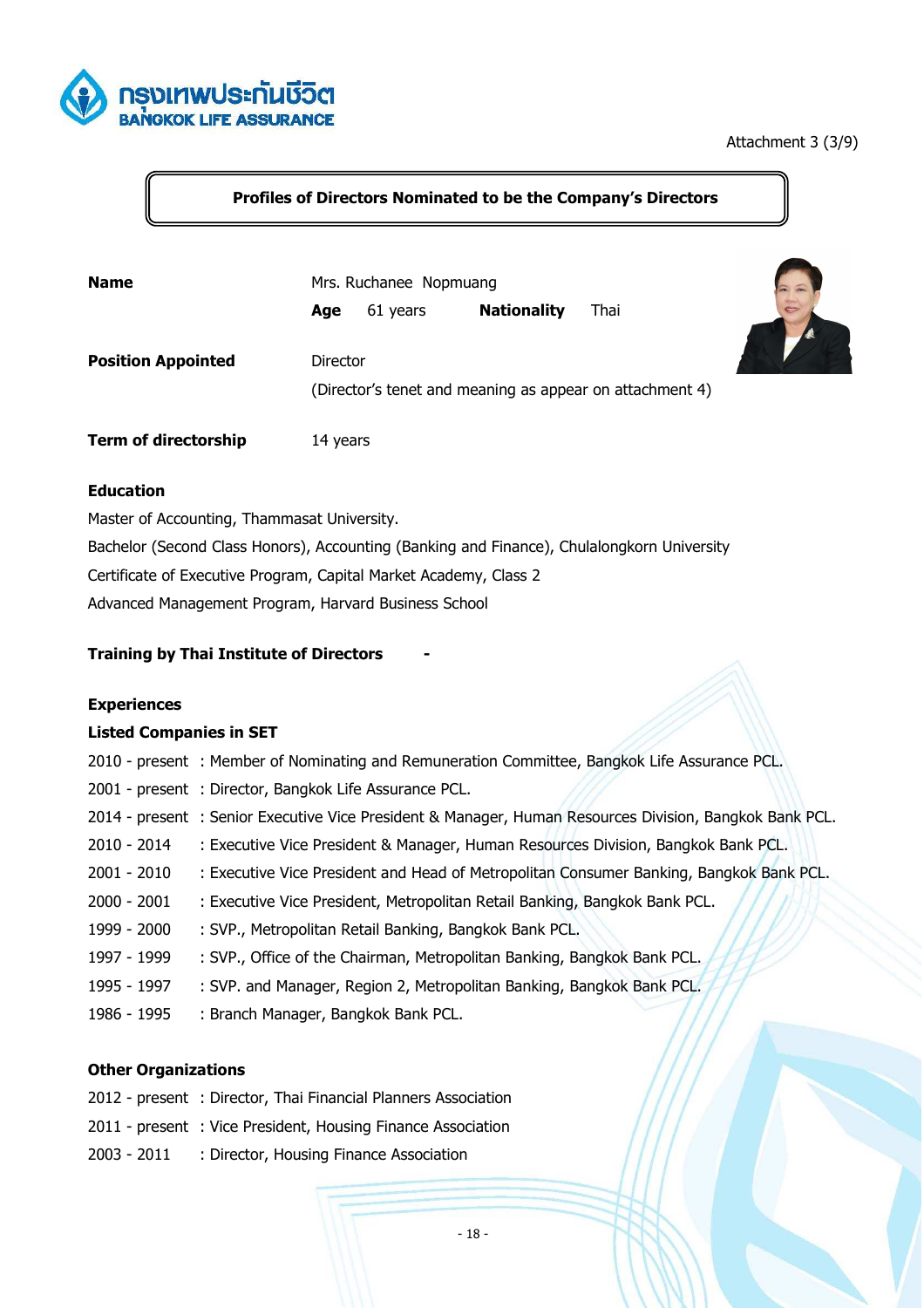

Attachment 3 (4/9)

| <b>Meeting Attendance in 2014</b>                          | - The Board of Directors 7/8                                                              |
|------------------------------------------------------------|-------------------------------------------------------------------------------------------|
|                                                            | - The Nominating and Remuneration Committee<br>2/2                                        |
| Percentage of shareholding                                 | None (as of the closing date of register book on December 30, 2014)                       |
| Taking a position as director/executive in other companies |                                                                                           |
| - The Position in other listed company                     | 1                                                                                         |
|                                                            | 1. Senior Executive Vice President & Manager, Human Resources Division, Bangkok Bank PCL. |
| - The Position in other non-listed companies               | 2                                                                                         |
| 1. Director, Thai Financial Planners Association           |                                                                                           |
| 2. Vice President, Housing Finance Association             |                                                                                           |

**The position in the rival company/related to the company** - None -

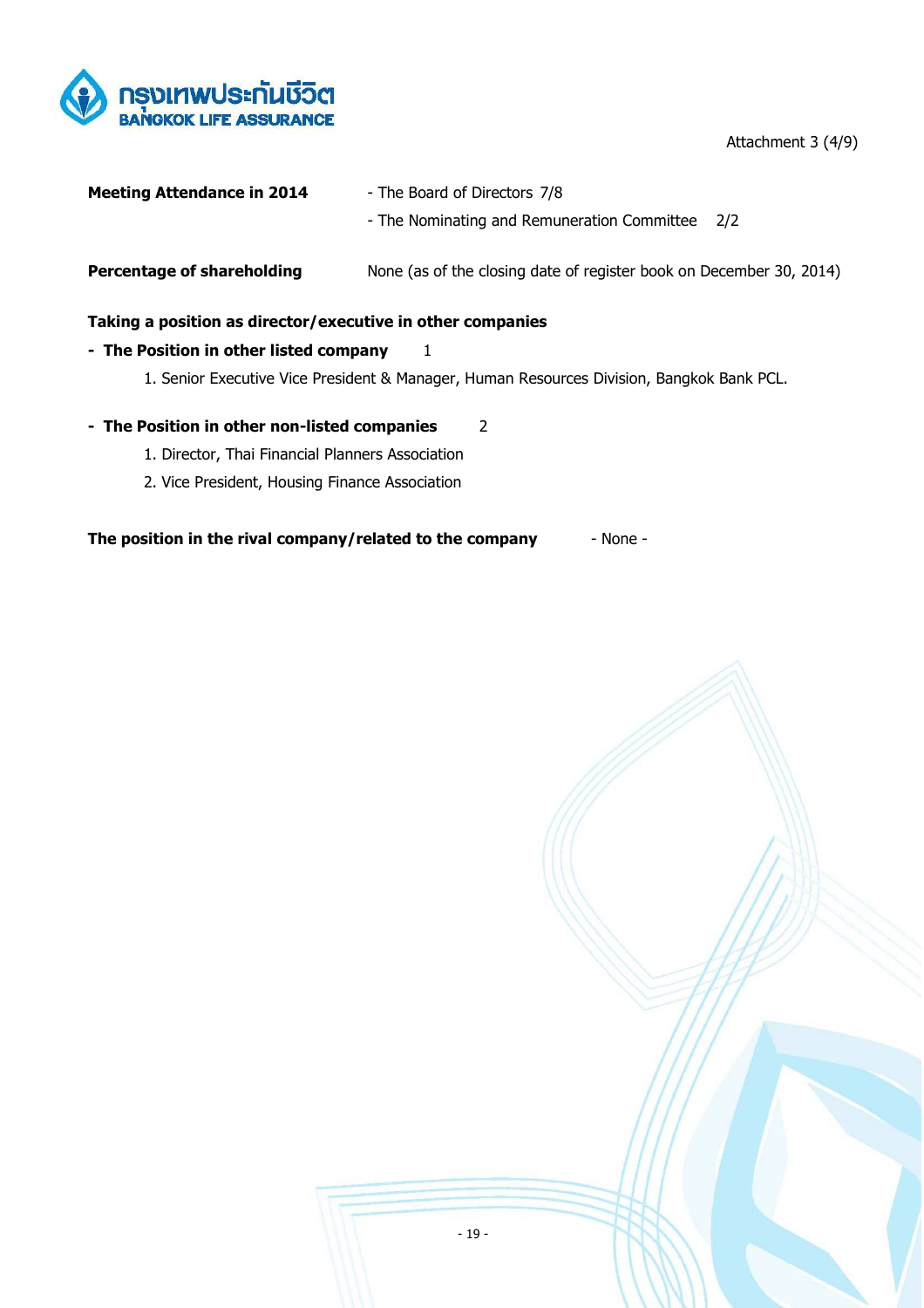

#### Attachment 3 (5/9)

## **Profiles of Directors Nominated to be the Company's Directors**

| <b>Name</b>                 | Mrs. Savitri Ramyarupa |          |                    |                                                          |  |
|-----------------------------|------------------------|----------|--------------------|----------------------------------------------------------|--|
|                             | Age                    | 54 years | <b>Nationality</b> | Thai                                                     |  |
| <b>Position Appointed</b>   | Director               |          |                    | (Director's tenet and meaning as appear on attachment 4) |  |
| <b>Term of directorship</b> | 16 years               |          |                    |                                                          |  |

#### **Education**

MBA in Finance, Sasin Graduate Institute of Business Administration Bachelor in Economics, Barnard College, Columbia University, USA. Currently enrolled in the Top Executive Program, Capital Market Academy, Batch 17

#### **Training by Thai Institute of Directors**

Certificate of Directors Certification Program (DCP), Class of 176/2013, Thai Institute of Directors Association

#### **Experiences**

#### **Listed Companies in SET**

- 2003 present : Executive Director, Bangkok Life Assurance Public Company Limited
- 1999 present : Director, Bangkok Life Assurance Public Company Limited

#### **Other Organizations**

- 2007 present : Managing Director, Riverside Garden Marina Company Limited
- 2000 present : Managing Director, Sukhumvit City Company Limited
- 2009 present : Director, City Realty Company Limited
- 2009 present : Director, Asia Industrial Park Company Limited
- 2005 present : Director, Chatrian Holding Company Limited
- 1999 present : Director, Asia Sermkij Company Limited

**Meeting Attendance in 2014** - The Board of Directors 8/8

- 
- The Executive Board of Directors 7/11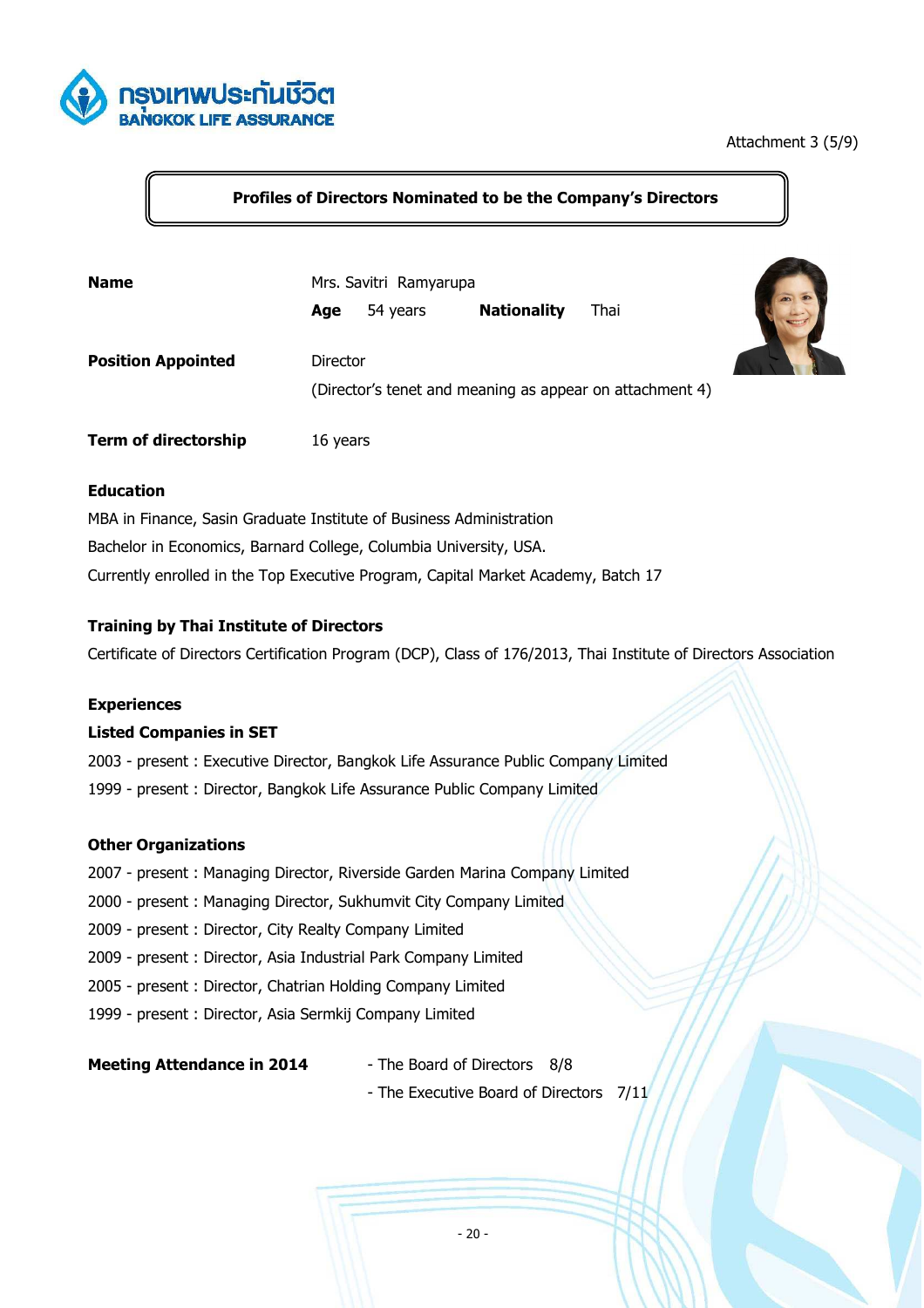

Attachment 3 (6/9)

**Percentage of shareholding** None (as of the closing date of register book on December 30, 2014)

#### **Taking a position as director/executive in other companies**

- **The Position in other listed company** None
- **The Position in other non-listed companies** 6
	- 1. Managing Director, Riverside Garden Marina Company Limited
	- 2. Managing Director, Sukhumvit City Company Limited
	- 3. Director, City Realty Company Limited
	- 4. Director, Asia Industrial Park Company Limited
	- 5. Director, Chatrian Holding Company Limited
	- 6. Director, Asia Sermkij Company Limited

**The position in the rival company/related to the company** - None -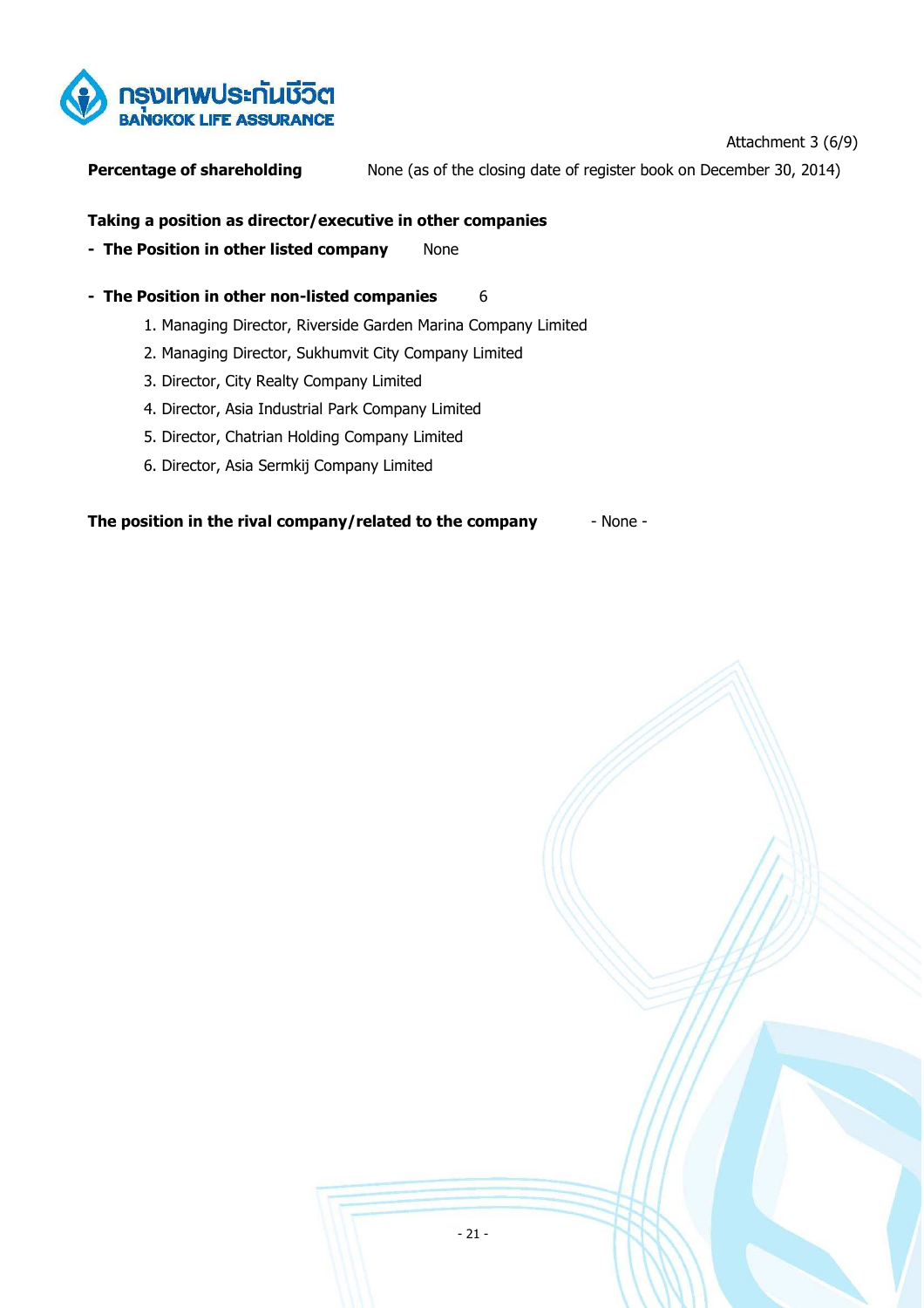

## Attachment 3 (7/9)

## **Profiles of Directors Nominated to be the Company's Directors**

| <b>Name</b>                                                         | Age      | Mr. Kazuhide Toda<br>51 years | <b>Nationality</b> | Japanese                                                 |  |
|---------------------------------------------------------------------|----------|-------------------------------|--------------------|----------------------------------------------------------|--|
| <b>Position Appointed</b>                                           | Director |                               |                    | (Director's tenet and meaning as appear on attachment 4) |  |
| <b>Term of directorship</b>                                         | 1 years  |                               |                    |                                                          |  |
| <b>Education</b><br>Bachelor of Economics, Sophia University, Japan |          |                               |                    |                                                          |  |
| <b>Training by Thai Institute of Directors</b>                      |          |                               |                    |                                                          |  |
| <b>Experiences</b>                                                  |          |                               |                    |                                                          |  |
| <b>SET Listed Companies</b>                                         |          |                               |                    |                                                          |  |
|                                                                     |          |                               |                    |                                                          |  |

| April 2014 - Present | : Director, Bangkok Life Assurance Public Company Limited |  |
|----------------------|-----------------------------------------------------------|--|
| $2011 -$             | : Director, Bangkok Life Assurance Public Company Limited |  |

## **Other Organizations**

| March 2015 - Present  | : Executive Officer for Asia Pacific, Nippon Life Insurance Company                               |
|-----------------------|---------------------------------------------------------------------------------------------------|
|                       | December 2014 - Present: Member of Investment Committee, PT Asuransi Jiwa Sequis Life (Indonesia) |
| August 2014 - Present | : Director, Nippon Life Global Investors Singapore Ltd.(Singapore)                                |
| April 2014 - Present  | : Director, Reliance Life Insurance Co., Ltd., (India)                                            |
| March 2014 - Present  | : Director and Chairman, Nippon Life Asia Pacific (Regional HQ) Pte. Ltd.                         |
| 2014 - March 2015     | : General Manager for Asia Pacific, Nippon Life Insurance Company                                 |
| 2012 - 2014           | : General Manager, 1 <sup>st</sup> Corporate Finance Department, Nippon Life Insurance            |
| 2009 - 2012           | : General Manager, International Planning & Operations Department,                                |
|                       | Nippon Life Insurance Company                                                                     |
| 2007 - 2009           | : General Manager, Credit & Alternative Investment Department,                                    |
|                       | Nippon Life Insurance Company                                                                     |
| 2006 - 2007           | : General Manager, Corporate Planning & Administrative Department,                                |
|                       | Nissay Asset Management Corporation                                                               |
| 2004 - 2006           | : Deputy General Manager, Corporate Planning & Administrative Department,                         |
|                       | Nissay Asset Management Corporation                                                               |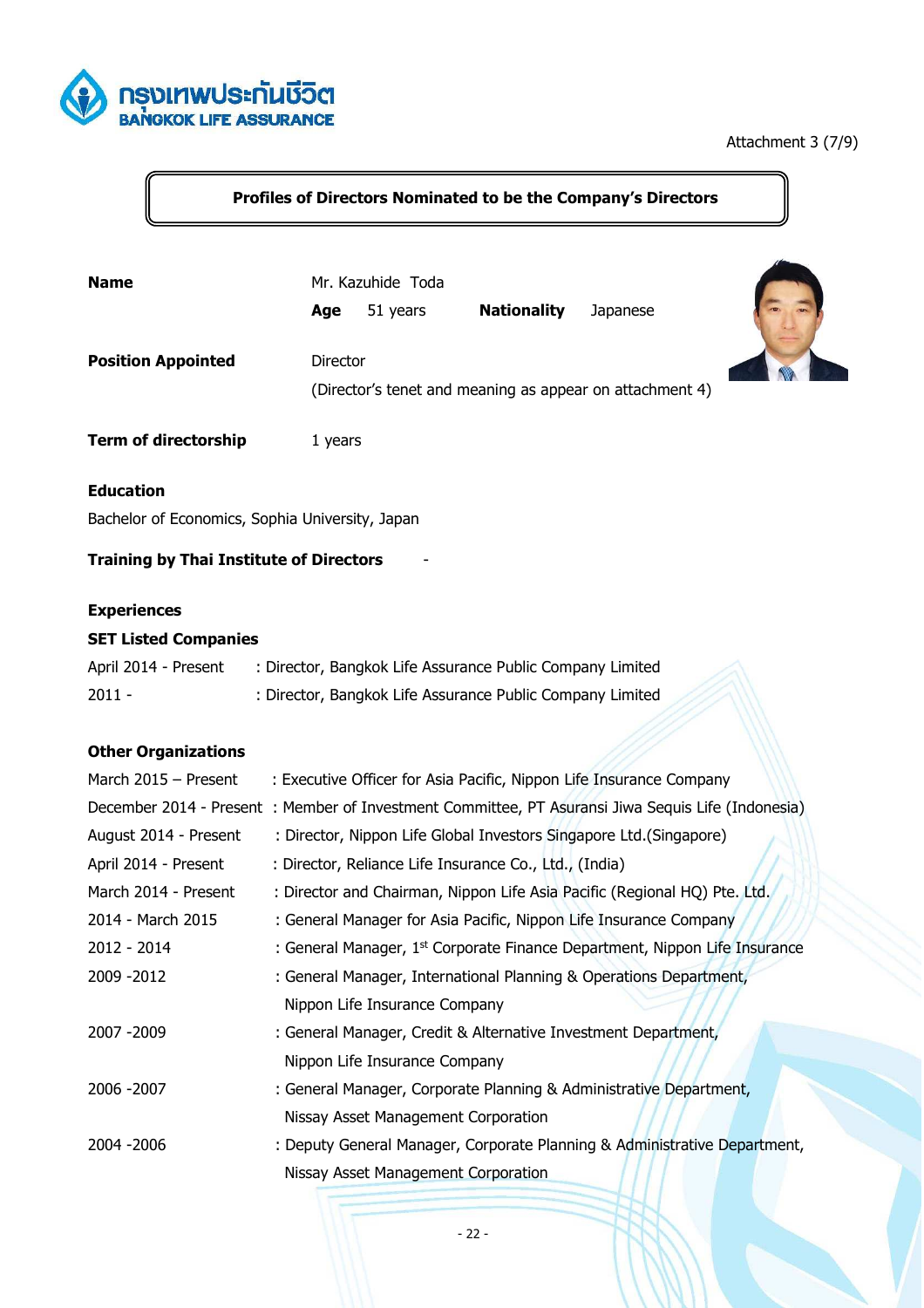

Attachment 3 (8/9)

| $2003 - 2004$                     | : Chief Manager, Public Communications Office/Corporate Planning & Administrative |
|-----------------------------------|-----------------------------------------------------------------------------------|
|                                   | Department, Nissay Asset Management Corporation                                   |
| 1999 - 2003                       | : Deputy General Manager, International Investment Department,                    |
|                                   | Nippon Life Insurance Company                                                     |
| 1995 - 1999                       | : Manager, International Investment Department, Nippon Life Insurance Company     |
| 1992 - 1995                       | : Nippon Life (Deutschland) GmbH (Germany)                                        |
|                                   |                                                                                   |
| <b>Meeting Attendance in 2014</b> | - The Board of Directors 6/8                                                      |
|                                   | Elected as a Director since March 14, 2014                                        |

**Percentage of shareholding** None (as of the closing date of register book on December 30, 2014)

#### **Taking a position as director/executive in other companies**

**- The Position in other listed company** None

#### **- The Position in other non-listed companies** 5

- 1. Member of Investment Committee, PT Asuransi Jiwa Sequis Life (Indonesia)
- 2. Director, Nippon Life Global Investors Singapore Ltd. (Singapore)
- 3. Director, Reliance Life Insurance Co., Ltd. (India)
- 4. Director and Chairman, Nippon Life Asia Pacific (Regional HQ) Pte. Ltd.
- 5. Executive Officer for Asia Pacific, Nippon Life Insurance Company

**The position in the rival company/related to the company and - None -**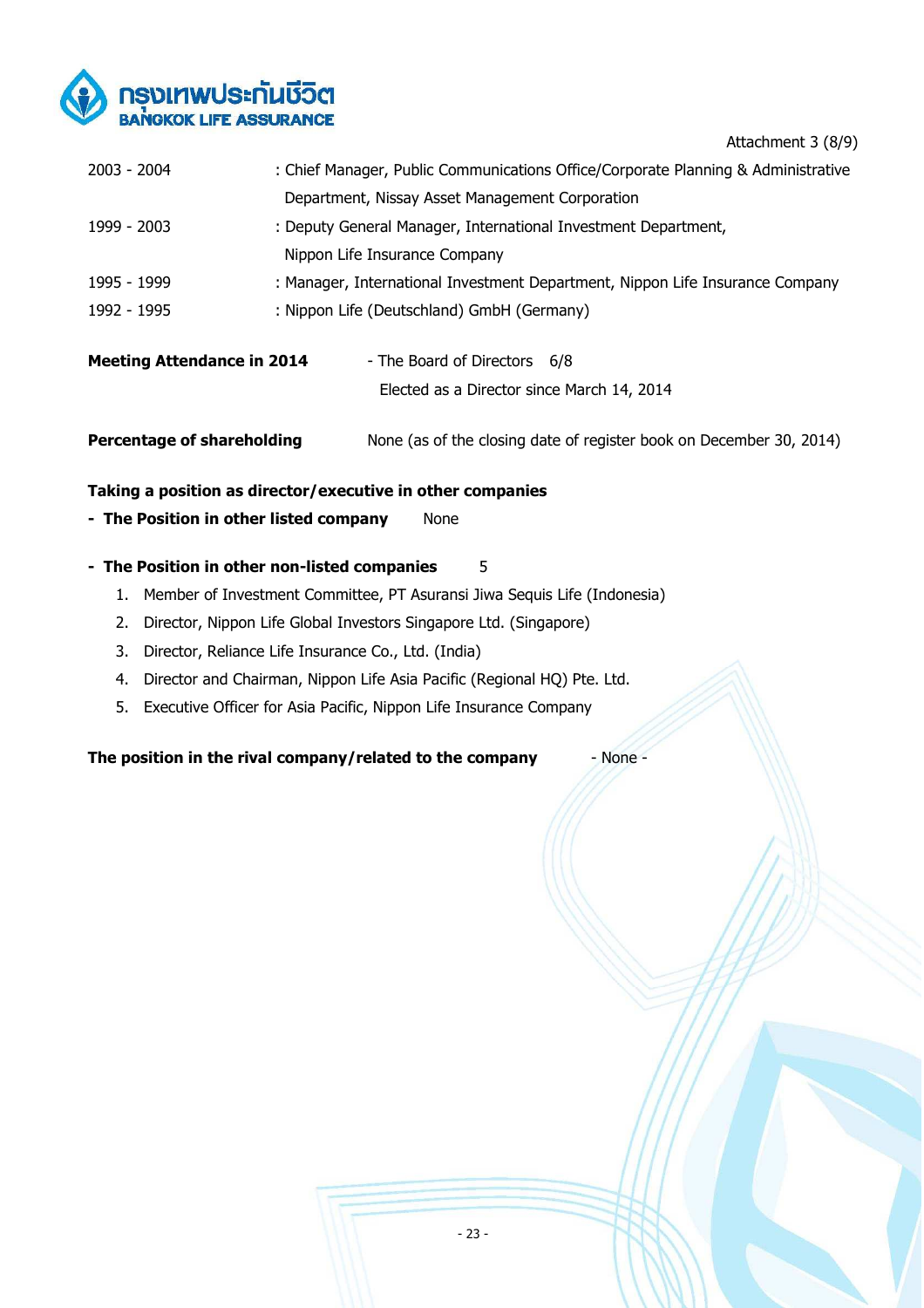

#### Attachment 3 (9/9)

#### **Profiles of Directors Nominated to be the Company's Directors**

| <b>Name</b>                 | Age      | Mr. Yuichi Honda<br>44 years         | <b>Nationality</b> | Japanese                                                 |  |
|-----------------------------|----------|--------------------------------------|--------------------|----------------------------------------------------------|--|
| <b>Position Appointed</b>   | Director |                                      |                    | (Director's tenet and meaning as appear on attachment 4) |  |
| <b>Term of directorship</b> |          | Frist time to propose to be director |                    |                                                          |  |

#### **Education**

B.A., Doshisha University, 1994, Faculty of Commerce

CMA (Chartered Member of the Securities Analysts Association of Japan)

#### **Training by Thai Institute of Directors** -

#### **Experiences**

| Mar 2015 - Present | Chief Executive Officer, Nippon Life Asia Pacific (Regional HQ) Pte. Ltd.         |
|--------------------|-----------------------------------------------------------------------------------|
| 2009 - Mar 2015    | Deputy General Manager, International Business and Chief Portfolio Manager,       |
|                    | Nissay Asset Management Corp., Tokyo                                              |
| $2006 - 2009$      | Dispatched to Bangkok Life Assurance PCL., Thailand                               |
| $2003 - 2006$      | Manager, International Planning & Operations Dept., Nippon Life Insurance Company |
| $2002 - 2003$      | Manager, China Dept., Nippon Life Insurance Company                               |
| 1998 - 2002        | Corporate Sales Planning & Product Development Office,                            |
|                    | Nippon Life Insurance Company                                                     |
| 1996 - 1998        | Metropolitan Area Headquarter, Nippon Life Insurance Company                      |
| 1994 - 1996        | Joined Nippon Life Insurance Company, Kishiwada Branch, Osaka                     |

**Percentage of shareholding** None (as of the closing date of register book on December 30, 2014)

#### **Taking a position as director/executive in other companies**

- **The Position in other listed company** None
- **The Position in other non-listed companies** 2
- 1. Chief Executive Officer, Nippon Life Asia Pacific (Regional HQ) Pte. Ltd.

**The position in the rival company/related to the company** - None -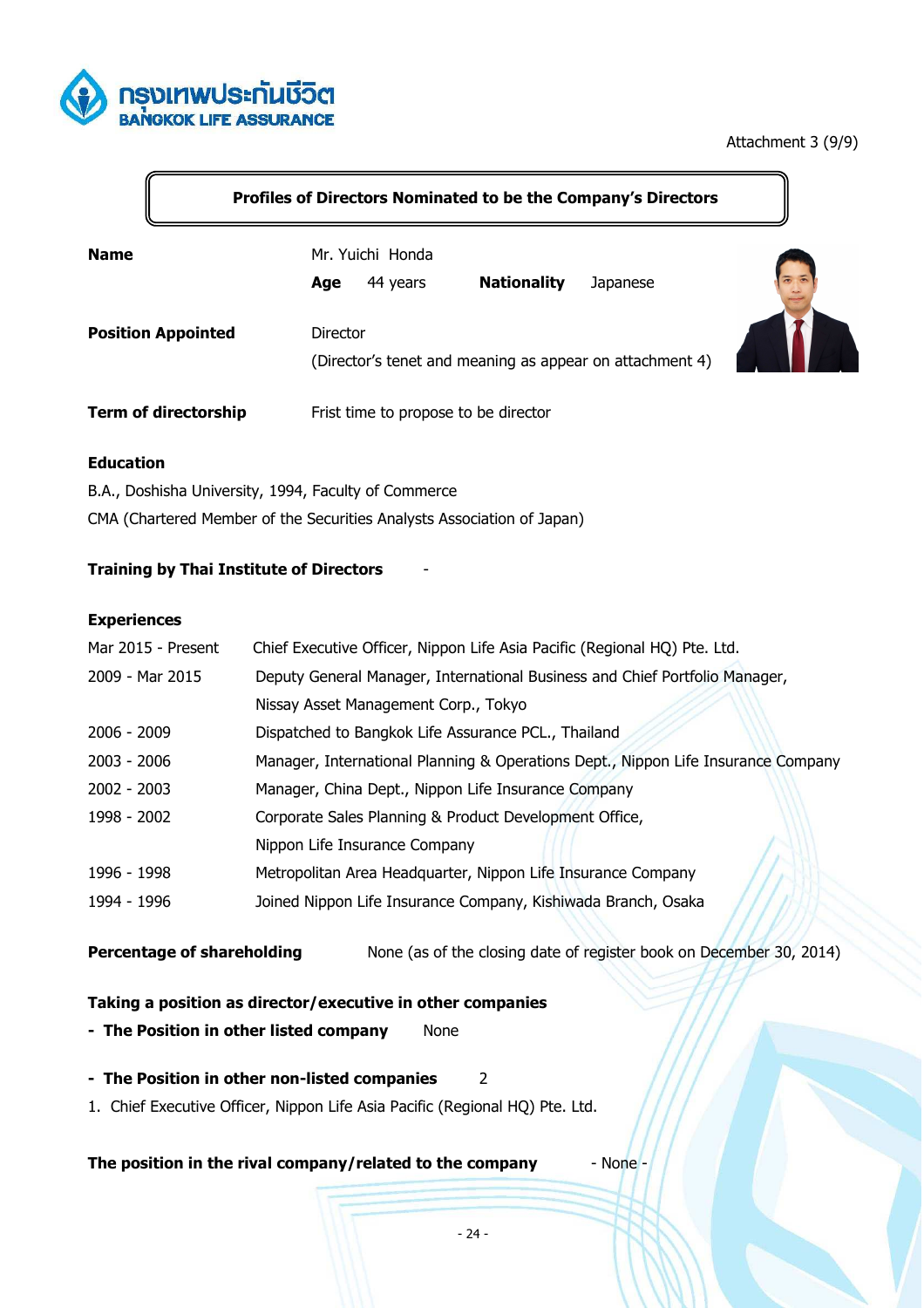

Attachment 4 (1/4)

**The criteria for appointment of Directors and the definition of independent director** 

#### **The criteria for appointment of Directors**

#### **Selection and Appointment of the Copany's Board of Directors**

 The Member of the Norminating and Remuneration Committee selects those candidates who have capability, experience in variousbusinesses, moral conduct and good attitude towards the organization - matured and dedicated professionals willing to devote their time and knowhow for the progress of the Company.

#### **Selection and Appointment of the Audit Committee**

 The Board of Directors appoints a number of Directors as independent members of the Audit Committee. Directors who are Members of the Audit Committee form a third of the total number of Directors and must fulfil the characteristics of an Independent Director as specified by the Capital Market Supervisory Board. At least one Member of Audit Committee must possess substantial expertise and / or experience in accounting and/or finance.

#### **Selection and Appointment of the Executive Directors**

 The Board of Directors appoints a number of Directors as Executive Directors with the authority to manage the Company's business operations as prescribed by the Board of Directors. The Chairman of the Executive Board of Directors shall be an ex officio Director. The Executive Board of Directors shall appoint one of the Company's executive officers to act as the secretary to the Executive Board of Directors.

#### **Selection and Appointment of the Member of the Risk Management Committee**

 The Board of Directors appoints a number of Directors and Executive officers as Member of the Risk Management Committee and appoints the assistant vice present of the Strategic Planning Department, acts as the Risk Management Committee's secretary for setting the policy framework and strategy for risk management and controlling risk to conform to all new legislations, orders, decrees, rules and standards issued by the public sector.

#### **Selection and Appointment of the Member of the Norminating and Remuneration Committee**

 The Board of Director appoints a number of the Norminating and Remuneration Committee which appoints one of Independent Director, acts as the chairman of the Norminating and Remuneration Committee to consider a person who is qualify to be positional and setting the rule of Director's Remuneration. The director who is higher or equal the director choose a person as a process and propose to the Board of Directors to be approval and / or present to the Annual General Shareholders' Meeting to appoint as the company's act.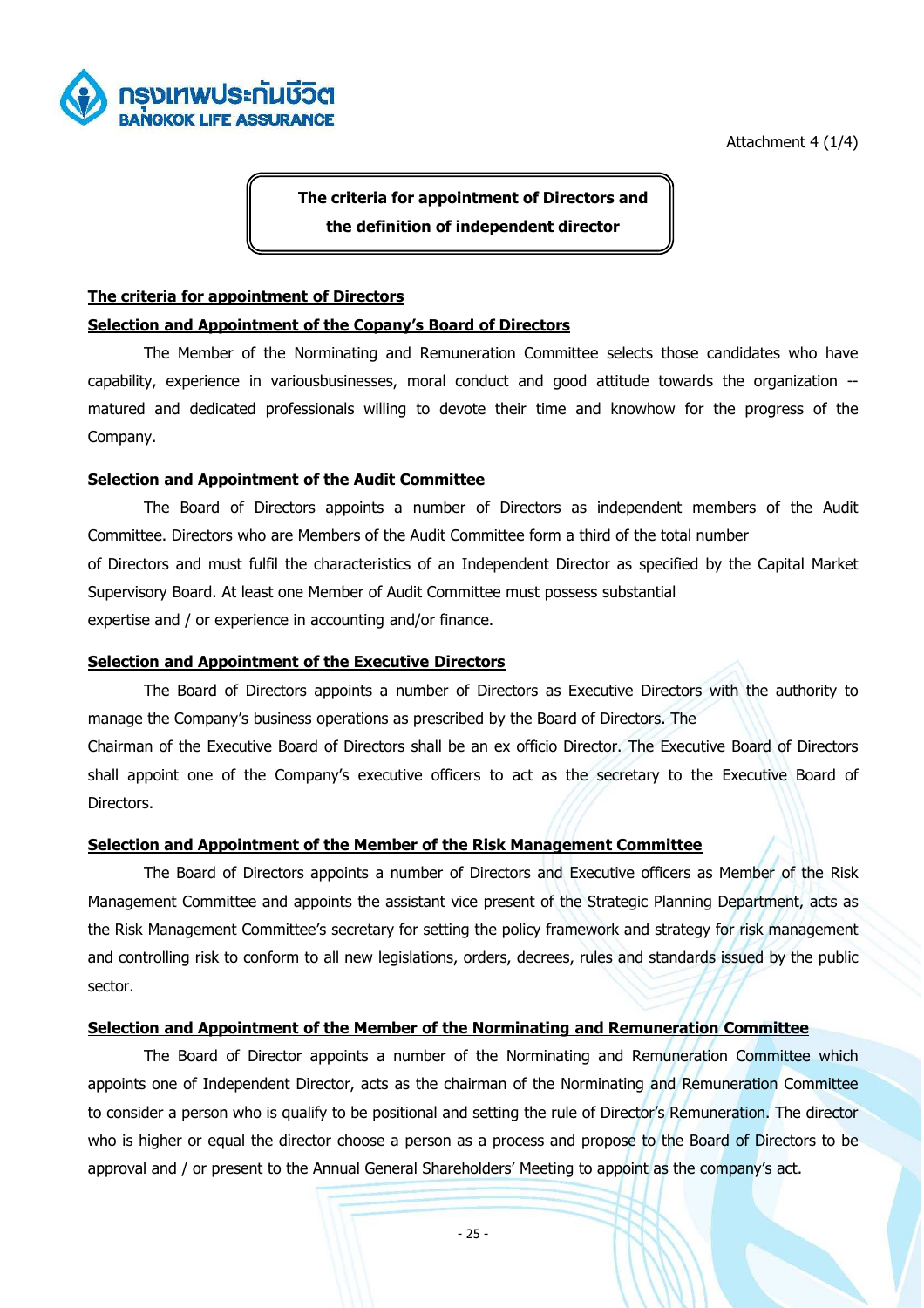

Attachment 4 (2/4)

#### **Selection and Appointment of the Member of the Good Corperate Governance**

The Board of Directors has appointed some of its Directors to be members of the Good Corporate Governance Committee. An Independent Director has been appointed as Chairperson of the Committee. The Committee's role is to oversee the business to ensure that it has effective, transparent and auditable management system in place. By so doing, the Committee aims to establish trust and confidence of the shareholders, stakeholders and all concerned parties in accordance with the Good Corporate Governance Principles and the guidelines of the Office of Insurance Commission (OIC) and the Stock Exchange of Thailand.

#### **Selection and Appointment of the Member of the Investment Committee**

The Board of Directors has appointed at least three of its Directors and Company Executives as members of the Investment Committee. The appointed members have expertise and at least three years of experience in investment management, risk management or security analysis. The Committee's role is to be in charge of Company's investment and to ensure that it is in line with the Notification of the Office of Insurance Commission regarding Conducting Other Businesses of Life Insurance Companies B.E. 2556.

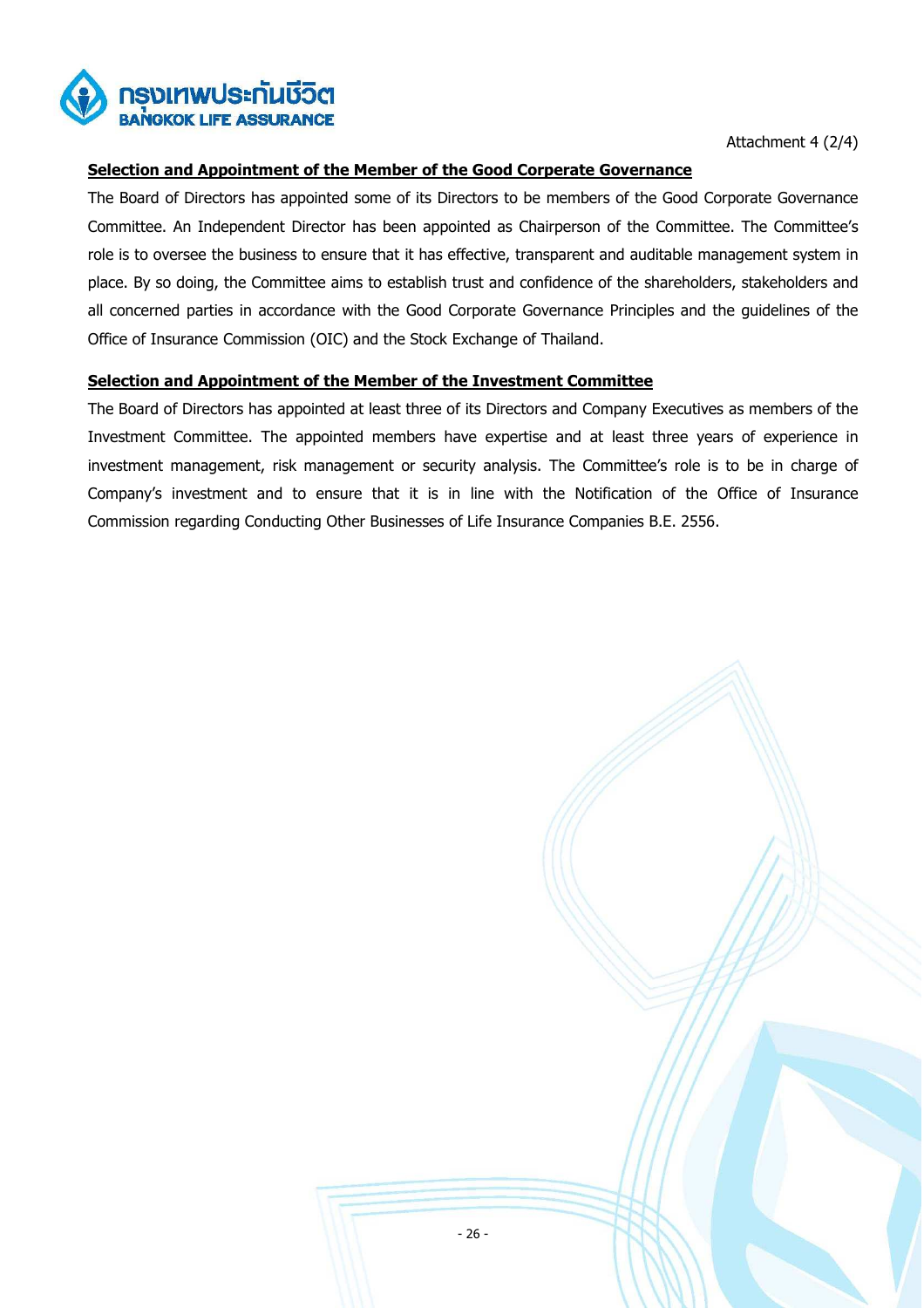

Attachment 4 (3/4)

#### **The definition of independent director**

The Company defines independent director to in line with the good governance of The Stock Exchange of Thailand (SET) and the notification of the Capital Market Supervisory Board Tor Chor 4/2008 rule for Undertaking Derivatives Business for Registered Derivatives Advisors as follows;

1. At least has one third of director of the totally director of the Company but not less than 3 people

- 2. Independent Director has to acts as the role follows;
	- (1) Holding no more than 1% of the total number of voting shares of the Company, its parent company, subsidiary, affiliate, major shareholder or controlling person including shares held by related persons of the independent director.
	- (2) Not be nor have been an executive director, officer, employee, controlling person or advisor who receives a salary, of the Company, its parent company, subsidiary, same-level subsidiary, affiliate, major shareholder or controlling person, unless the foregoing status ended not less than two years prior to the date of appointment.
	- (3) Not be a person related by blood or registration under law, such as a father, mother, spouse, sibling, or child, including spouses of children, executives, major shareholders, controlling persons, or persons to be nominated as executives or controlling persons of the Company or its subsidiaries.
	- (4) Not have nor have had a business relationship with the Company, its parent company, subsidiary, affiliate, majorshareholder or controlling person, in a manner which may interfere with his or her independent judgement, andneither being nor having been a substantial shareholder or controlling person of any entity having business relationship with the Company, its parent company, subsidiary, affiliate , major shareholder or controlling person who may have a conflict of interest unless the foregoing status ended not less than two years.
	- (5) Neither be nor have been an auditor of the Company, its parent company, subsidiary, affiliate, major shareholder or controlling person nor be a substantial shareholder, controlling person or partner of an audit firm which employs auditors of the Company, its parent company, subsidiary, affiliate, major shareholder or controlling person, unless the foregoing relationship ended not less than two years.
	- (6) Neither be nor have been any kind of professional advisor including a legal advisor or financial advisor who receives an annual service fee exceeding two million baht from the Company, its parent company, subsidiary, affiliate, major shareholder or controlling person, and neither be nor have been a substantial shareholder, controlling person or partner of the professional advisor unless the foregoing relationship ended not less than two years
	- (7) Not be appointed as a representative of the Company's directors, the major shareholder or any other shareholder who is a related person to the major shareholder.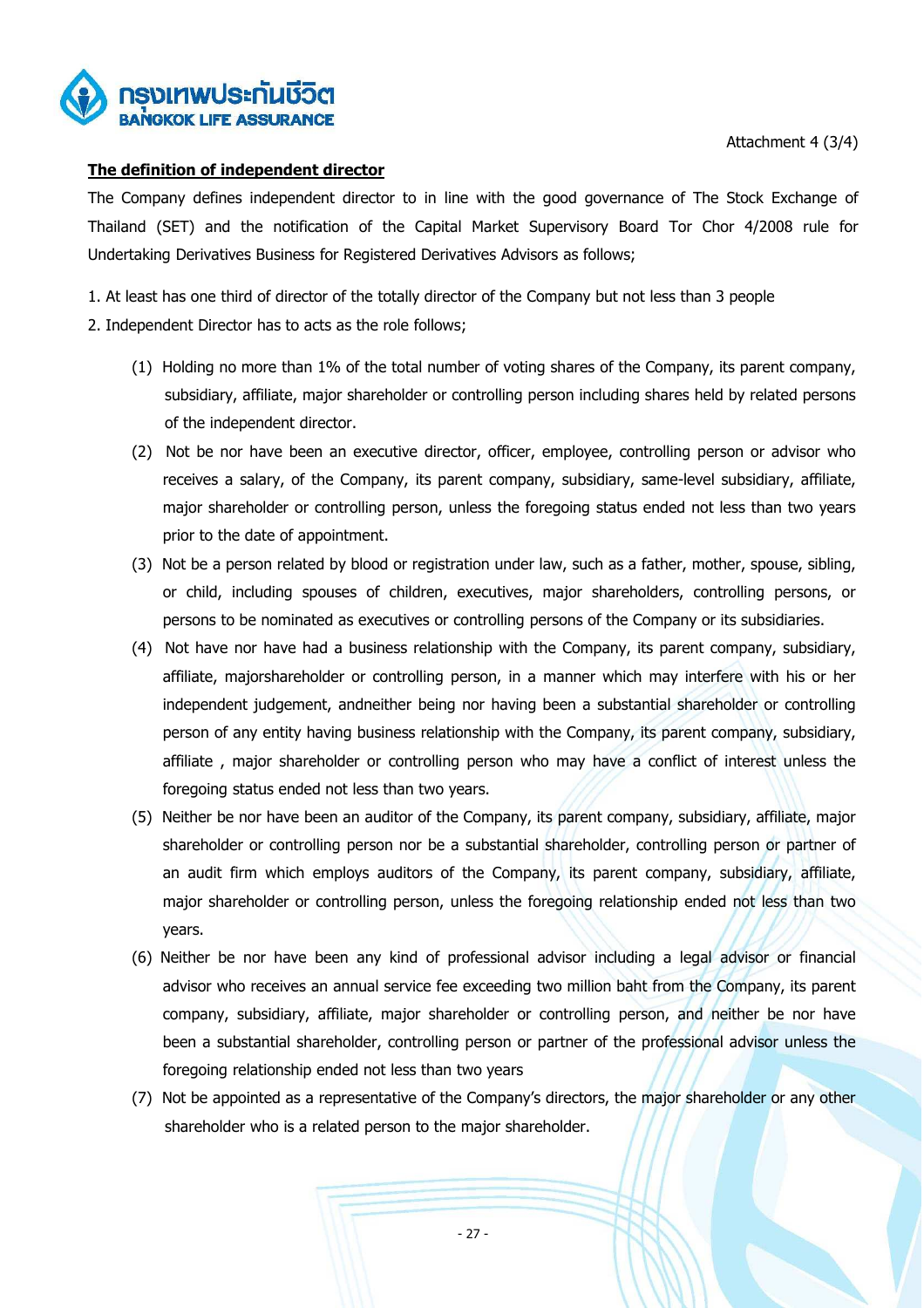

#### Attachment 4 (4/4)

- (8) Not conduct any business which of the same nature as the Company's or its subsidiaries' businesses and is in competition with them in any material respect, nor be a substantial partner, shareholder holding more than one (1) percent of the voting shares, director (having management role), employee, officer or advisor (obtaining a regular salary) of any company whose business is of the same nature as the Company's or its subsidiaries' businesses, and is in competition with them in any material respect.
- (9) Not have any characteristics which make him or her incapable of expressing independent opinions with regard to the Company's business affairs.

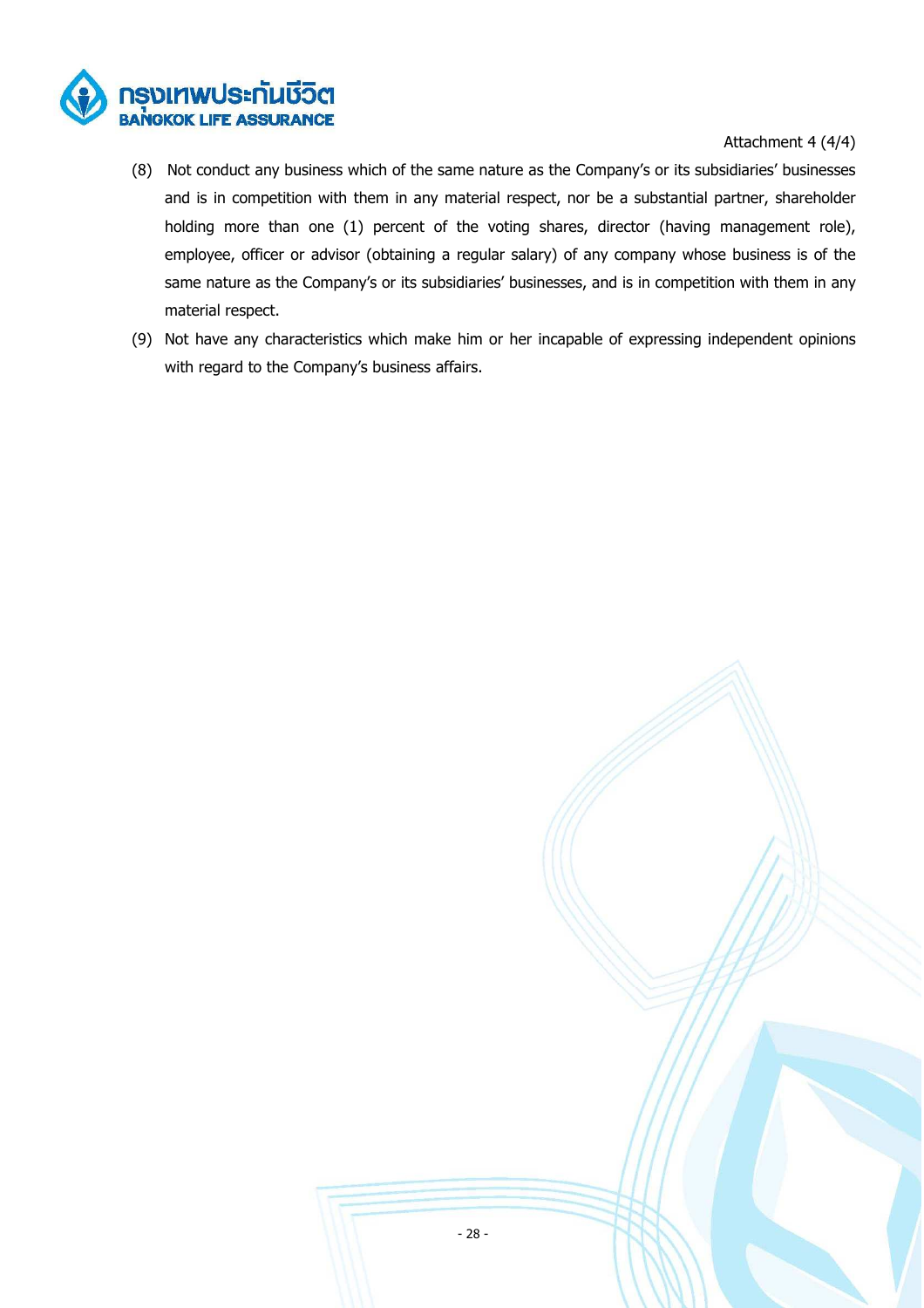

Attachment 5 (1/5)

#### **Articles of association of the Company related with Shareholders' Meeting**

#### **Chapter 4 : Board of Directors**

- 21. There are not less than 5 (five) directors of the Company and not less than half of all directors must reside in the kingdom.
- 22. Not less than three-fourth of all directors must be of Thai nationality.
- 23. The meeting of shareholders shall elect the board of directors in accordance with the rules and procedures as follows:
	- 23.1 every shareholder shall have one vote for each share of which he/she is the holder.
	- 23.2 each shareholder may exercise all the votes to elect one or several director(s). In the event of electing several directors, he/she may not allot his/her votes to each unequally.
	- 23.3 The election of board of directors shall be affirmed by the majority votes in the meeting. In case of equal votes, the chairman of the meeting shall have the casting vote.
- 24. At every annual ordinary meeting, one-third of the directors, or if their number is not a multiple of three, then the number nearest to one-third must retire from office.

 The director to retire during the first and the second years following the registration of the Company shall be drawn by lots. In every subsequent year, the directors who have been longest in office shall retire.

A retiring director is eligible for re-election.

- 25. In addition to the termination of the term, a director shall be retired if he/she :
	- 25.1 dies
	- 25.2 resigns
	- 25.3 lacks some qualifications or is prohibited by the Section 68 of Public Company Limited Act, B.E. 2535.
	- 25.4 is ordered by the resolution of the general meeting of shareholders as stated in clause 28.
	- 25.5 is ordered by the court.
- 26. In case a director wishes to resign from his/her position, he/she shall submit the resignation letter to the Company. The resignation shall be effective immediately commencing from the date of receiving such letter. The resigning director in the first paragraph may notify a registrar of his/her resignation.
- 27. Subject to the provisions of clause 28, any vacancy among the members of the board of directors occurring otherwise than by rotation may be filled by the board of directors. An appointed person possessing the full qualifications and not being prohibited by the Public Company Limited Act shall replace in such vacant position in the next meeting of the board of directors, except when the term of office is less than two months.

 In the first paragraph, the resolution of the board of directors shall consist of the majority votes not less than three-fourth of the existing directors.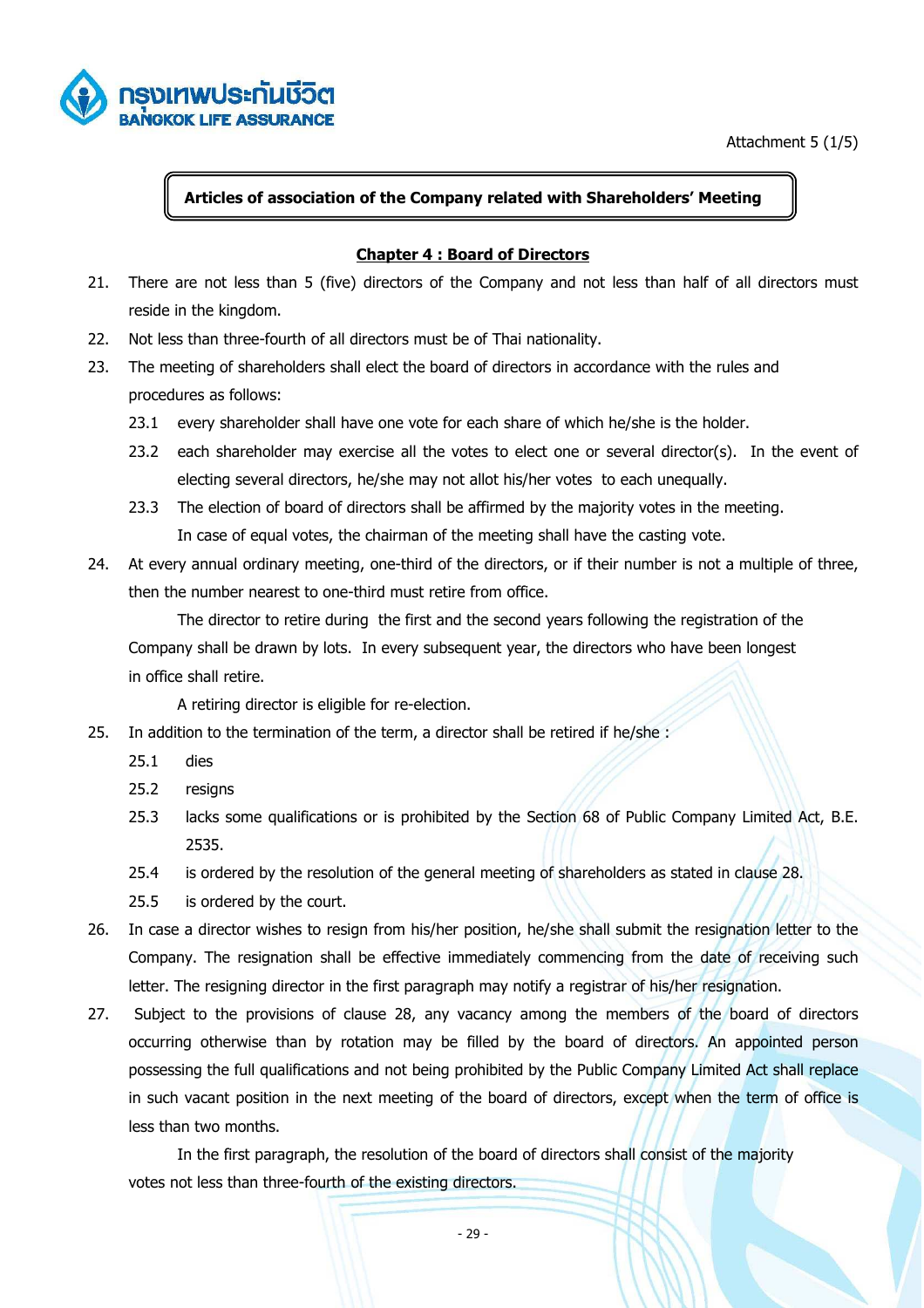

Attachment 5 (2/5)

 Any appointed person shall retain office only during such time as the director whom he/she replaced would have been entitled to retain the same.

- 28. The resolution of the general meeting of shareholders may relate to the retirement of a director before the completion of its term, with the majority votes not less than three-fourth of the total directors attending, having the rights to vote and holding shares of not less than half of total shares held by the shareholders attending and having the rights to vote.
- 29. A director needs not to be a shareholder of the Company.
- 30. The directors shall elect a director as the chairman of the board of directors.

 As the board of directors deems appropriate/fit, one or several director(s) may be elected to be the vice chairman of the board of directors. The vice chairman shall have responsibilities as stated in the articles of business and assigned by the chairman.

31. The meeting of board of directors must consist of directors not less than half of total directors to constitute a quorum. If the chairman is not present at the meeting or is unable to perform duties, the vice chairman shall preside at the meeting. If there is no vice chairman or he/she is unable to perform duties, the directors attending the meeting shall elect one of the other directors to be the chairman at the meeting.

The resolution of the general meeting shall require to be passed by a majority of the votes.

 Each director shall have one vote, except for the director obtaining the interests from such vote, shall not be entitled to the vote. In case of equal votes, the chairman of the meeting shall have the casting vote.

- 32. The chairman of the meeting shall have powers to summon the meeting or call for the meeting. The notice summoning the meeting of the board of directors must be given 7 days in advance prior to the date of meeting. In an urgent case or for the benefits of Company, the notice summoning the meeting may be given by other means and the meeting shall be held earlier.
- 33. The board of directors shall perform duties according to the law, objectives, articles of association and resolution of shareholders' meeting.

 The board of directors shall appoint a director to be the managing director who has powers which the board of directors deems appropriate/fit.

 The board of directors may assign one or several directors or other persons to perform any task on behalf of the board of directors.

- 34. A director is not allowed to engage in a business, enter into a partnership or enter into a directorship of other juristic persons having the same state and being the competitors with the Company's business, except when it is notified at the shareholders' meeting prior to the resolution.
- 35. A director shall immediately notify the Company of the interests earned from the contract made with the Company, or increasing or decreasing shares or debentures held in the Company or affiliated companies.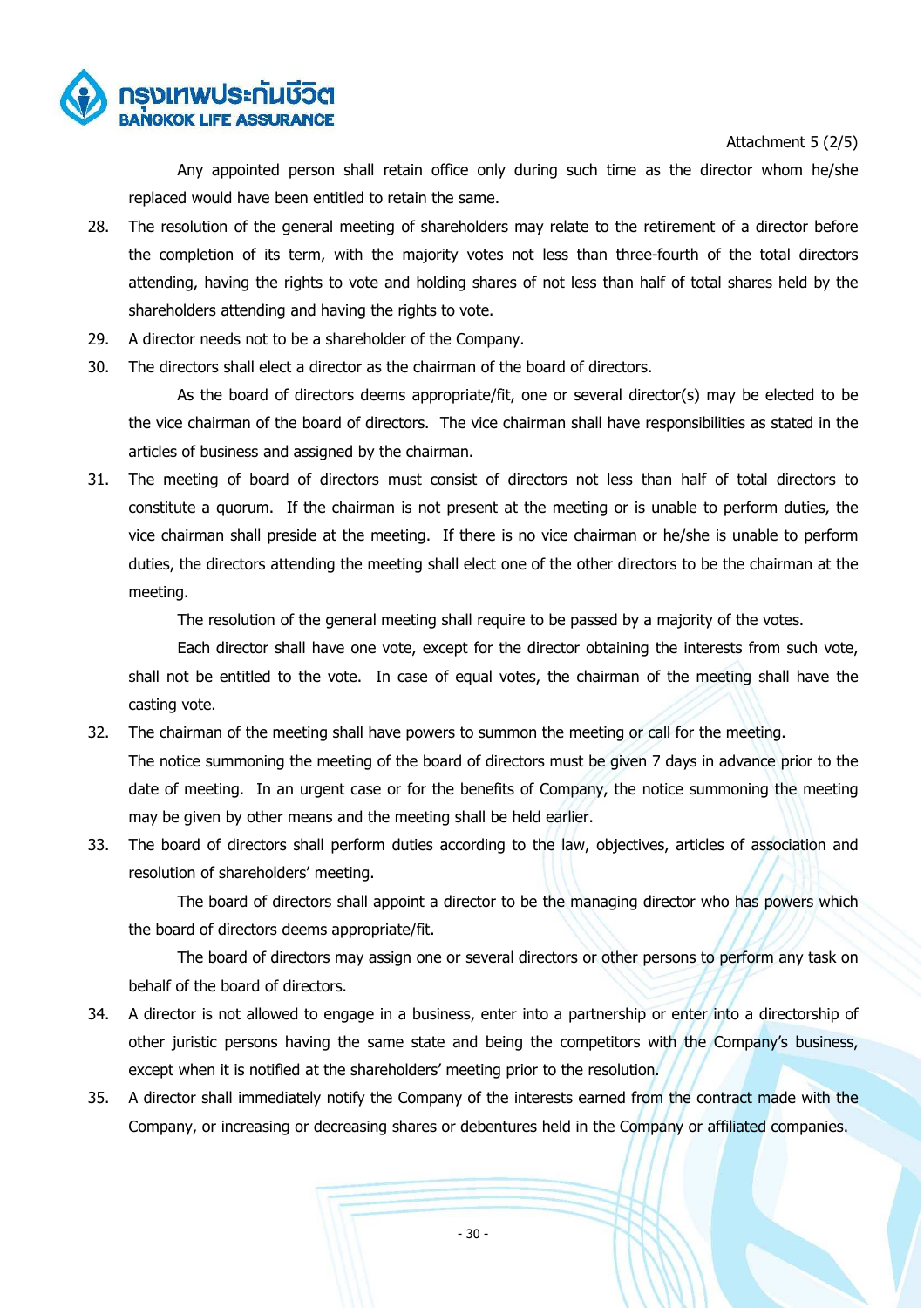Attachment 5 (3/5)

- ารงเทพประกันชีวิต
	- 36. The meeting shall be held once at least in every 3 months at the area where the head office or branch office is located or at neighboring provinces.
	- 37. The board of directors may appoint the directors to be the board of management who shall be authorized to manage the business of Company assigned by the board of directors and the managing director shall be an executive director by position.

 The board of management shall elect an executive director to be the chairman of the board of management. As the board of management deems appropriate/fit, one or several executive directors may be elected to be the vice chairman of the board of management. The vice chairman shall have responsibilities as stated in the articles of business and assigned by the chairman.

 The executive director shall be entitled to receive remuneration and gratuity approved at the board of directors' meeting; however, it shall not affect the rights of the executive director to receive the remuneration or other benefits in this article as the director.

38. The chairman of the board of management shall preside at the board of management's meeting.

 If the chairman is not present at the meeting or is unable to perform duties, the vice chairman shall preside at the meeting. If there is no vice chairman or he/she is unable to perform duties, the directors attending the meeting shall elect one of the other directors to be the chairman at the meeting.

 In the board of management's meeting to consider any matter within the power given, a quorum shall consist of not less than half of the total number of board of management.

 The resolution of the board of management's meeting shall require to be passed by a majority of the votes. Each director shall have one vote. In case of equal votes, the chairman of the meeting shall have the casting vote.

Any director obtaining interests in the matter shall not be entitled to the vote.

39. The board of directors may appoint the director(s) to be the board of examination according to the number, qualifications, responsibilities assigned by the board of directors.

 The board of examination shall elect an examination director to be the chairman of the board of examination.

 The examination director shall be entitled to receive remuneration and gratuity approved at the board of directors' meeting; however, it shall not affect the rights of the examination director to receive the remuneration or other benefits in this article as the director.

40. The chairman of the board of examination shall preside at the board of examination's meeting. If the chairman is not present at the meeting or is unable to perform duties, the directors attending the meeting shall elect one of the other directors to be the chairman at the meeting.

 The resolution of the board of examination's meeting shall require to be passed by a majority of the votes. Each director shall have one vote. In case of equal votes, the chairman of the meeting shall have the casting vote.

- 41. The board of directors may establish or dissolve a branch office of the Company.
- 42. The power of directors to bind the Company is the joint signatures of two directors.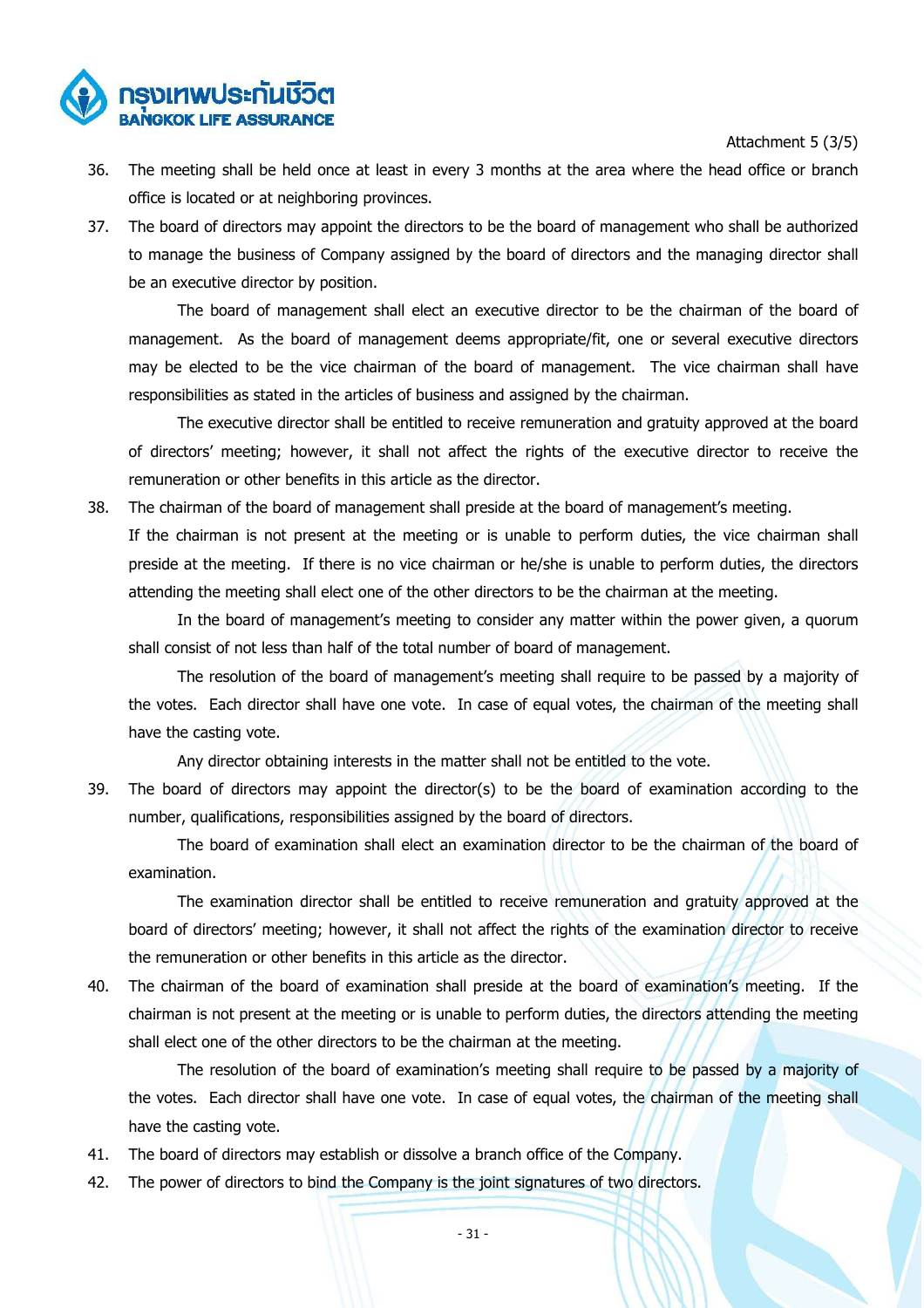

Attachment 5 (4/5)

- 43. The board of directors has powers to consider and amend the name of authorized directors who sign on behalf of the Company and/or make legal acts on behalf of the Company and set up the conditions of authorized signatures of the Company.
- 44. A director shall be entitled to receive the remuneration in terms of meeting allowance, gratuity, bonus or other forms of benefits considered at the shareholders' meeting which the amount may be fixed, or it is subject to some conditions prescribed from time to time, or it shall be effective until further change, in addition to the allowance and welfare according to the regulations of the Company.

 The provisions in the first paragraph shall not affect the rights of staff member or employee elected by the Company to be a director to receive remuneration and benefits as the staff member or employee of the Company.

#### **Chapter 5 : Shareholders' Meeting**

45. The board of directors shall hold an Annual Ordinary General Meeting within 4 (four) months from the end of the Company' fiscal period. Other Meetings shall be called Extra-Ordinary Shareholders' Meeting.

 The board of directors may call for an Extra Ordinary Shareholders' Meeting at any time it deems appropriate; or when there is a request by shareholders representing at least one-fifth of the total issued shares; or when at least 25 (twenty five) shareholders, holding not less than the aggregate number of one-tenth of the total issued Shares, request the board for a General Meeting. However, the reason for requesting a meeting must be specified in such written request. The board of directors shall hold a meeting within 1 (one) month from the date of request by the shareholders.

- 46. In calling for General Meetings, the board of directors shall issue a notice specifying the place, the date and the time of the meeting, the agenda and the nature of the business to be transacted together with the appropriate details. Such a notice must be given to the shareholders and the registrar not later than 7 (seven) days prior to the date of the meeting, and published in a newspaper for 3 (three) days consecutively at least 3 (three) days prior to the date of the meeting.
- 47. Any General Meeting shall require a quorum of at least 25 (twenty five) shareholders or their proxies (if any) attending the meeting or at least half of the shareholders holding at least one-third of the total issued shares.

 In the case where one hour after the meeting time has lapsed, a quorum has not been constituted, and if the meeting has been called at the shareholders' request, the meeting shall be cancelled. If the meeting has not been called for at the shareholders' request, another meeting shall be fixed and the notice of the meeting shall be sent to the shareholders 7 (seven) days prior to the meeting. A quorum at the latter meeting is not required.

48. The chairman of the board shall be chairman of the General Meeting. If the chairman is not present at the meeting or is unable to perform duties, the vice chairman shall preside at the meeting. If there is no vice chairman or he/she is unable to perform duties, the shareholders attending the meeting shall elect one of the other shareholders to be the chairman at the meeting.

Every shareholder shall have one vote for each share of which he/she is the holder.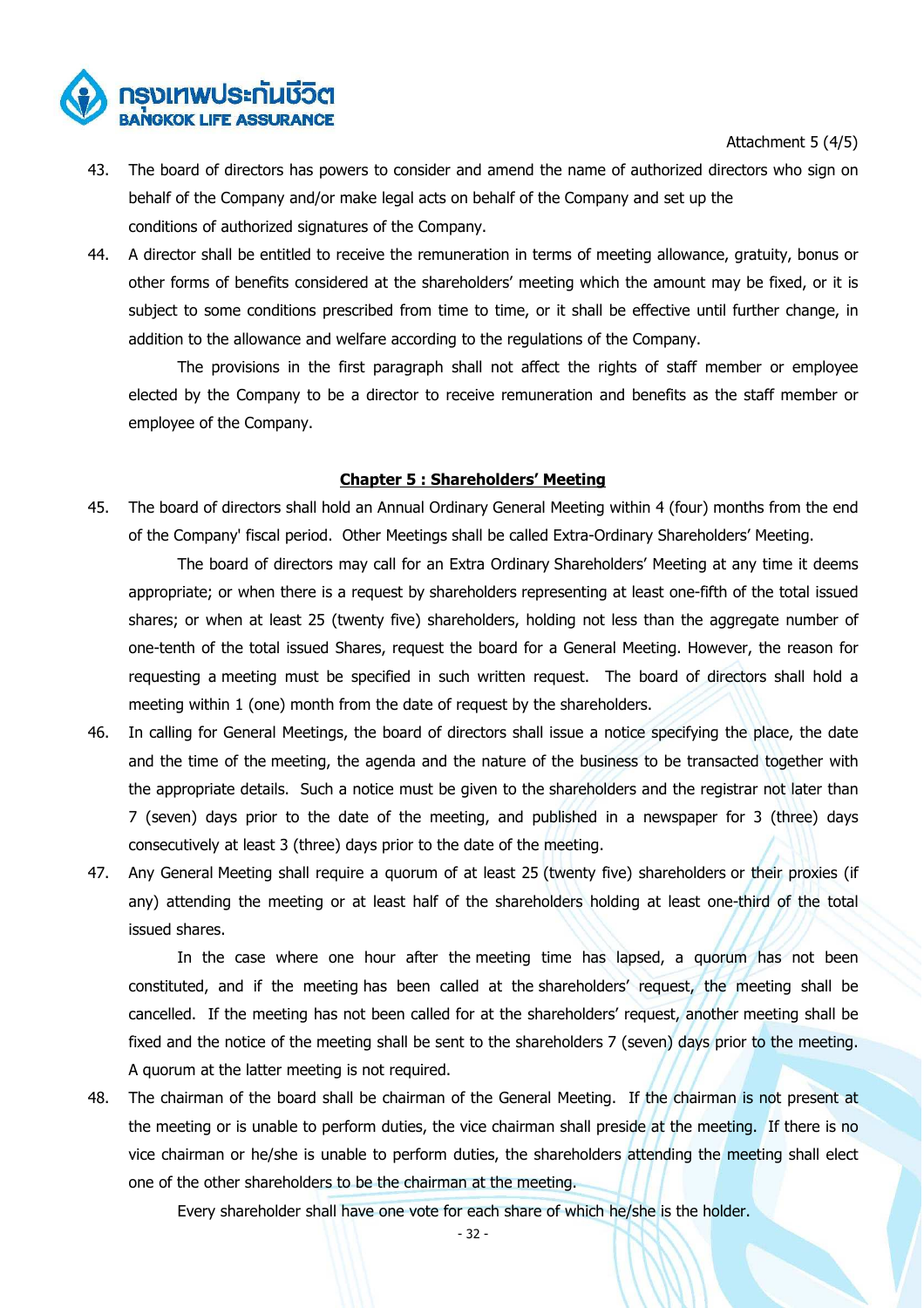

Attachment 5 (5/5)

 The voting shall take place openly, unless a secret ballot is requested by not less than 5 shareholders and it is approved at the meeting. The method of secret ballot shall be decided by the chairman of the meeting.

- 49. Resolutions of the shareholders shall consist of the following:
	- 49.1 In normal circumstances, a simple majority vote of the shareholders attending. In the case of a tied vote, the chairman shall have the casting vote.
	- 49.2 In the following cases, three-fourth of the total votes represented by all the shareholders attending:
		- (a) Sale or transfer of part or the whole of any essential part of the business of the Company
		- (b) Purchase or receipt of transfer of any other Company's business to the Company
		- (c) Execution, amendment or termination involving lease of part or the whole of an essential part of the business of the Company; assignment of management of the Company by third party, merger with the purpose of sharing profit and loss
		- (d) Amendment of the Company's memorandum or articles of association
		- (e) Increase or decrease the capital of the Company or issuance of the debenture or convertible debenture, issuance of preferred stock or convertible preferred stock, issuance of other securities prescribed by law relating to the securities and exchange, issuance of warrant
		- (f) Amalgamation or winding up of the Company
- 50. Ordinary meetings shall usually be summoned for the purpose of :
	- 50.1 Reviewing the report of the board of directors covering work done during the previous financial period
	- 50.2 Considering approval of the balance sheet and income statement
	- 50.3 Reviewing payment of dividend
	- 50.4 Electing new directors in place of those who must retire
	- 50.5 Appointing auditors and fix their remuneration
	- 50.6 Transacting other business

#### **Dividend Payment Policy**

 The company has a policy to pay dividends of not less than 25 percent of net profits after tax. However, prior approval from The Office of the Insurance Commission (OIC) is required before dividend payments are made.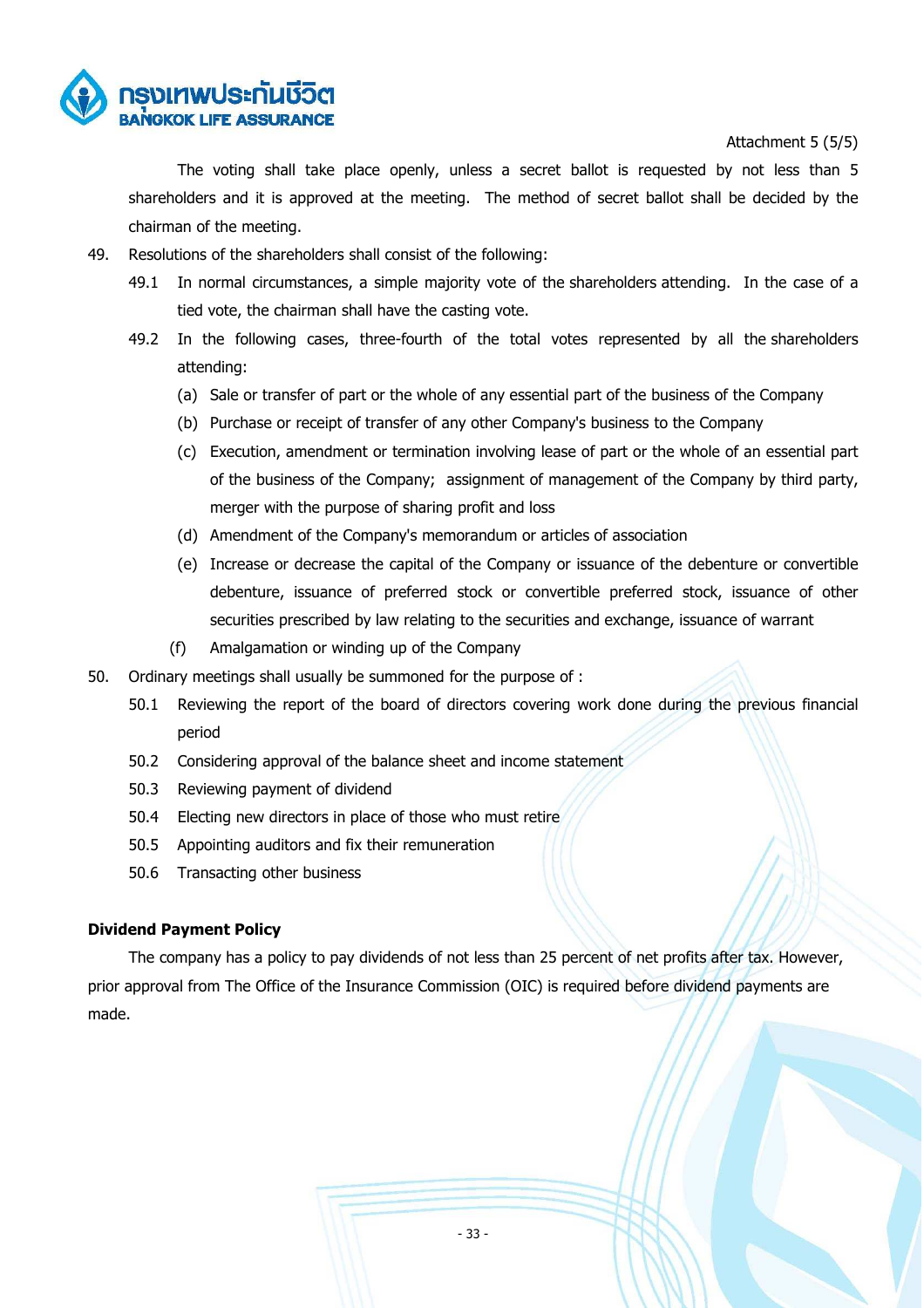



## **Conditions, Rules and Procedures in Attending the Meeting, Authorization and Voting**

#### **1. Authorization**

In case of any shareholder is unable to personally attend the Meeting, such shareholder can consider to authorize other person or independent director of the company as his proxy to attend the Meeting and vote in the Meeting on his behalf whereby the company must deliver either Power of Attorney Form "A", "B" or "C" as prescribed by Department of Business Development, Ministry of Commerce (Attachment 8).

In this regard, in case of the shareholder who is foreign investor, has appointed the custodian in Thailand to be the depository and oversee his shares, is able to select to use either Power of Attorney Form "A", "B" or "C", For other shareholders can use only either "A" of "B" form as the company shall deliver Power of Attorney Form "A", "B" or "C" together with this notice or may be loaded at website: www.bangkoklife.com

- 1. Authorization other person to be the proxy
	- 1.1 The Authorizer must authorize only one proxy to attend the Meeting and Vote but cannot separate number of shares to several proxies to separately vote.
	- 1.2 The Authorizer is required to complete details on Power of Attorney which must be completely and correctly signed by both Authorizer and proxy.
	- 1.3 The proxy must submit Power of Attorney to the company's officer at the Meeting place before the proxy shall attend the Meeting.
	- 1.4 The shareholder shall use either only Power of Attorney Form "A" or "B".
- 2. Authorization the independent director to be the proxy

The Authorizer is able to authorize independent director of the company as a proxy to attend and vote in the Meeting by specifying name and details of such independent director of the company as **Dr.Siri Ganjarerndee, Chairman of the Nominating and Remuneration Committee, Independent Director, Exceutive Director and Member of the Investment Committee, 66 years of age, residing at House No. 44/2, Moo 6, Bang Waek Road, Bang Phai Subdistrict, Bang Khae District, Bangkok Metropolis 10160.** The authorizer is required to complete all details and sign on Power of Attorney, then put in the envelop of business reply service, seal and send via post with not require to affix the stamp to:-

> The Company Secretary Bangkok Life Assurance PCL. 23/115-121- Royal City Avenue, Rama 9 Road, Bangkapi Sub-district, Huay Kwang District, Bangkok 10310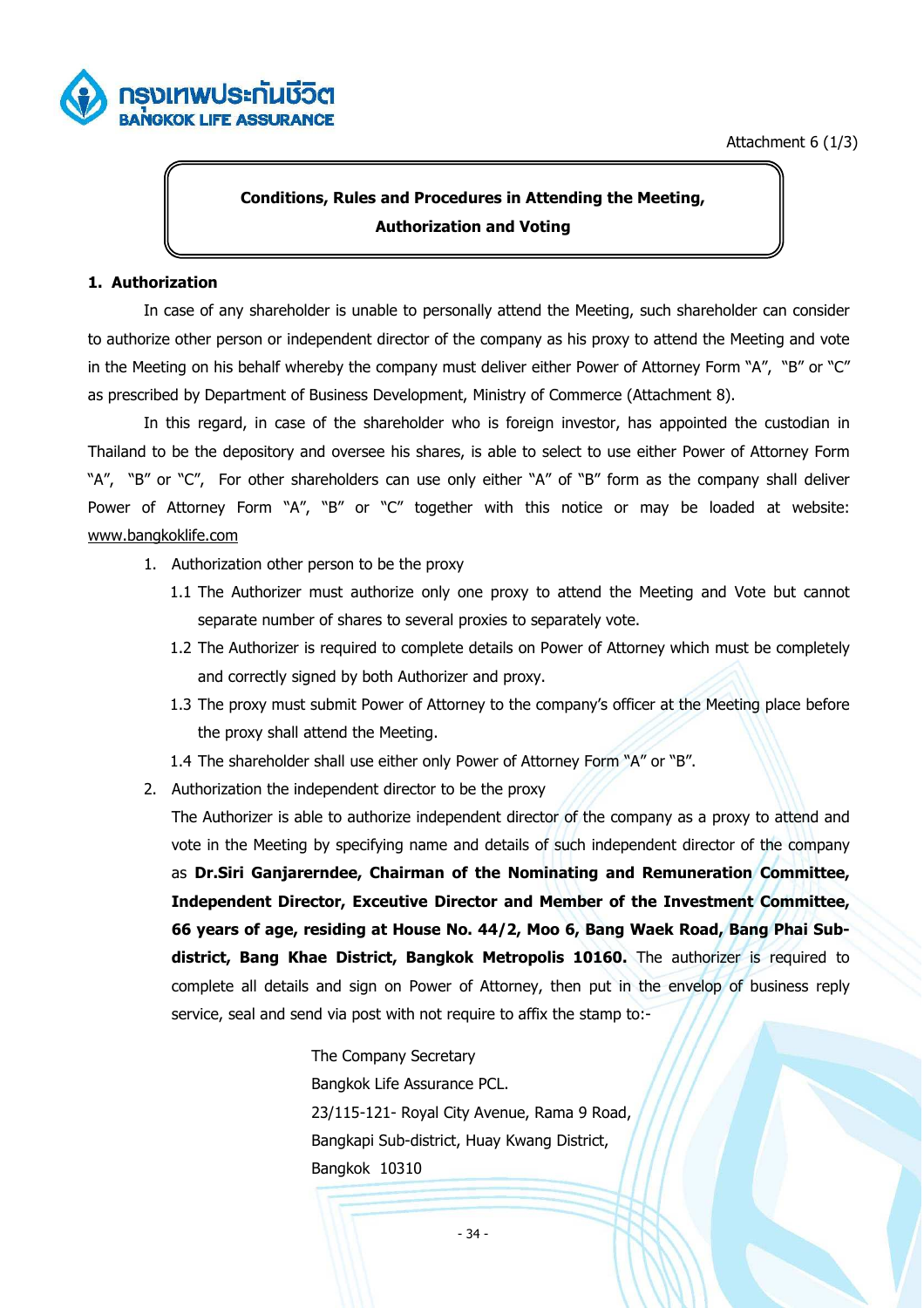

Attachment 6 (2/3)

Before the Meeting date or to give to the person duly appointed by the Board before the commencement of the Meeting in order that the company can take related action as you required.

#### **2. Registration and presentation of document before attending the Meeting**

The company shall starts to examine the completeness and correctness of documents for the Meeting and open for registration since 8.00 a.m. onwards at conference room,  $7<sup>th</sup>$  floor, of the head officeof Bangkok Life Assurance PCL. , No. 23/115-121, Royal City Avenue, Rama 9 Road, Bangkapi Sub-district, Huay Kwang District, Bangkok Metropolis, according to the location map attached herewith. (Attachment 9).

 The participants must present the following documents for registration before the Meeting (as the case may be).

#### **1. In case of ordinary person**

- 1.1 In case of the shareholder personally attends the Meeting, please present document issued by government authority contained with photograph of the shareholder which is still valid, i.e. Identification Card, Driving License or Passport. In case of change of name or surname, related evidences are also required.
- 1.2 In case of the proxy authorized his proxy to attend the Meeting
	- 1. Power of Attorney only either form of attachment (Attachment 8), duly completely and correctly completed and signature of the Authorizer and proxy with 20 baht duty stamp affixed.
	- 2. Photocopy of documents issued by government authority containing details as mentioned in 1.1 above and signed to certify true copy by the Authorizer.
	- 3. Document issued by government authority of the proxy duly contained with details according to clause 1.1 above.

#### **2. In case of shareholder who is juristic person**

- 2.1 In case of the shareholder's authorized person shall personally attend the Meeting.
	- 1. Document issued by government authority of the Agent according to the details in clause 1.1 above.
	- 2. Photocopy of juristic person registration certificate of the shareholders duly signed to certify true cop by representative of juristic person which its contents to illustrated that the proxy is authorized to act on behalf of juristic person who is shareholder.
- 2.2 In case of the shareholder had assigned the proxy to attend the Meeting
	- 1. Power of Attorney (Attachment 8) either type, fully and correctly complete and signed by the Authorizer and proxy with 20 bath duty stamp affixed.
	- 2. Certificate of juristic person registration certificate duly certified true copy by the representative with statement that the juristic person representative who singed in Power of Attorney is authorized to act on behalf of juristic person who is the shareholder.
	- 3. Document issued by government authority of the proxy duly contained with details according to clause 1.1 above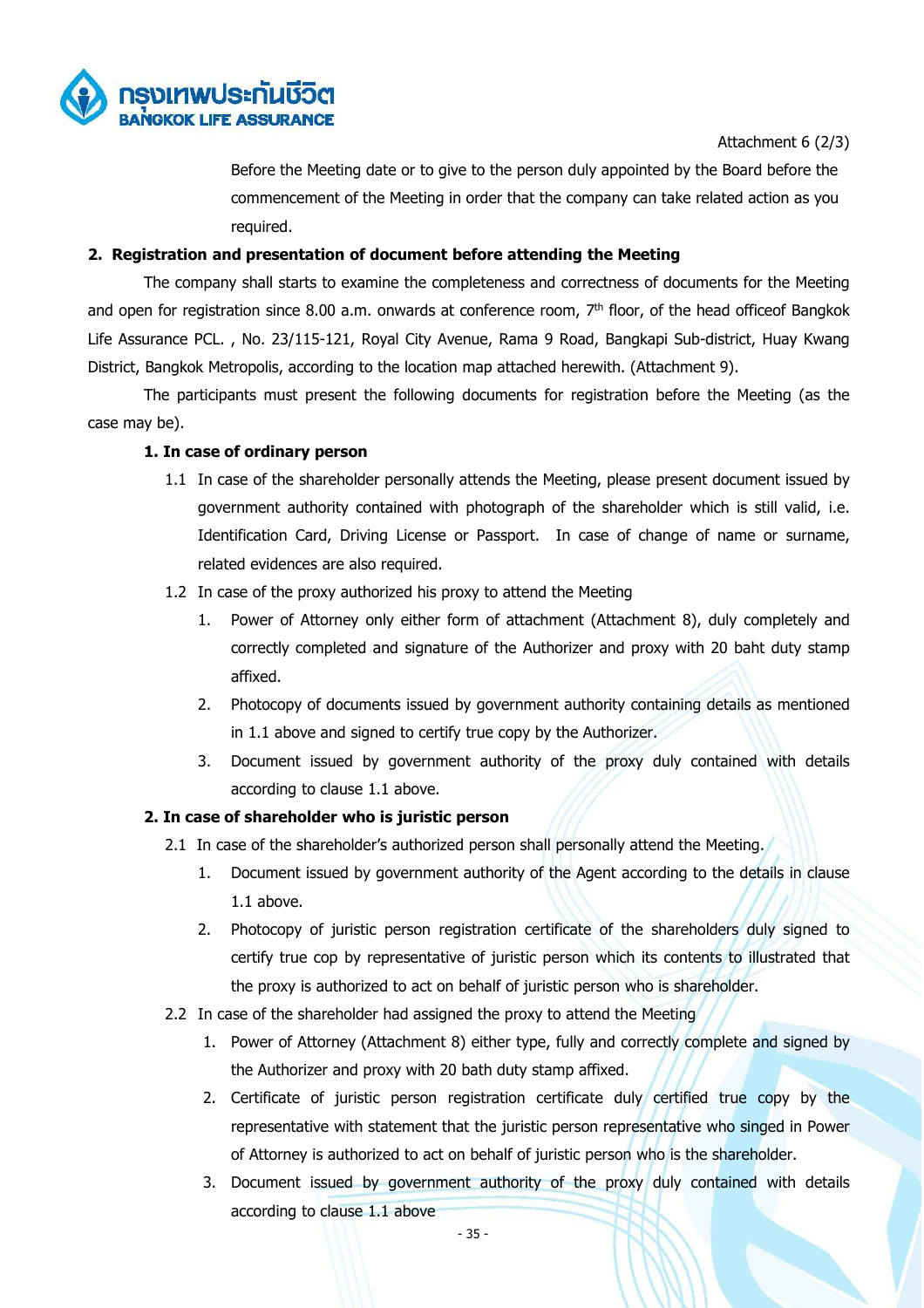

Attachment 6 (3/3)

#### **3. The non-Thai shareholders or juristic person duly organized according to foreign law.**

Document in clause 1 and clause 2 must be prepared and presented in case of being Non-Thai shareholder or participant of the Meeting or juristic person duly organized according to foreign law, as the case may be, as follows:-

- 3.1 Such juristic person certificate may be document issued by the government in the country where such juristic person is located or by officer of such juristic person. In this regard, the certificate must contain details about name of juristic person, name of person duly authorized to sign on behalf of the juristic person or condition or restriction of power in signing document and address of the head office.
- 3.2 Document in any language other than Thai must be attached with Thai translation duly signed to certify correct translation by the representative of such juristic person.

#### **3. Voting and vote counting**

 The Chairman notifies voting and vote counting method for the Meeting before enter into the Meeting agenda.

#### **1. Voting**

- 1.1 Unless otherwise stipulated herein by law, vote counting is based on 1 share 1 vote. In case of equal votes, the Chairman shall have separate 1 final vote.
- 1.2 Voting could not be separated nor partial votes.
- 1.3 Voting in each agenda, the Chairman shall ask member in the Meeting to hand up that whether there is any object nor suspend vote.
- 1.4 Any shareholder who had authorized the proxy to attend the Meeting on his behalf and the Proxy shall vote according to the intention of the shareholder who register to attend the Meeting who disagrees or suspends vote to deduct from total number of share of the attendant entitled to join and vote in each agenda.

#### **2. Vote counting**

- 2.1 Vote counting in each agenda, the company shall count vote of shareholders in the Meeting and shareholders who appointed the proxy as recorded by the company in advance. While the proxy who registered to attend the Meeting votes to disagree and suspends vote were deducted from total number of shares of the person who attend and is entitled to vote in each agenda.
- 2.2 Vote counting in the agenda related to the election of director shall record all agreed, disagreed and suspension of votes.
- 2.3 The Chairman shall inform the Meeting about result of vote in each agenda after voting in each agenda were completed by separating the vote to agreed, disagreed and suspension of vote and calculate as percentage.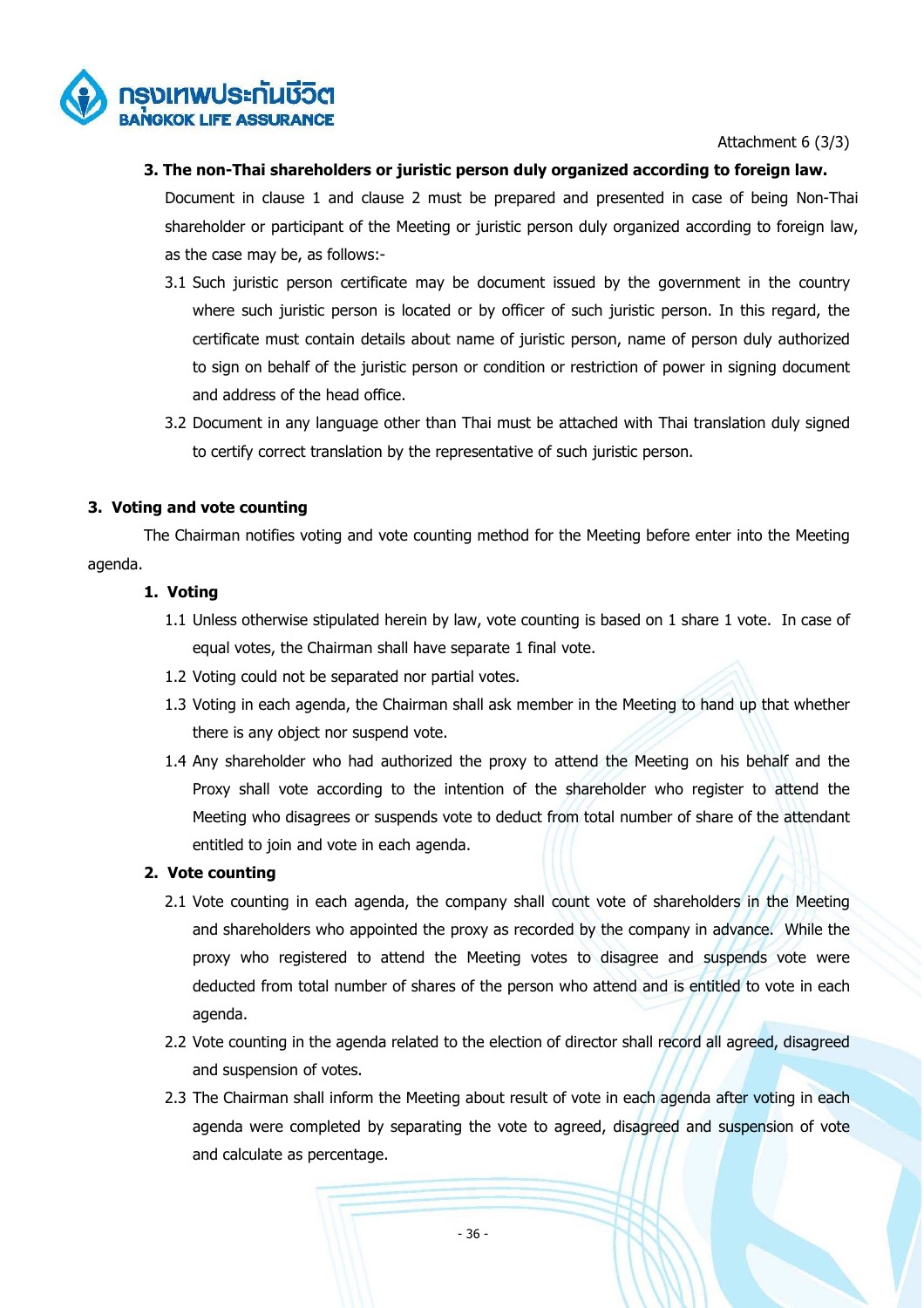

## **Profile of Independent Director Appointed to be Proxy of Shareholders not available to be present in the Meeting**

| Name – Surname             | Dr. Siri Ganjarerndee |  |          |                                                                  |      |  |
|----------------------------|-----------------------|--|----------|------------------------------------------------------------------|------|--|
|                            | Age                   |  | 66 Years | <b>Nationality</b>                                               | Thai |  |
| <b>Address:</b>            |                       |  |          | No. 44/2, Moo 6, Bang Waek Road, Bang Phai Sub-district,         |      |  |
|                            |                       |  |          | Bang Khae District, Bangkok Metropolis 10160                     |      |  |
| <b>Position in Company</b> |                       |  |          | Chairman of Nominating and Remuneration Committee /              |      |  |
|                            |                       |  |          | Independent Director / Executive Director / Investment Committee |      |  |

#### **Educational background**

Ph.D., Monetary Economics and Econometrics & Operations Research, Monash University, Australia M.Ec., Economic Statistics and Monetary Economics, University of Sydney, Australia B.Ec. (Hons.), Economic Statistics, University of Sydney, Australia

#### **Training of the Director Program**

Certificate of Executive Program, Capital Market Academy, Class 5/2007 Certificate of Audit Committee Program (ACP), Class of 6/2005, Thai Institute of Directors Association Certificate of Directors Accreditation Program (DAP), Class 4/2003, Thai Institute of Directors Association Certificate of Directors Accreditation Program (DAP), Class of 4/2003, Thai Institute of Directors Association Certificate of Advanced Management Program, Class 113/1995, Harvard Business School

#### **Work Experiences in present**

#### **Listed Companies in SET**

- 2013 present : Member of the Investment Committee, Bangkok Life Assurance PCL.
- 2010 present : Chairman of the Nominating and Remuneration Committee, Bangkok Life Assurance PCL.
- 2003 present : Executive Director, Bangkok Life Assurance PCL.
- 1999 present : Independent Director, Bangkok Life Assurance PCL.
- 2014 present : Independent Director, Member of the Audit Committee, Raimon Land PCL.
- 2014 present : Independent Director, Member of the Audit Committee, Samitivaj PCL.
- 2010 present : Independent Director, Member of Nominating and Remuneration Committee and Corporate Governance Committee, Indorama Ventures PCL.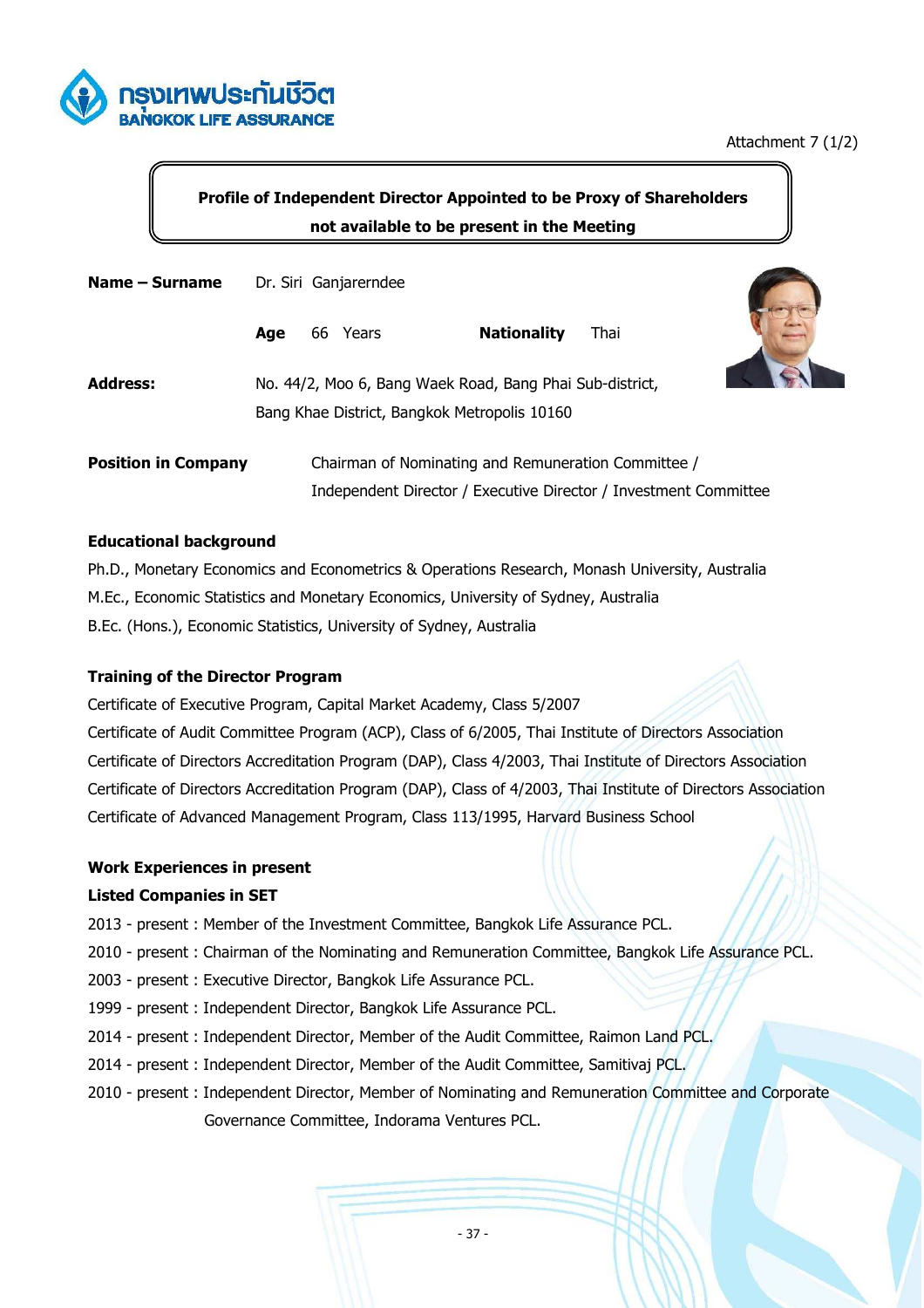

Attachment 7 (2/2)

- 2004 present : Independent Director and Member of the Audit Committee, Indorama Polymers PCL.
- 2000 present : Independent Director and Chairman of the Audit Committee, Member of Nominating and Remuneration Committee, Post Publishing PCL.
- 2000 present : Vice President and Chairman of the Audit Committee, Thai Vegetable Oil PCL.

#### **Other Organizations**

- 2011 present : Chairman of the Risk Management Committee, Bank of Thailand
- 2010 present : Member of the Public Sector Development Sub-Commission in Public Finance and Budgeting System Improvement, Bank of Thailand
- 2009 present : Expert Director, Bank of Thailand
- 2009 present : Member, Financial Institutions Policy Committee (FIPC), Bank of Thailand
- 2003 present : Member of the subcommittee for agreement drafting and evaluating state enterprises, State Enterprise Policy Office, Ministry of Finance
- 2003 present : Director, Member of the Audit Committee and Remuneration Committee, Chairman of the Board of Investments, TRIS Corporation Ltd.

#### **Share Holding**  - None -

**Meeting Attendance in 2013** - Board of Directors' Meeting 8/8

- Executive Board Meeting 11/11

- Investment Commiitee 11/11
- Nominating and Remuneration Committee 2/2

**The interest in the agenda** Agenda 6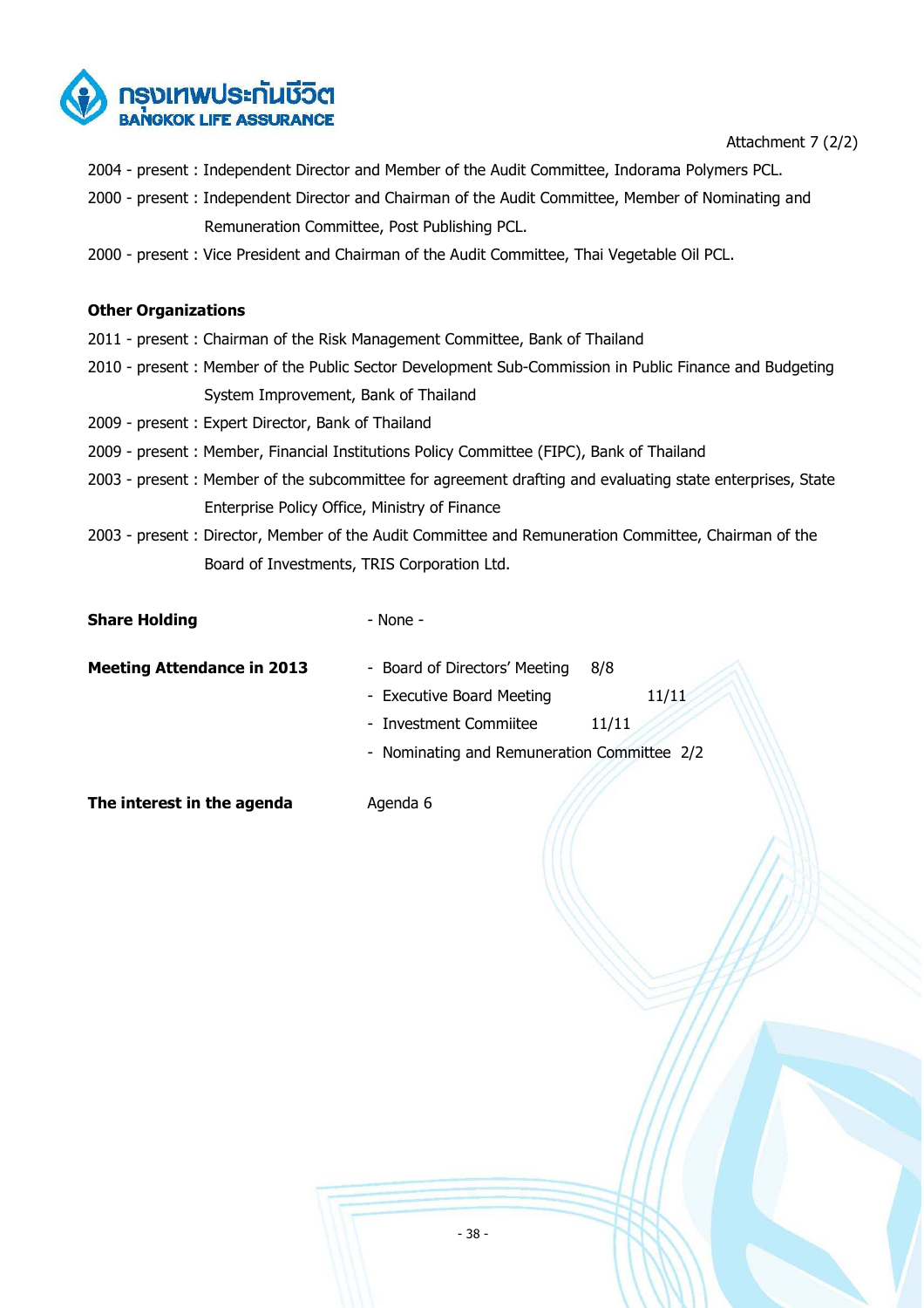

Attachment 8

**Proxy Form** 

#### **Proxy Assignment**

 If shareholders are unable to attend the 2015 Annual General Meeting of Shareholders, the shareholder may assign the Independent Director of the Company, profile as shown in Attachment 7, or an individual as the proxy to attend the meeting and cast vote by choosing one of the following three proxy forms;

- 1. Form A: General Proxy Form
- 2. Form B: Specific Proxy Form
- 3. Form C: Partial Proxy Form (for foreign shareholders who authorize the Custodian in Thailand)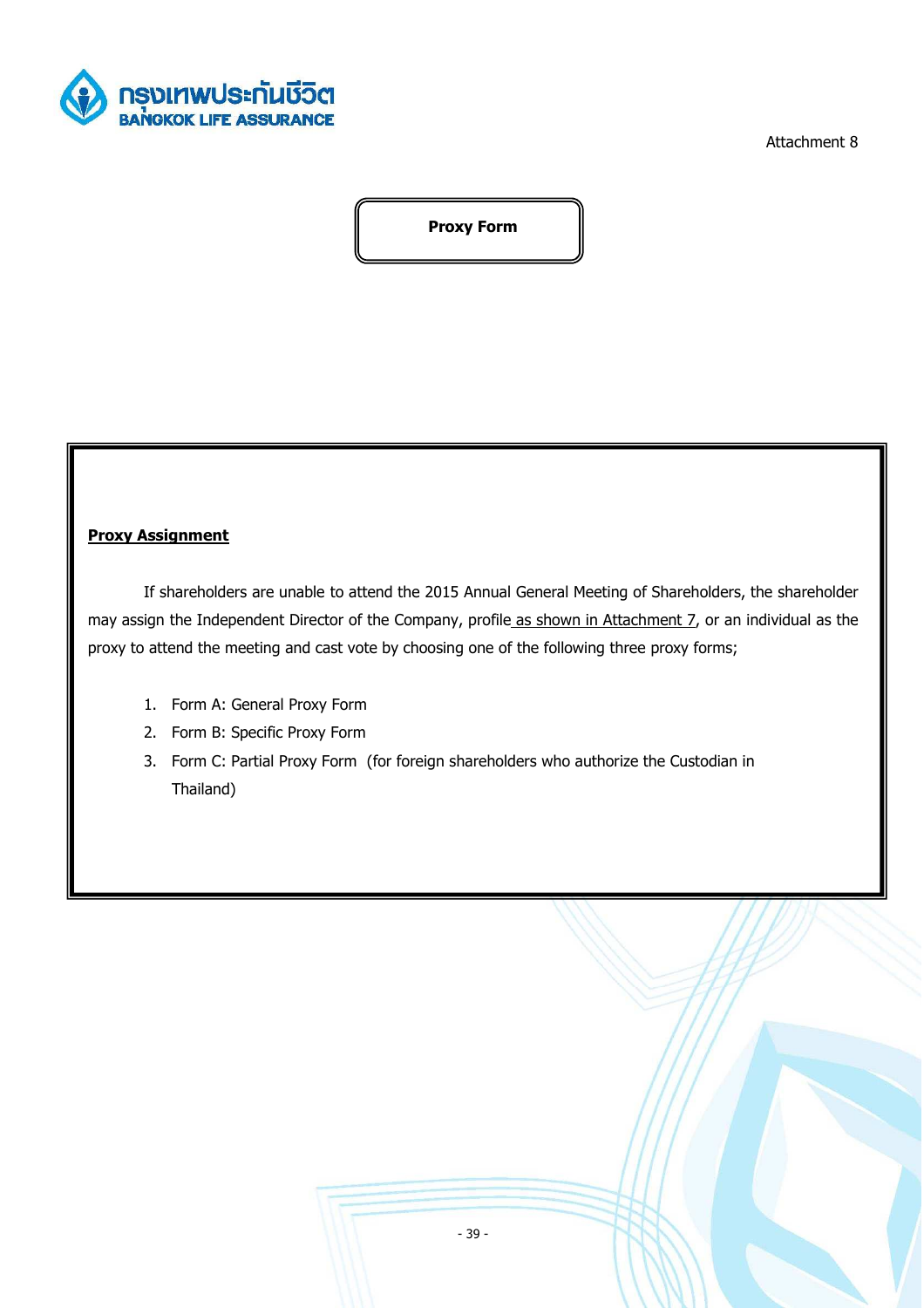

| Proxy form (A)       |  |
|----------------------|--|
| (General Proxy Form) |  |

Duty stamp

20 Baht

| (2) as a shareholder of Bangkok Life Assurance Public Company Limited                                     |  |  |
|-----------------------------------------------------------------------------------------------------------|--|--|
|                                                                                                           |  |  |
|                                                                                                           |  |  |
|                                                                                                           |  |  |
| (3) hereby appoint                                                                                        |  |  |
|                                                                                                           |  |  |
| Sub districtDistrict  Province  Postal Code or                                                            |  |  |
|                                                                                                           |  |  |
| Sub districtDistrict  Province  Postal Code or                                                            |  |  |
|                                                                                                           |  |  |
| Sub districtDistrict  Province  Postal Code or                                                            |  |  |
| Only one of above is assigned as my/our proxy to attend and vote in the 2015 Annual General Meeting of    |  |  |
| Shareholders on Wednesday, April 29, 2015 at 9.00 a.m. at the auditorium on the $7th$ floor, Head Office, |  |  |
| Bangkok Life Assurance Public Company Limited No.23/115-121 Royal City Avenue, Rama 9 Road, Bangkapi,     |  |  |

Huay kwang, Bangkok or at any adjournment thereof to any other date, time and venue.

Any act (s) undertaken by the Proxy at such meeting shall be deemed as my/our own act (s) in every respect.



Remarks: A shareholder assigning a proxy can authorize only on proxy to attend the meeting and cast the votes on his/her/their behalf and all votes of a shareholder cannot be split for more than one proxy.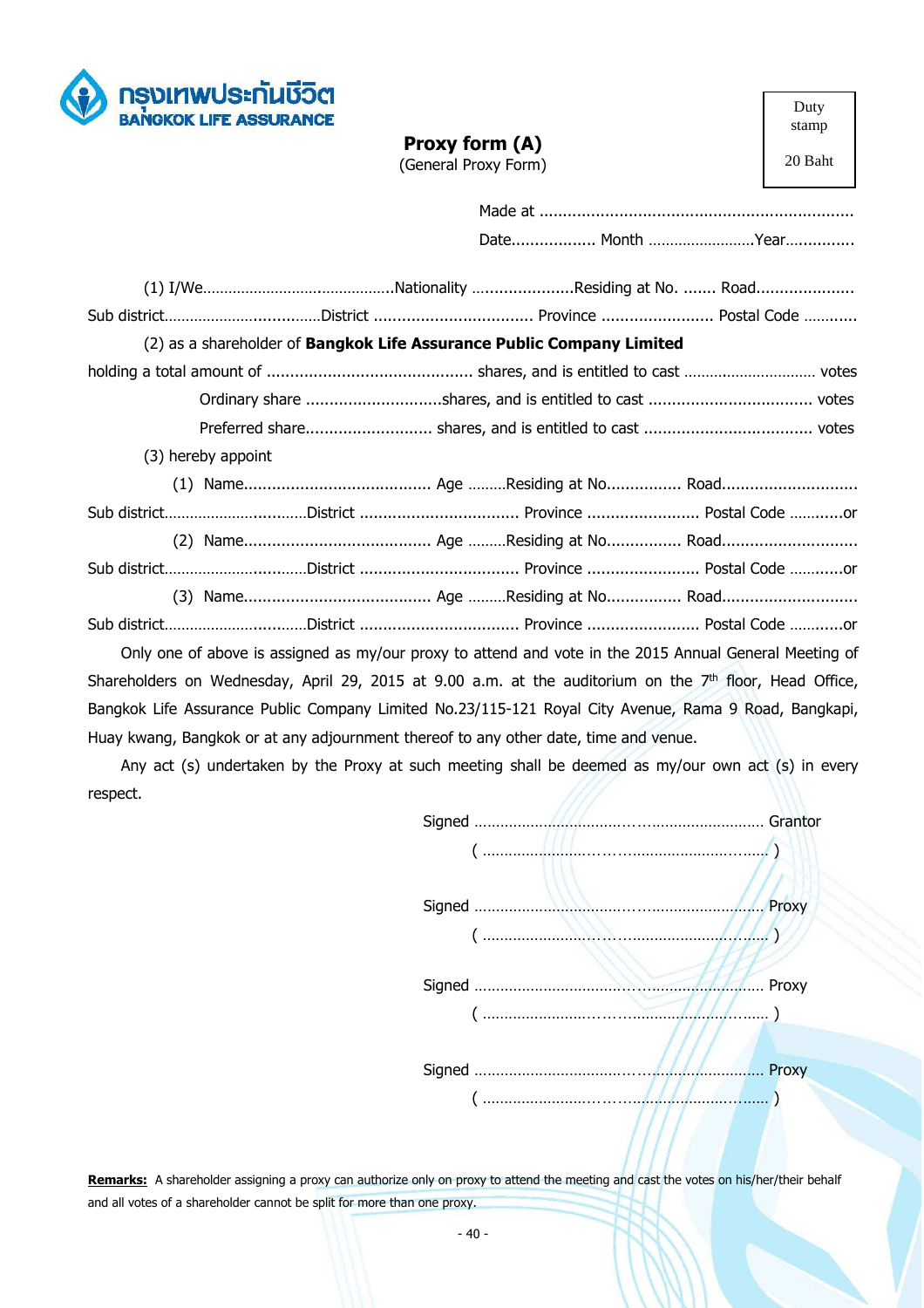

|                                                                                                              | Proxy form (B)<br>(Specific Proxy Form)                                                             | stamp<br>20 Baht |
|--------------------------------------------------------------------------------------------------------------|-----------------------------------------------------------------------------------------------------|------------------|
|                                                                                                              |                                                                                                     |                  |
|                                                                                                              |                                                                                                     |                  |
|                                                                                                              |                                                                                                     |                  |
|                                                                                                              |                                                                                                     |                  |
|                                                                                                              | (2) as a shareholder of Bangkok Life Assurance Public Company Limited                               |                  |
|                                                                                                              |                                                                                                     |                  |
|                                                                                                              |                                                                                                     |                  |
|                                                                                                              |                                                                                                     |                  |
| (3) hereby appoint                                                                                           |                                                                                                     |                  |
|                                                                                                              |                                                                                                     |                  |
| Sub districtDistrict  Province  Postal Code or                                                               |                                                                                                     |                  |
|                                                                                                              |                                                                                                     |                  |
| Sub districtDistrict  Province  Postal Code or                                                               |                                                                                                     |                  |
|                                                                                                              |                                                                                                     |                  |
| Sub districtDistrict  Province  Postal Code or                                                               |                                                                                                     |                  |
|                                                                                                              | Only one of above is assigned as my/our proxy to attend and vote in the 2015 Annual General Meeting |                  |
| of Shareholders on Wednesday, April 29, 2015 at 9.00 a.m. at the auditorium on the $7th$ floor, Head Office, |                                                                                                     |                  |
| Bangkok Life Assurance Public Company Limited No.23/115-121 Royal City Avenue, Rama 9 Road, Bangkapi,        |                                                                                                     |                  |

Duty

Huay kwang, Bangkok or at any adjournment thereof to any other date, time and venue.

(4) I/We, hereby authorize the Proxy to vote on my/our behalf in this meeting as follows:

## **Agenda 1 To certify the Minutes of the Extraordinary Shareholders' Meeting No. 2/2557**

- $\Box$  (a) The Proxy may consider the matter and vote on my/our behalf as the proxy deems appropriate in all respects
- $\Box$  (b) The Proxy may consider the matters and vote on my/our behalf as follows:  $\Box$  Approve  $\Box$  Not Approve  $\Box$  Abstain

## **Agenda 2 To acknowledge the operating results for 2014**

- $\Box$  (a) The Proxy may consider the matter and vote on my/our behalf as the proxy deems appropriate in all respects
- $\Box$  (b) The Proxy may consider the matters and vote on my/our behalf as follows:

 $\Box$  Approve  $\Box$  Not Approve  $\Box$  Abstain

## **Agenda 3 To approve the financial statements for the year ended December 31, 2014**

- $\Box$  (a) The Proxy may consider the matter and vote on my/our behalf as the proxy deems appropriate in all respects
- $\Box$  (b) The Proxy may consider the matters and vote on my/our behalf as follows:

 $\Box$  Approve  $\Box$  Not Approve  $\Box$  Abstain

- 41 -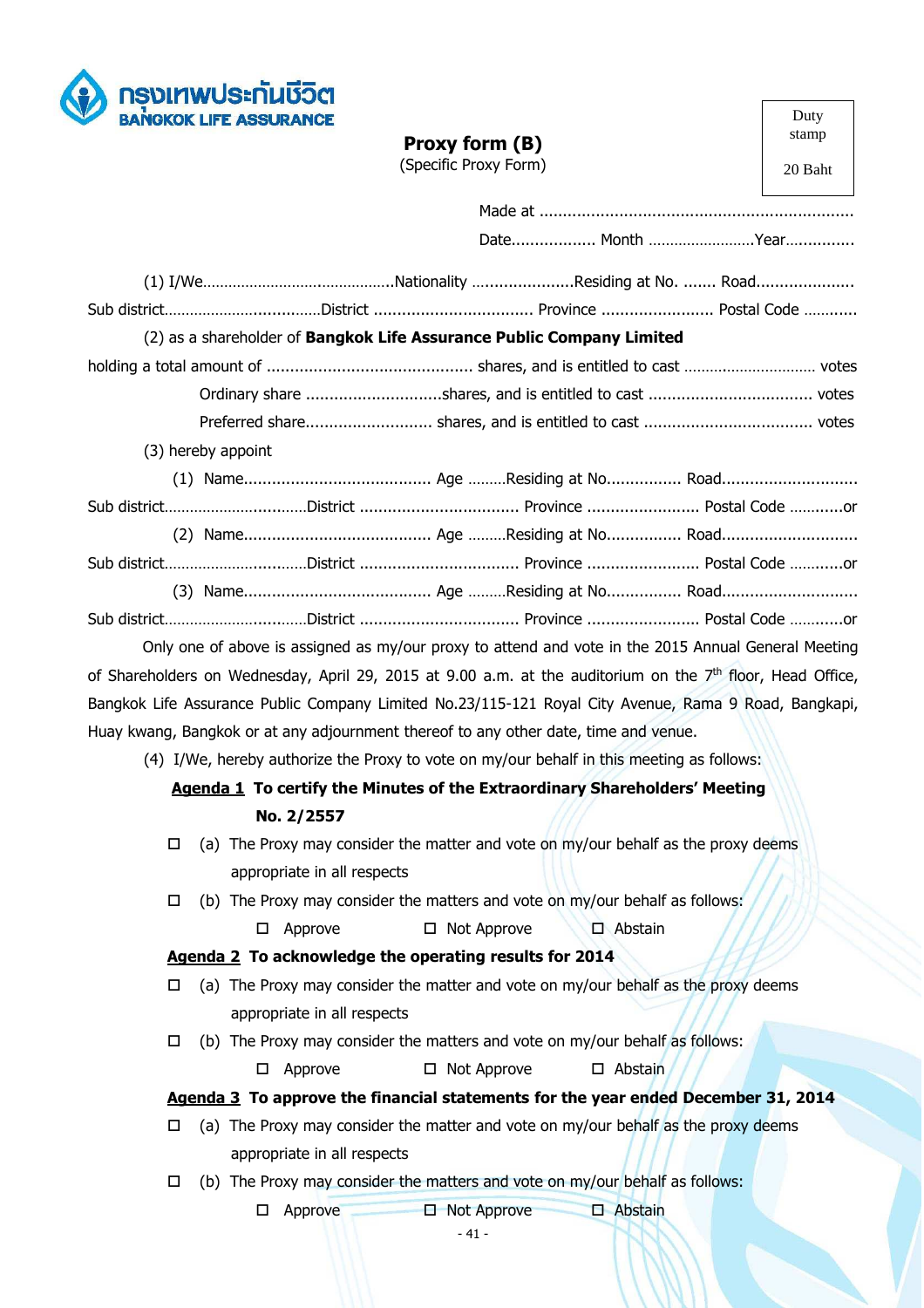ารงเทพประกันชีวิต **BANGKOK LIFE ASSURANCE** 

## **Agenda 4 To approve the appropriation of profit for the year 2014 and determine dividend payment**

- $\Box$  (a) The Proxy may consider the matter and vote on my/our behalf as the proxy deems appropriate in all respects
- $\Box$  (b) The Proxy may consider the matters and vote on my/our behalf as follows:
	- $\Box$  Approve  $\Box$  Not Approve  $\Box$  Abstain

#### **Agenda 5 To approve the election of directors**

- $\Box$  (a) The Proxy may consider the matter and vote on my/our behalf as the proxy deems appropriate in all respects
- $\Box$  (b) The Proxy may consider the matters and vote on my/our behalf as follows:
	- $\Box$  The appointment of the whole Board of Directors
		- $\Box$  Approve  $\Box$  Not Approve  $\Box$  Abstain
	- $\Box$  The appointment of individual Directors
		- Name Mr. Choedchu Sophonpanich

| $\square$ Approve |                             | $\Box$ Not Approve | $\Box$ Abstain |
|-------------------|-----------------------------|--------------------|----------------|
|                   | Name Mrs. Ruchanee Nopmuang |                    |                |

 $\Box$  Approve  $\Box$  Not Approve  $\Box$  Abstain

Name Mrs. Savitri Ramyarupa

 $\Box$  Approve  $\Box$  Not Approve  $\Box$  Abstain

Name Mr. Kazuhide Toda

 $\Box$  Approve  $\Box$  Not Approve  $\Box$  Abstain Name Mr. Yuichi Honda

 $\Box$  Approve  $\Box$  Not Approve  $\Box$  Abstain

## **Agenda 6 To approve the director's remuneration for 2015**

- $\Box$  (a) The Proxy may consider the matter and vote on my/our behalf as the proxy deems appropriate in all respects
- $\Box$  (b) The Proxy may consider the matters and vote on my/our behalf as follows:

 $\Box$  Approve  $\Box$  Not Approve  $\Box$  Abstain

**Agenda 7 To approve the appointment of company's auditor and determine auditor's remuneration for 2014** 

- $\Box$  (a) The Proxy may consider the matter and vote on my/our behalf as the proxy deems appropriate in all respects
- $\Box$  (b) The Proxy may consider the matters and vote on my/our behalf as follows:

 $\Box$  Approve  $\Box$  Not Approve  $\Box$  Abstain

## **Agenda 8 Others (if any)**

- $\Box$  (a) The Proxy may consider the matter and vote on my/our behalf as the proxy deems appropriate in all respects
- $\Box$  (b) The Proxy may consider the matters and vote on my/our behalf as follows:

 $\Box$  Approve  $\Box$  Not Approve  $\Box$  Abstain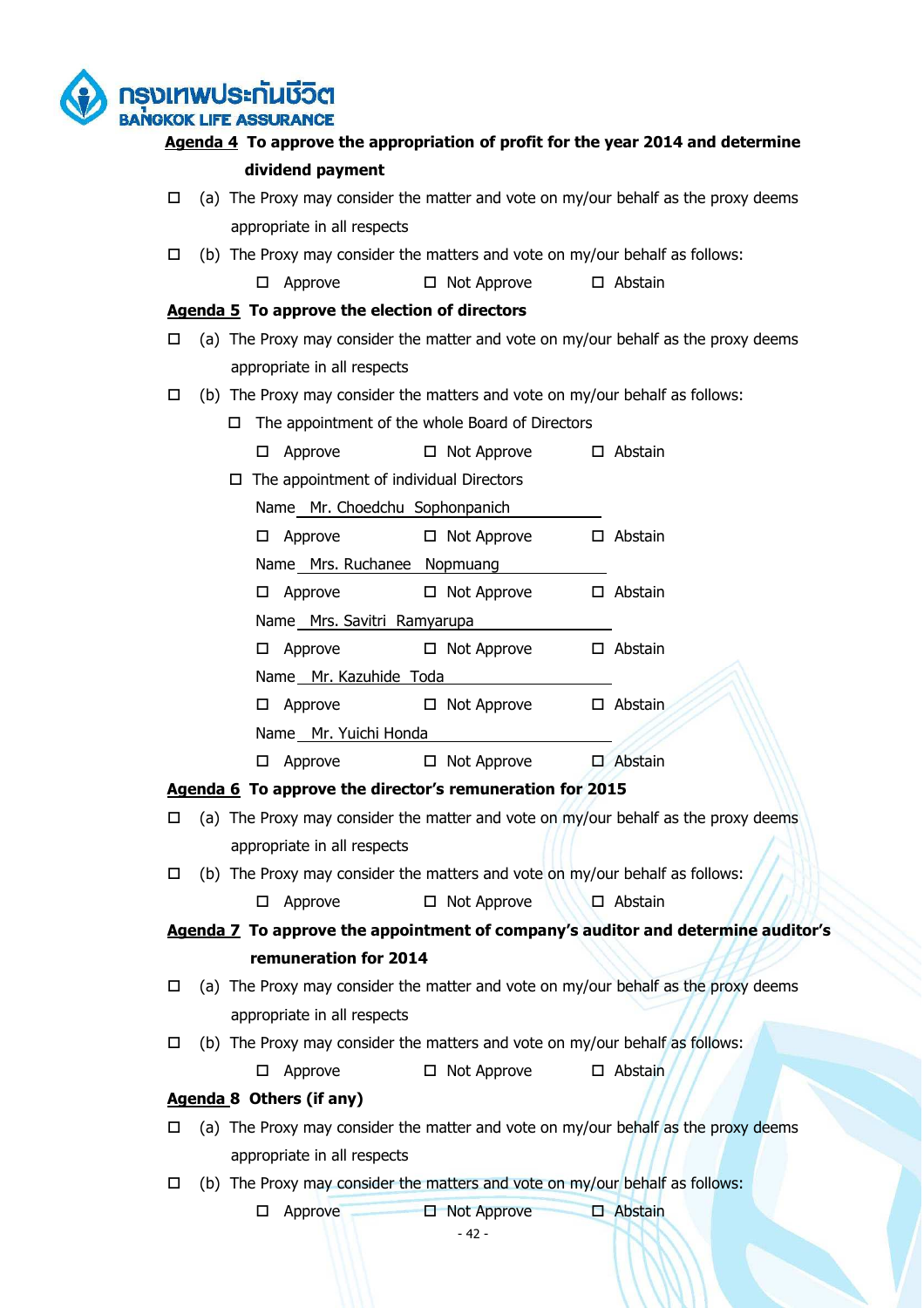

 (5) The Proxy's voting on any matters that are not pursuant to what is specified in this Proxy Form is considered invalid and would not be regarded as a shareholders voting.

 (6) In case that I/we do not express my/our intention to vote on a particular matter, or do not express my/our intention clearly, or in case that the Meeting considers and resolves matters other than those specified above, as well as the case that there is any amendment made or provision of additional facts, the Proxy is entitled to consider and vote on my/our behalf as the Proxy deems appropriate in all respects.

 Any act (s) undertaken by the Proxy at such meting shall be deemed as my/our own act (s) in every respect.

#### **Remarks**

- 1. A shareholder assigning a proxy can authorize only on proxy to attend the meeting and cast the votes on his/her/their behalf and all votes of a shareholder cannot be split for more than one proxy.
- 2. In agenda regarding the appointment of new directors, the appointment can be made for all directors of for individual director.
- 3. Should the provisions prescribed above are not sufficient to cover all the Proxy's intentions; the Proxy may use the attached Annex to the Proxy Form B.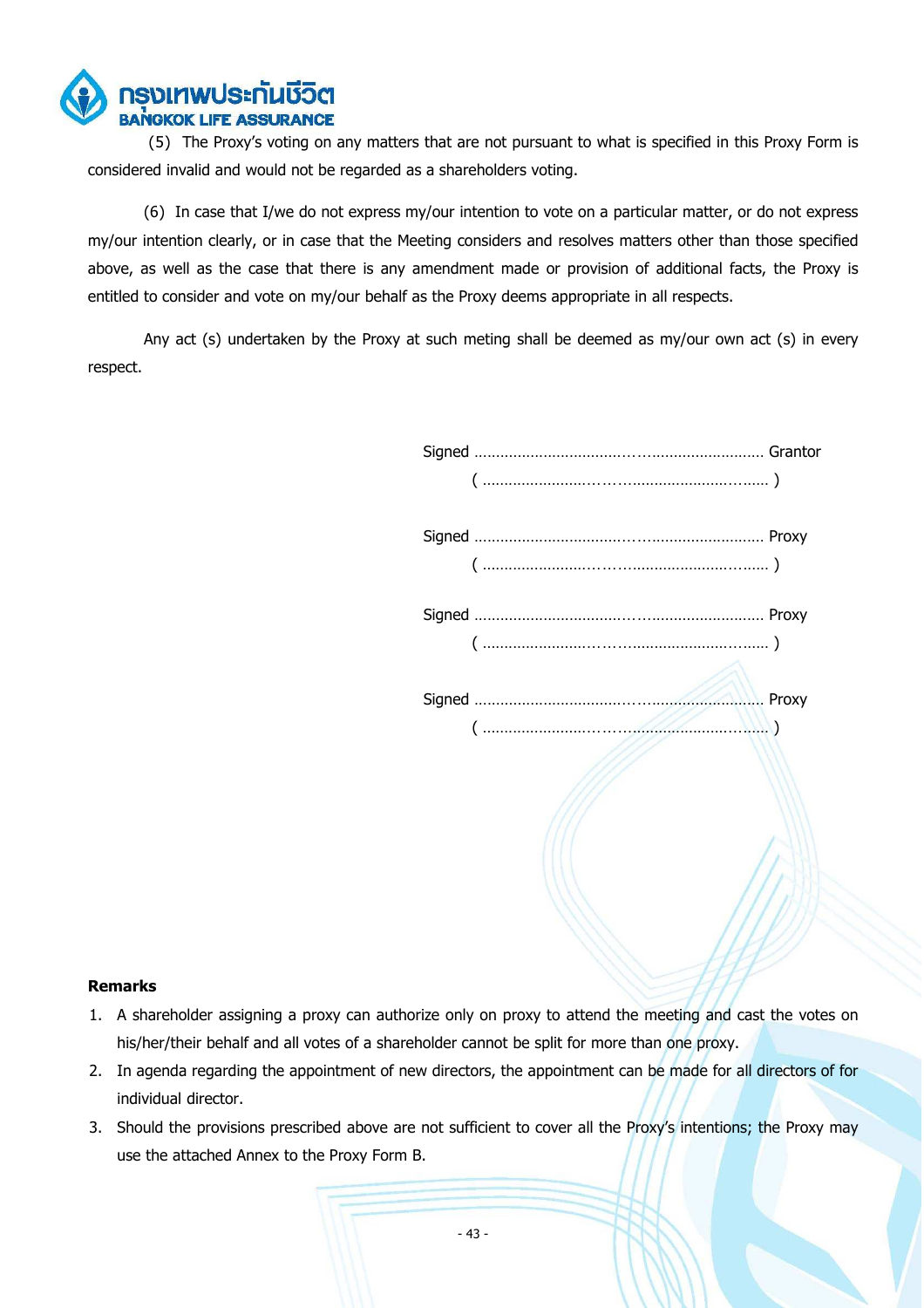

## **Annex to the Form of Proxy (Form B)**

 Grant of proxy as a shareholder of Bangkok Life Assurance Public Company Limited. At the 2015 Annual General Meeting of Shareholders on Wednesday, April 29, 2015 at 09.00 a.m. at the auditorium on the  $7<sup>th</sup>$  floor, Head Office, Bangkok Life Assurance Public Company Limited No.23/115-121 Royal City Avenue, Rama 9 Road, Bangkapi, Huaykwang, Bangkok or at any adjournment thereof to any other date, time and venue.

**Agenda...................Subject...................................................................................................**   $\Box$  (a) The Proxy may consider the matter and vote on my/our behalf as the proxy deems appropriate in all respects  $\Box$  (b) The Proxy may consider the matters and vote on my/our behalf as follows:

- $\Box$  Approve  $\Box$  Not Approve  $\Box$  Abstain
- **Agenda...................Subject...................................................................................................**   $\Box$  (a) The Proxy may consider the matter and vote on my/our behalf as the proxy deems appropriate in all respects  $\Box$  (b) The Proxy may consider the matters and vote on my/our behalf as follows:  $\Box$  Approve  $\Box$  Not Approve  $\Box$  Abstain **Agenda...................Subject...................................................................................................**   $\Box$  (a) The Proxy may consider the matter and vote on my/our behalf as the proxy deems appropriate in all respects  $\Box$  (b) The Proxy may consider the matters and vote on my/our behalf as follows:  $\Box$  Approve  $\Box$  Not Approve  $\Box$  Abstain **Agenda...................Subject...................................................................................................**   $\Box$  (a) The Proxy may consider the matter and vote on my/our behalf as the proxy deems appropriate in all respects  $\Box$  (b) The Proxy may consider the matters and vote on my/our behalf as follows:  $\Box$  Approve  $\Box$  Not Approve  $\Box$  Abstain

**Agenda...................Subject appointment directors (continued)** 

| Name |   |         |   |                    |               |         |
|------|---|---------|---|--------------------|---------------|---------|
|      | □ | Approve | □ | Not Approve        | $\mathcal{N}$ | Abstain |
| Name |   |         |   |                    |               |         |
|      | □ | Approve | □ | Not Approve        | $\Box$        | Abstain |
| Name |   |         |   |                    |               |         |
|      | □ | Approve | □ | Not Approve        | п             | Abstain |
| Name |   |         |   |                    |               |         |
|      | □ | Approve | □ | Not Approve        | □             | Abstain |
| Name |   |         |   |                    |               |         |
|      |   | Approve | Е | <b>Not Approve</b> |               | Abstain |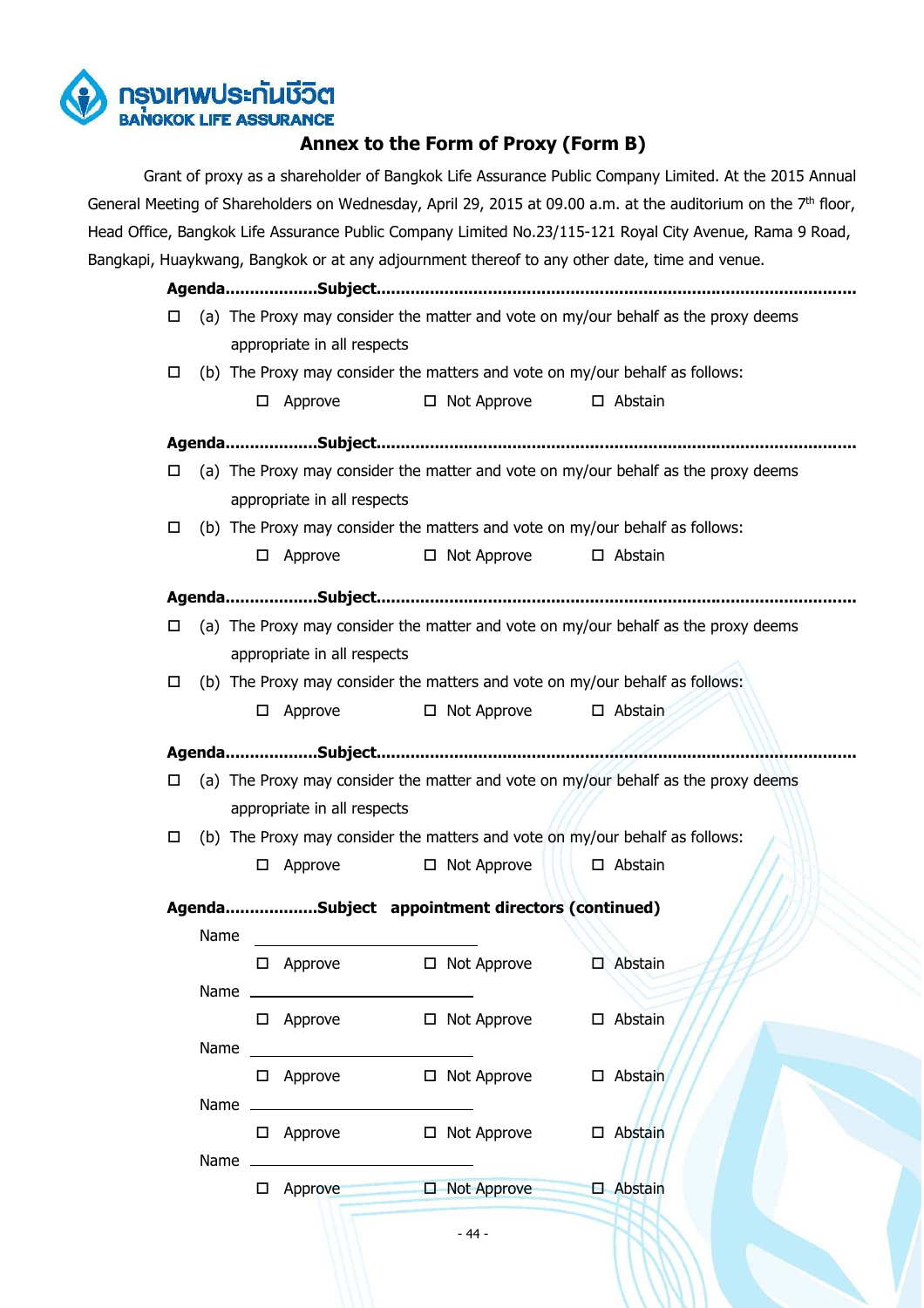

| <b>BANGKOK LIFE ASSURANCE</b> |                                                                                      |                                                                                                                         | Duty    |
|-------------------------------|--------------------------------------------------------------------------------------|-------------------------------------------------------------------------------------------------------------------------|---------|
|                               | Proxy form (C)                                                                       |                                                                                                                         | stamp   |
|                               | (for foreign shareholders who authorize the Custodian in Thailand)                   |                                                                                                                         | 20 Baht |
|                               |                                                                                      |                                                                                                                         |         |
|                               |                                                                                      |                                                                                                                         |         |
|                               |                                                                                      |                                                                                                                         |         |
|                               |                                                                                      |                                                                                                                         |         |
|                               |                                                                                      |                                                                                                                         |         |
|                               | As a shareholder of Bangkok Life Assurance Public Company Limited,                   |                                                                                                                         |         |
|                               |                                                                                      |                                                                                                                         |         |
|                               |                                                                                      |                                                                                                                         |         |
|                               |                                                                                      |                                                                                                                         |         |
| (2) hereby appoint            |                                                                                      |                                                                                                                         |         |
|                               |                                                                                      |                                                                                                                         |         |
|                               |                                                                                      | Sub districtDistrict  Province  Postal Code or                                                                          |         |
|                               |                                                                                      |                                                                                                                         |         |
|                               |                                                                                      | Sub districtDistrict  Province  Postal Code or                                                                          |         |
|                               |                                                                                      |                                                                                                                         |         |
|                               |                                                                                      |                                                                                                                         |         |
|                               |                                                                                      | Only one of above is assigned as my/our proxy to attend and vote in the 2015 Annual General Meeting                     |         |
|                               |                                                                                      | of Shareholders on Wednesday, April 29, 2015 at 09.00 a.m. at the auditorium on the 7 <sup>th</sup> floor, Head Office, |         |
|                               |                                                                                      | Bangkok Life Assurance Public Company Limited No.23/115-121 Royal City Avenue, Rama 9 Road, Bangkapi,                   |         |
|                               | Huay kwang, Bangkok or at any adjournment thereof to any other date, time and venue. |                                                                                                                         |         |
|                               |                                                                                      | (3) The number of votes for which I/We authorize the Proxy to vote in this meeting is                                   |         |
| □                             |                                                                                      | To authorize the Proxy to cast the votes pursuant to the total number of shares                                         |         |
| □                             |                                                                                      | To authorize the Proxy to cast the votes less than the total number of shares                                           |         |
|                               |                                                                                      |                                                                                                                         | votes   |
|                               |                                                                                      | □ Preference Shareshares, and is entitled to castvotes                                                                  |         |
|                               |                                                                                      |                                                                                                                         |         |
|                               |                                                                                      | (4) I/We, hereby authorize the Proxy to vote on my/our behalf in this meeting as follows:                               |         |
|                               |                                                                                      | Agenda 1 To certify the Minutes of Extraordinary Shareholders' Meeting No. 2/2557                                       |         |
| □                             |                                                                                      | (a) The Proxy may consider the matter and vote on my/our behalf as the proxy deems                                      |         |
|                               | appropriate in all respects                                                          |                                                                                                                         |         |
|                               |                                                                                      | $\frac{1}{2}$ The Drow may consider the matters and yets on my/our behalf as fellow                                     |         |

Г

٦

- $\Box$  (b) The Proxy may consider the matters and vote on my/our behalf as follows:
	- □ Approve □ Not Approve □ Abstain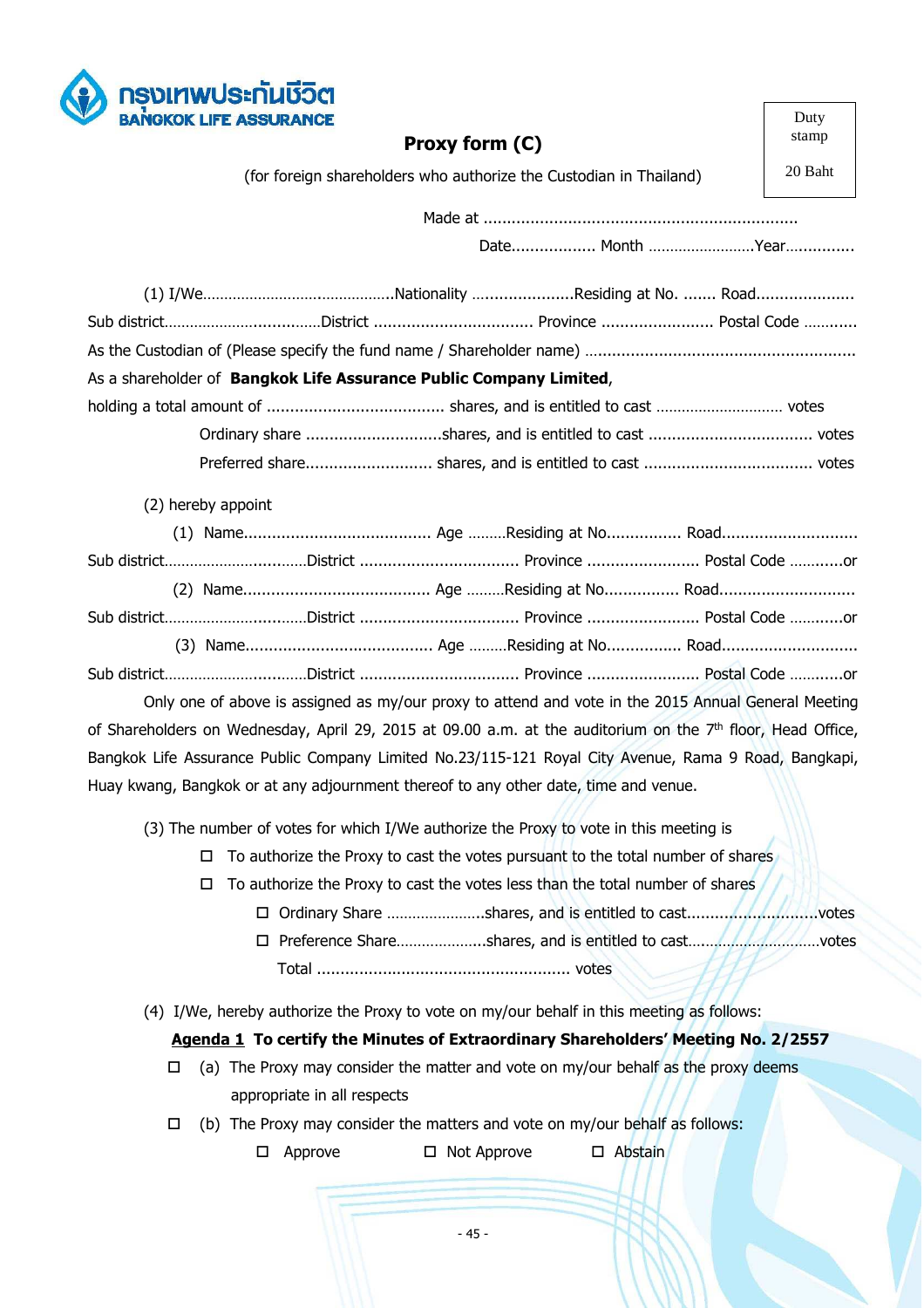ารงเทพประกันชีวิต **BANGKOK LIFE ASSURANCE Agenda 2 To acknowledge the operating results for 2014**  $\Box$  (a) The Proxy may consider the matter and vote on my/our behalf as the proxy deems appropriate in all respects  $\Box$  (b) The Proxy may consider the matters and vote on my/our behalf as follows:  $\Box$  Approve  $\Box$  Not Approve  $\Box$  Abstain **Agenda 3 To approve the financial statements for the year ended December 31, 2014**  $\Box$  (a) The Proxy may consider the matter and vote on my/our behalf as the proxy deems appropriate in all respects  $\Box$  (b) The Proxy may consider the matters and vote on my/our behalf as follows:  $\Box$  Approve  $\Box$  Not Approve  $\Box$  Abstain **Agenda 4 To approve the appropriation of profit for the year 2014 and determine dividend payment**   $\Box$  (a) The Proxy may consider the matter and vote on my/our behalf as the proxy deems appropriate in all respects  $\Box$  (b) The Proxy may consider the matters and vote on my/our behalf as follows:  $\Box$  Approve  $\Box$  Not Approve  $\Box$  Abstain **Agenda 5 To approve the election of directors**   $\Box$  (a) The Proxy may consider the matter and vote on my/our behalf as the proxy deems appropriate in all respects  $\Box$  (b) The Proxy may consider the matters and vote on my/our behalf as follows:  $\Box$  The appointment of the whole Board of Directors  $\Box$  Approve  $\Box$  Not Approve  $\Box$  Abstain  $\Box$  The appointment of individual Directors Name Mr. Choedchu Sophonpanich  $\Box$  Approve  $\Box$  Not Approve  $\Box$  Abstain Name Mrs. Ruchanee Nopmuang

 $\Box$  Approve  $\Box$  Not Approve  $\Box$  Abstain Name Mrs. Savitri Ramyarupa  $\Box$  Approve  $\Box$  Not Approve  $\Box$  Abstain Name Mr. Kazuhide Toda  $\Box$  Approve  $\Box$  Not Approve  $\Box$  Abstain Name Mr. Yuichi Honda

 $\Box$  Approve  $\Box$  Not Approve  $\Box$  Abstain

**Agenda 6 To approve the director's remuneration for 2015** 

- $\Box$  (a) The Proxy may consider the matter and vote on my/our behalf as the proxy deems appropriate in all respects
- $\Box$  (b) The Proxy may consider the matters and vote on my/our behalf as follows:

 $\Box$  Approve  $\Box$  Not Approve  $\Box$  Abstain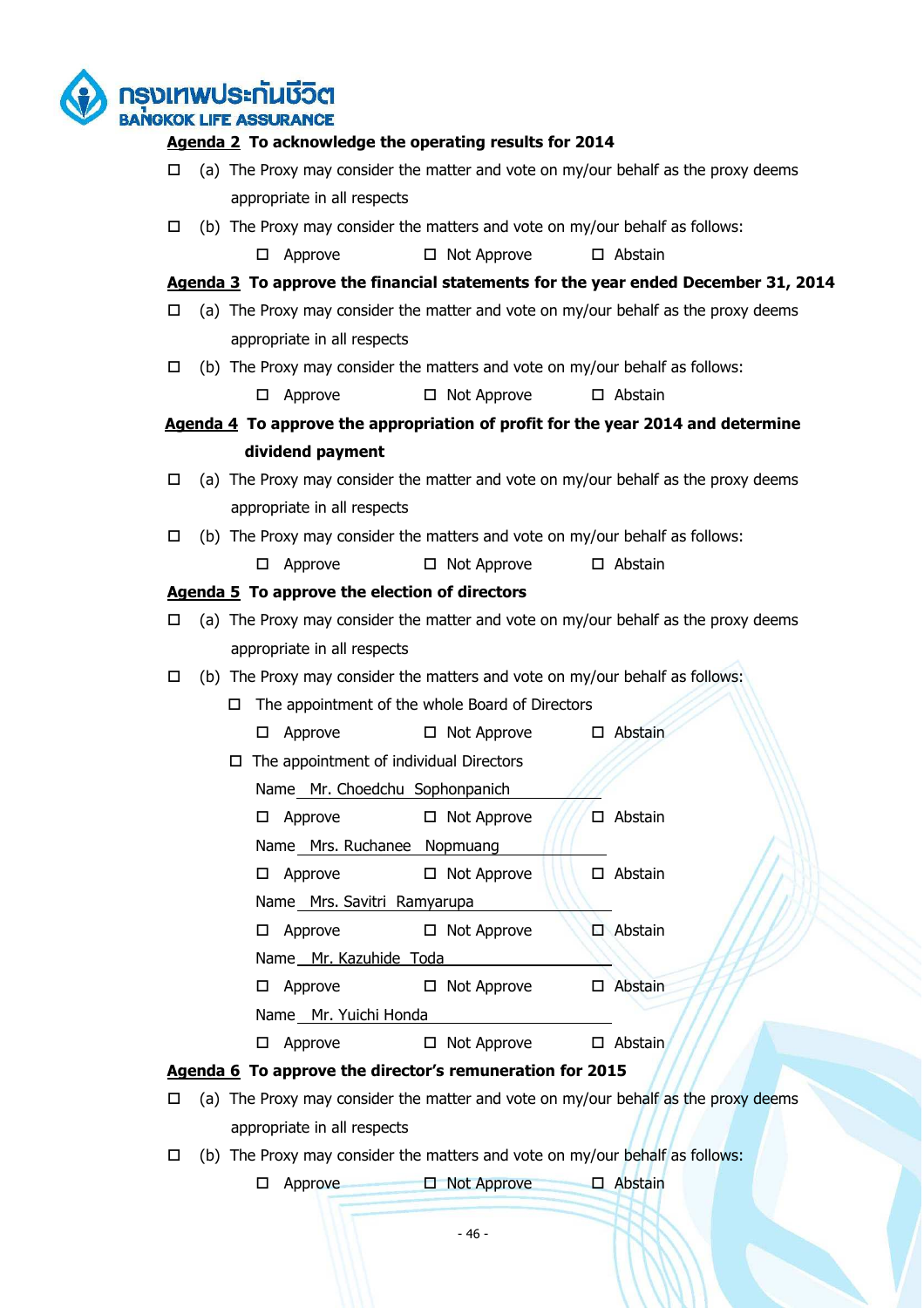

## **Agenda 7 To approve the appointment of Company's auditor and determine auditor's remuneration for 2015**

- $\Box$  (a) The Proxy may consider the matter and vote on my/our behalf as the proxy deems appropriate in all respects
- $\Box$  (b) The Proxy may consider the matters and vote on my/our behalf as follows:
	- $\Box$  Approve  $\Box$  Not Approve  $\Box$  Abstain

#### **Agenda 8 Others (if any)**

- $\Box$  (a) The Proxy may consider the matter and vote on my/our behalf as the proxy deems appropriate in all respects
- $\Box$  (b) The Proxy may consider the matters and vote on my/our behalf as follows:

 $\Box$  Approve  $\Box$  Not Approve  $\Box$  Abstain

 (5) The Proxy's voting on any matters that are not pursuant to what is specified in this Proxy Form is considered invalid and would not be regarded as a shareholders voting.

 (6) In case that I/we do not express my/our intention to vote on a particular matter, or do not express my/our intention clearly, or in case that the Meeting considers and resolves matters other than those specified above, as well as the case that there is any amendment made or provision of additional facts, the Proxy is entitled to consider and vote on my/our behalf as the Proxy deems appropriate in all respects.

 Any act (s) undertaken by the Proxy at such meting shall be deemed as my/our own act (s) in every respect.

| $\frac{1}{2}$ |  |
|---------------|--|
|               |  |
|               |  |
|               |  |
|               |  |
|               |  |
|               |  |
|               |  |

#### **Remarks**

- 1. Only foreign shareholders as registered in the registration book who authorize the Custodian in Thailand use the Proxy form C.
- 2. Evidences to be enclosed with the proxy form are :
	- (1) Letter of attorney form shareholder authorizes a custodian to sign the Proxy Form on behalf of the shareholder.
	- (2) Letter of certification to certify that the signer in the Proxy Form have a permit to act as a Custodian.
- 3. The shareholder assigning a proxy must authorize only one proxy to attend the meeting and cast the votes on his/her/their behalf and all votes of such shareholder cannot be split for more than one proxy.
- 4. In agenda regarding the appointment of new directors, the appointment can be mad for all directors or for individual director.
- 5. Should the provisions prescribed above are not sufficient to cover all the Proxy's intentions; the Proxy may use the attached Annex to the Proxy Form C.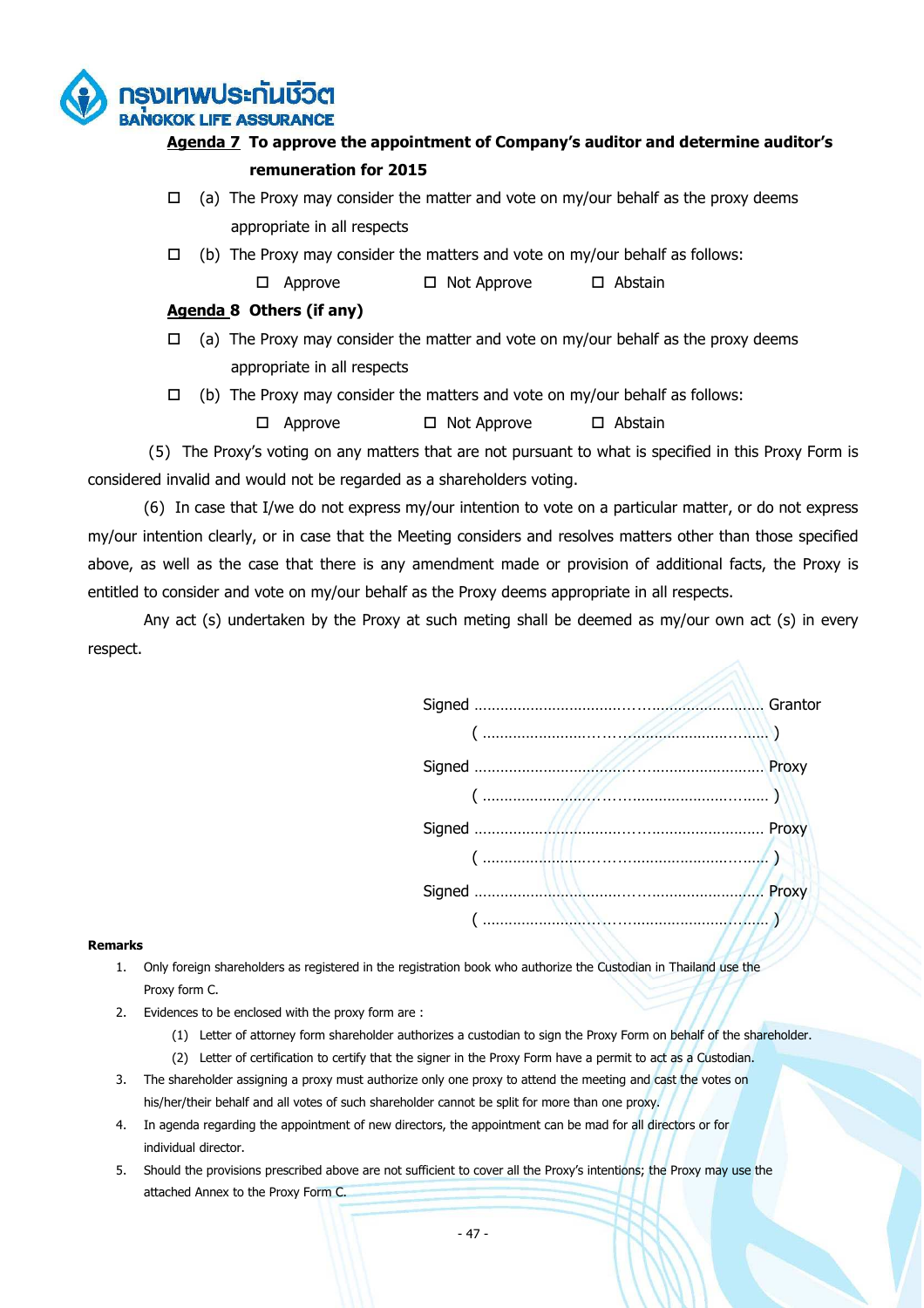

## **Annex to the Form of Proxy (Form C)**

 Grant of proxy as a shareholder of Bangkok Life Assurance Public Company Limited. At the 2015 Annual General Meeting of Shareholders on Wednesday, April 29, 2015 at 09.00 a.m. at the auditorium on the 7<sup>th</sup> floor, Head Office, Bangkok Life Assurance Public Company Limited No.23/115-121 Royal City Avenue, Rama 9 Road, Bangkapi, Huaykwang, Bangkok or at any adjournment thereof to any other date, time and venue.

**Agenda...................Subject...................................................................................................**   $\Box$  (a) The Proxy may consider the matter and vote on my/our behalf as the proxy deems appropriate in all respects  $\Box$  (b) The Proxy may consider the matters and vote on my/our behalf as follows:

 $\Box$  Approve  $\Box$  Not Approve  $\Box$  Abstain

| □ |                                                                                    |                                                                              |                                                                              |  | (a) The Proxy may consider the matter and vote on my/our behalf as the proxy deems |  |  |  |  |
|---|------------------------------------------------------------------------------------|------------------------------------------------------------------------------|------------------------------------------------------------------------------|--|------------------------------------------------------------------------------------|--|--|--|--|
|   |                                                                                    | appropriate in all respects                                                  |                                                                              |  |                                                                                    |  |  |  |  |
| □ | (b) The Proxy may consider the matters and vote on my/our behalf as follows:       |                                                                              |                                                                              |  |                                                                                    |  |  |  |  |
|   | 0                                                                                  | Approve                                                                      | $\Box$ Not Approve                                                           |  | $\square$ Abstain                                                                  |  |  |  |  |
|   |                                                                                    |                                                                              |                                                                              |  |                                                                                    |  |  |  |  |
| □ |                                                                                    |                                                                              |                                                                              |  | (a) The Proxy may consider the matter and vote on my/our behalf as the proxy deems |  |  |  |  |
|   |                                                                                    | appropriate in all respects                                                  |                                                                              |  |                                                                                    |  |  |  |  |
| □ |                                                                                    |                                                                              | (b) The Proxy may consider the matters and vote on my/our behalf as follows: |  |                                                                                    |  |  |  |  |
|   | □                                                                                  | Approve                                                                      | $\Box$ Not Approve                                                           |  | □ Abstain                                                                          |  |  |  |  |
|   |                                                                                    |                                                                              |                                                                              |  |                                                                                    |  |  |  |  |
| □ | (a) The Proxy may consider the matter and vote on my/our behalf as the proxy deems |                                                                              |                                                                              |  |                                                                                    |  |  |  |  |
|   |                                                                                    | appropriate in all respects                                                  |                                                                              |  |                                                                                    |  |  |  |  |
| □ |                                                                                    | (b) The Proxy may consider the matters and vote on my/our behalf as follows: |                                                                              |  |                                                                                    |  |  |  |  |
|   | □                                                                                  | Approve                                                                      | $\Box$ Not Approve                                                           |  | $\Box$ Abstain                                                                     |  |  |  |  |

**Agenda...................Subject appointment directors (continued)** 

| Name |   |         |                    |               |         |
|------|---|---------|--------------------|---------------|---------|
|      | ⊔ | Approve | □ Not Approve      | $\mathcal{N}$ | Abstain |
| Name |   |         |                    |               |         |
|      | □ | Approve | □ Not Approve      |               | Abstain |
| Name |   |         |                    |               |         |
|      | □ | Approve | □ Not Approve      | □             | Abstain |
| Name |   |         |                    |               |         |
|      | □ | Approve | $\Box$ Not Approve | □             | Abstain |
| Name |   |         |                    |               |         |
|      |   | Approve | □ Not Approve      | ×.            | Abstain |